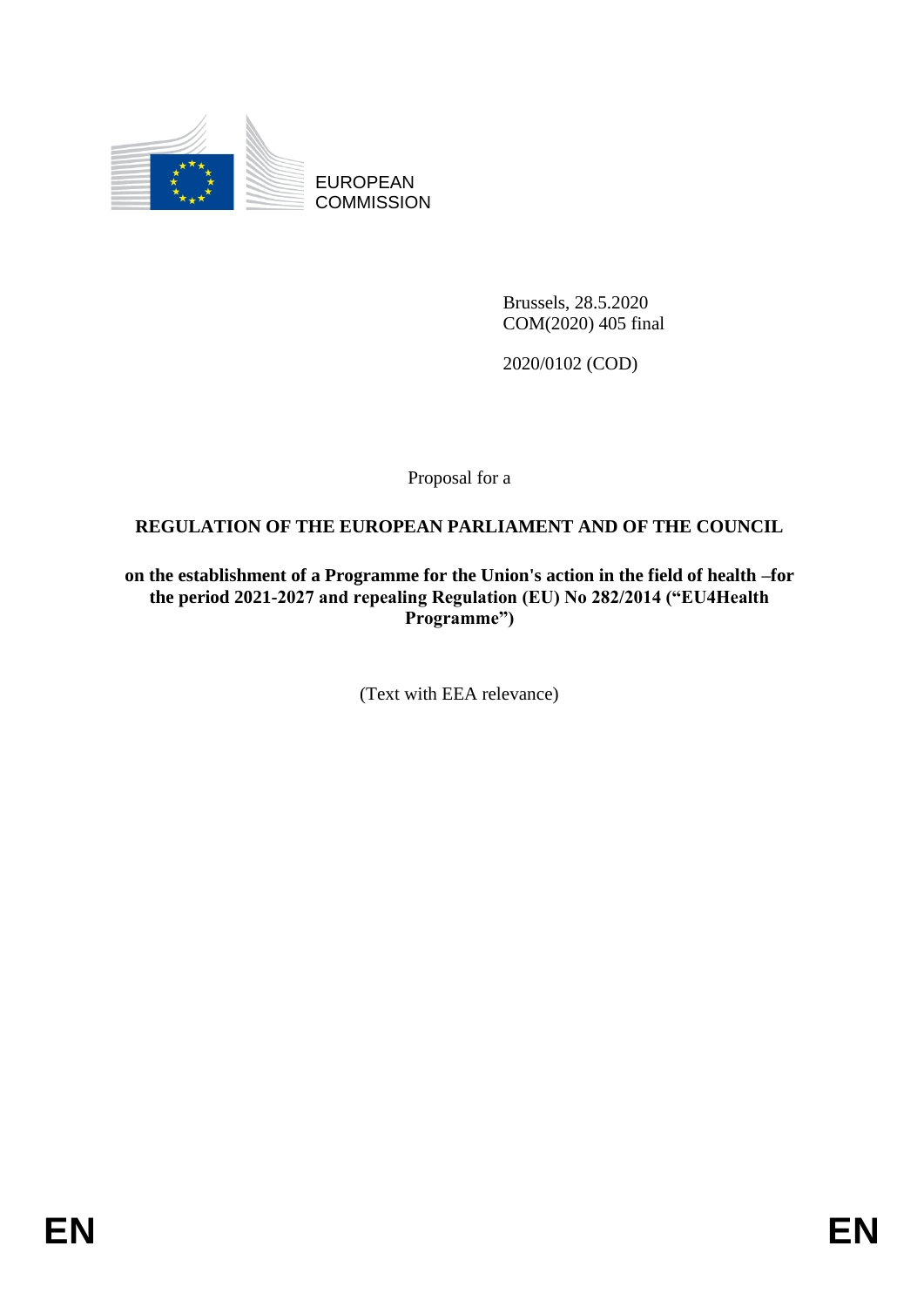## **EXPLANATORY MEMORANDUM**

## **1. CONTEXT OF THE PROPOSAL**

This proposal provides for a date of application as of 1 January 2021 and is presented for a Union of 27 Member States.

## • **Reasons and objectives**

"We will stop at nothing to save lives," said President von der Leyen, speaking to the European Parliament on 26 March 2020, the COVID-19 crisis is the biggest challenge the European Union (EU) has faced since the Second World War, and it has demonstrated that if each country tries to tackle pandemics on its own, the EU will be as weak as the weakest link. Every health system has struggled in tackling this crisis, and this has affected every citizen in one way or another.

Europe needs to give a higher priority to health, to have health systems ready to provide state of the art care, and to be prepared to cope with epidemics and other unforeseeable health threats in line with the International Health Regulations  $(HIR)^1$ . Whilst the overall framework for preparedness, early warning and response is already in place under Decision 1082/2013/EU of the European Parliament and of the Council of 22 October 2013 on serious crossborder threats to health, COVID-19 has shown the need to significantly boost the EU's capability to respond effectively to such major health threats. An ambitious self-standing Programme, to be called the EU4Health Programme, will be the key instrument for delivering it.

The new Programme will be essential in making sure that the EU remains the healthiest region in the world, has all possible tools available to address health challenges at national and EU level and is prepared for any new emerging health threat that may endanger the population of the EU.

Embedded in the 'One health' approach, which recognises the interconnection between human health and animal health and more broadly with the environment, the EU4Health Programme can support Member States in the transition to better preparedness and the reinforcement of their health systems and support them in achieving the health-related United Nations Sustainable Development Goals (SDGs). It provides for new actions, which will fill in gaps that this pandemic has revealed in terms of the development and manufacturing of medicinal products, the adequate supply of equipment in hospitals and sufficient medical human resources, the uptake of digital tools and services that enable continuity of care, and the need to maintain access to essential goods and services in times of crisis. This will allow the EU to have more tools to take quick, decisive and coordinated action with the Member States in both preparing for and managing crises.

Beyond the required level of preparedness and response, there are a number of further challenges in the areas of health security and health systems impeding their overall functioning, and rendering an adequate crisis response overall more demanding, in particular:

<sup>1</sup> 1 International Health Regulations (2005), World Health Organization.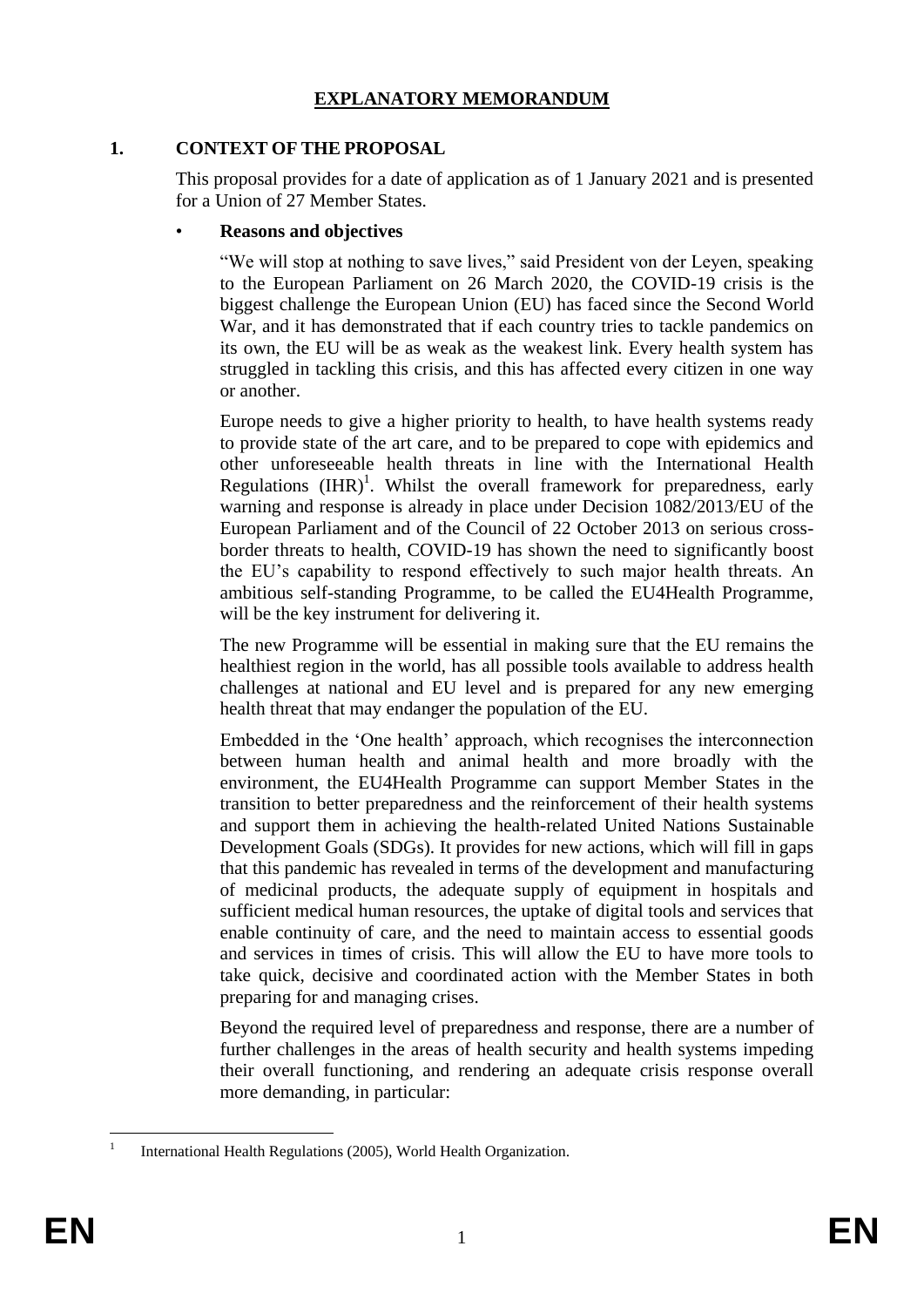- inequalities in health status among population groups, countries and regions, and access to affordable, preventive and curative health care of good quality;
- burden from non-communicable diseases, including cancer, mental health, rare diseases and risks from health determinants;
- uneven distribution of health care systems capacity, including health care workers;
- obstacles to the wide uptake and best use of digital innovations as well their scaling up;
- growing health burden from environmental degradation and pollution, in particular air, water and soil quality, and also from demographic changes.

The EU4Health Programme will set out key action areas such as improvement of national health systems, measures against communicable and noncommunicable diseases, availability and affordability of medicines and other crisis relevant products. As many of the new and innovative suggestions are closely related to the functioning of health systems, the Commission will work closely with the Member States to make sure that the support provided by the EU4Health Programme is based on national needs. The Commission will also work with third countries and international partners in the implementation of the EU4Health Programme actions.

The Programme will need to be dynamic and flexible to adapt to emerging new challenges, and to serve the EU and the Member States in their evolving needs and priorities. It needs to address inequalities by benchmarking, providing support and closing identified gaps between countries, regions, population groups and citizens. It should help reduce gaps in life expectancy and access to care and services. It will provide tools for enhanced solidarity in preparedness and crisis response, as well as in finding common ground to improve prevention and in addressing non-communicable diseases, and in particular cancer, and for better coordinating between different policies, tools and financial instruments. Finally, it will contribute to tackling the negative impact of climate change and environmental degradation on human health.

Funding for health under the next Multiannual Financial Framework (MFF) includes several instruments such as the European Social Fund Plus (ESF+), the European Regional Development Fund, and Horizon Europe, the Digital Europe Programme, and the Connecting Europe Facility 2. Working across programmes, and having shared objectives between policies will be key considerations to channel health funds across policies and support the achievement of their objectives more effectively than before.

Article 168 of the Treaty on the Functioning of the European Union (TFEU) provides the legal basis for the EU's actions in the field of health. Whilst the Member States are responsible for the functioning of their health systems, there are specific areas where the EU can legislate, and others where the Commission can support Member States' efforts. There is already a comprehensive regulatory framework for medical products and technologies (medicinal products, medical devices and substances of human origin), as well as on tobacco legislation, patients' rights in cross-border healthcare and serious cross-border health threats.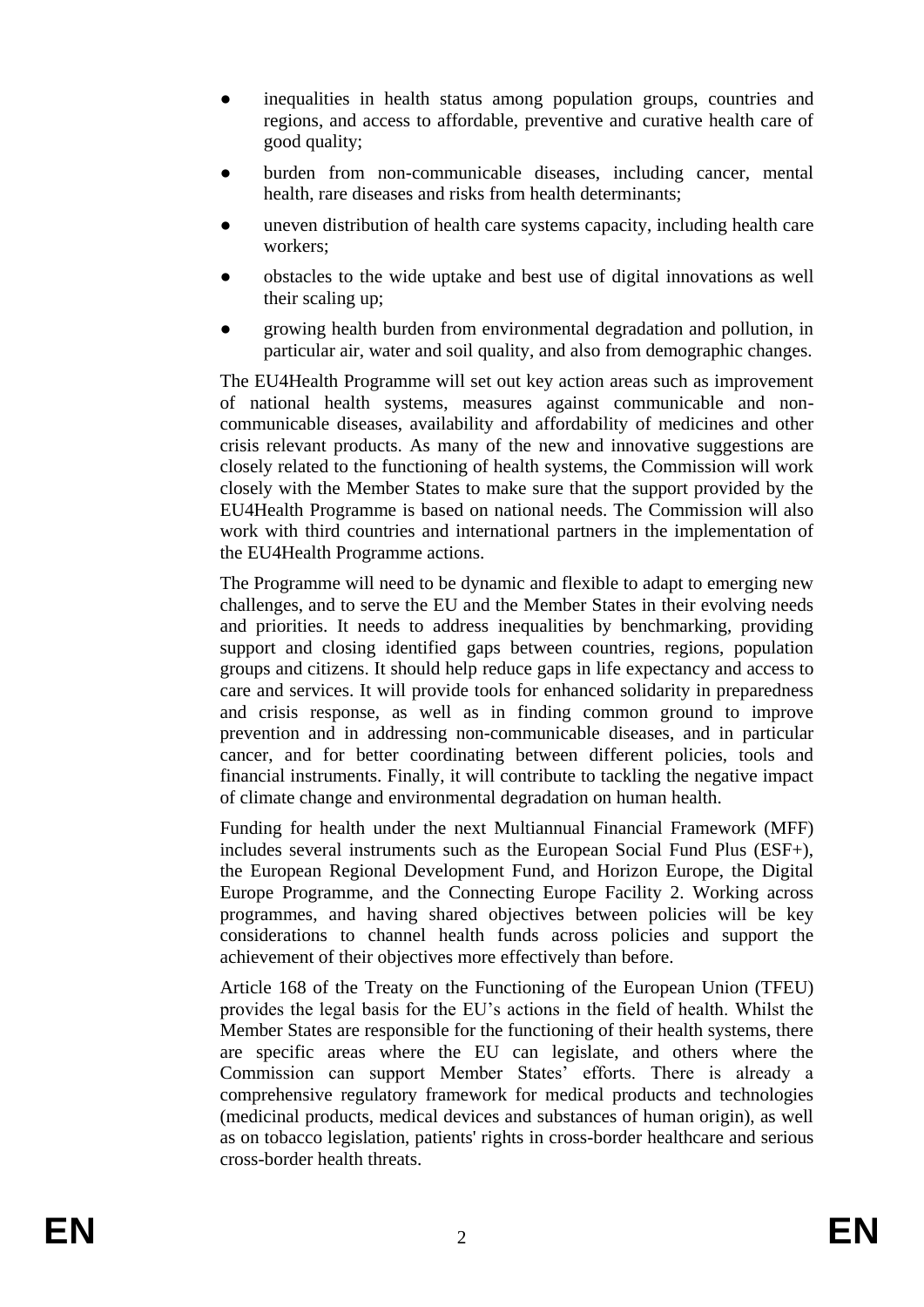The EU4Health Programme will support actions to enable the Commission to complement the necessary regulatory framework and contribute to addressing the significant structural needs identified in the COVID-19 crisis.

The EU agencies, the European Centre for Disease Prevention and Control, the European Medicines Agency, the European Food Safety Authority, the European Chemicals Agency, and the European Safety and Health at Work Agency have a key role to play in Europe's defence against serious cross border health threats and pandemics, both on the prevention and on the crisis management front.

## **• Consistency with existing policy provisions**

The EU4Health Programme supports policies and priorities which aim to promote health. It will support the implementation of the principles of the European Pillar of Social Rights<sup>2</sup>, the European Semester as far as the health area is concerned to ensure that the Union and Member States reach the targets of the  $3<sup>rd</sup>$  SDG, to 'Ensure healthy lives and promote well-being for all at all ages' and other SDGs related to health. In the areas of national competence, the Commission and the Member States will need to collaborate more closely, earlier, and more inclusively in setting priorities for this EU4Health Programme, defining the best ways to use the instruments and in the subsequent implementation of the Programme.

## **• Consistency with other Union policies**

The EU4Health Programme, while much larger than its predecessor, still represents only about one third of all health investments of the next MFF. In many cases, health expenditure under different programmes and funds needs to be implemented in a closely co-ordinated way to be fully effective and avoid duplication. The Commission is committed to ensure operational synergies with other Union programmes, notably to address policy needs and to enable the pursuit of common objectives and common areas for activities. Building on the principle of 'Health in all Policies', these programmes<sup>3</sup> will provide financial support to reforms and investments that will have a lasting impact on the growth potential and resilience of the economy of the Member States. They will also address challenges identified in the European Semester and contribute to the objectives of the EU4Health Programme. The EU4Health Programme will also contribute to the Commission's priorities, including responding to the challenges from migration and the Green Deal.

Complementary to and in synergy with the EU4Health Programme other programmes may provide support for health policy actions, including the implementation of solutions tailored to specific national/regional contexts/needs, as well as bilateral and interregional initiatives. In particular:

<sup>&</sup>lt;u>.</u>  $\overline{2}$ <https://eur-lex.europa.eu/legal-content/EN/TXT/?uri=COM:2017:251:FIN>

<sup>&</sup>lt;sup>3</sup> Horizon Europe programme; the common agricultural policy; the European Regional Development Fund; the European Social Fund Plus; the Single Market Programme; the Programme for Environment & Climate Action ; the Connecting Europe Facility; the Digital Europe Programme; the Erasmus Programme; the InvestEU Fund; and the external action instruments (Neighbourhood, Development and International Cooperation Instrument and Instrument for Pre-accession Assistance.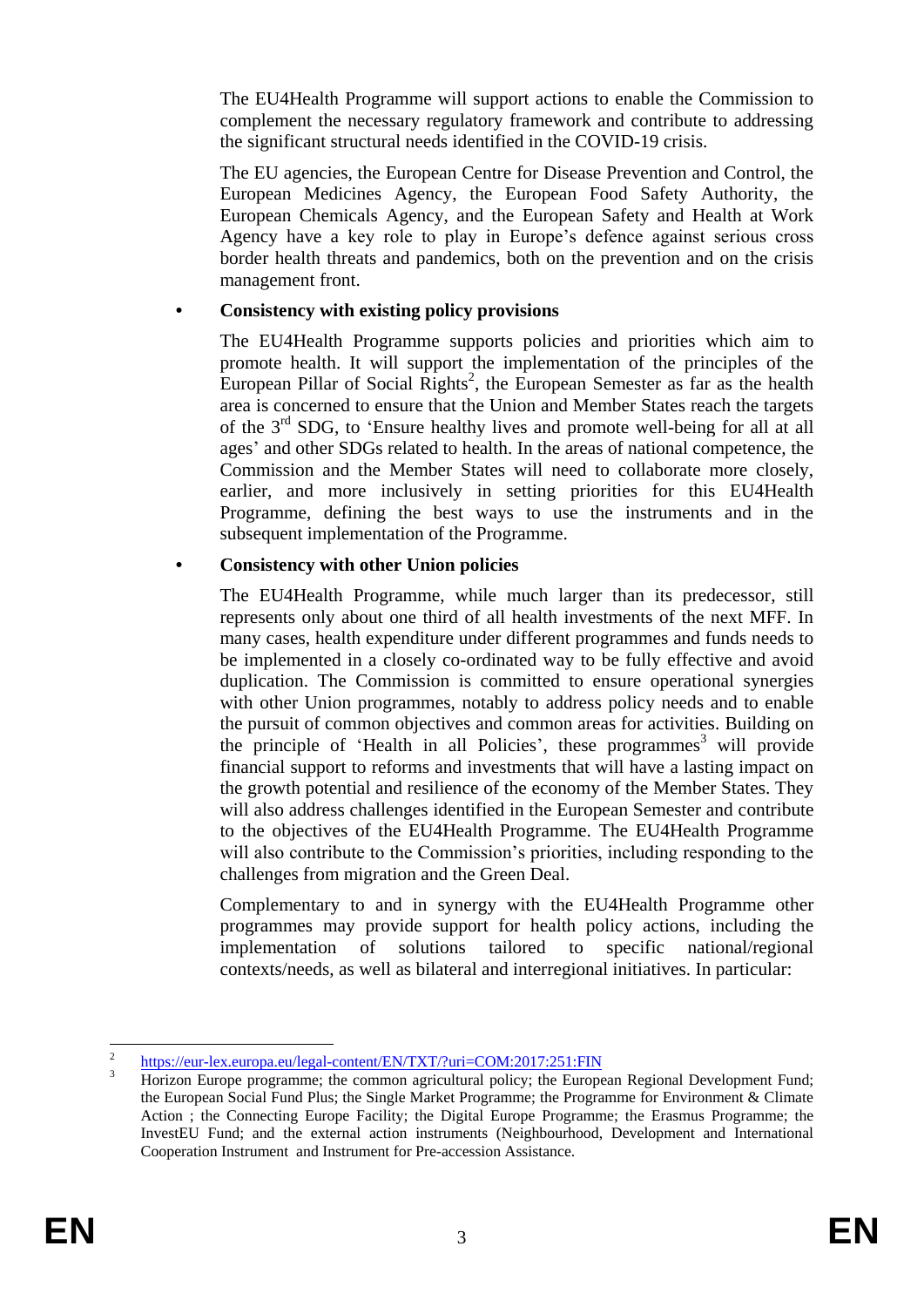- Through the enhanced Union Civil Protection Mechanism (UCPM/rescEU) capacities, the EU and the Member States will be better prepared for and able to react quickly and flexibly in a future crisis. The upgraded UCPM and in particular its emergency rescEU capacities will also endow the Union with enhanced preparedness and a proficient logistic infrastructure that can cater for different types of emergency, including those with a medical emergency component. Where the UCPM will focus on the direct crisis response capacities which will have to be immediately ready and available in case of an emergency, the EU4Health Programme will include structural, large-scale reserves, including a reserve of ready medical staff and experts, and the underlying resilience of the health care systems and necessary structures. Those resources will be crucial for a coordinated crisis response at Union level
- The European Regional Development Fund (ERDF) will support the health care systems capacity in the regions in terms of infrastructures, modernisation of the public and private healthcare sectors, and (inter)regional cooperation networks. The ERDF also provides investments in research and innovation, uptake of advanced technologies and innovative solutions, and in digitalisation, including in health. Further, it supports capacity building, technical assistance and crossborder cooperation.
- The European Social Fund Plus (ESF+) will create synergies and complementarities with the EU4Health Programme by supporting, among other, skills development for health staff and improved access to health care for people in socio-economic vulnerable situations, and long term care. The challenges identified through the European Semester will be particularly relevant.
- The Recovery and Resilience Facility will provide financial support to reforms and investments that will have a lasting impact on the growth potential and resilience of the economy of the Member States and will address challenges identified in the European Semester.
- Horizon Europe will finance research and innovation in health: health throughout the life; environmental and social health determinants; noncommunicable and rare diseases; infectious diseases; tools, technologies and digital solutions for health and care and healthcare systems are the areas of intervention in the Commission's proposal for a 'Health' cluster. The EU4Health Programme will help to ensure best use of research results and facilitate the uptake, scale-up and deployment of health innovation in healthcare systems and clinical practice.
- The Digital Europe Programme will support the deployment of digital infrastructure underpinning the wide use of digital technologies in areas of public interest. The programme will support, amongst other elements, tools and data infrastructures supporting data spaces in different sectors. Building on that infrastructure and pilot implementations in different sectors supported by the DEP Programme, the EU4Health Programme will focus on delivering data sharing and citizen platform applications covering areas such as secure and effective management of personal health data across borders; better data for research, disease prevention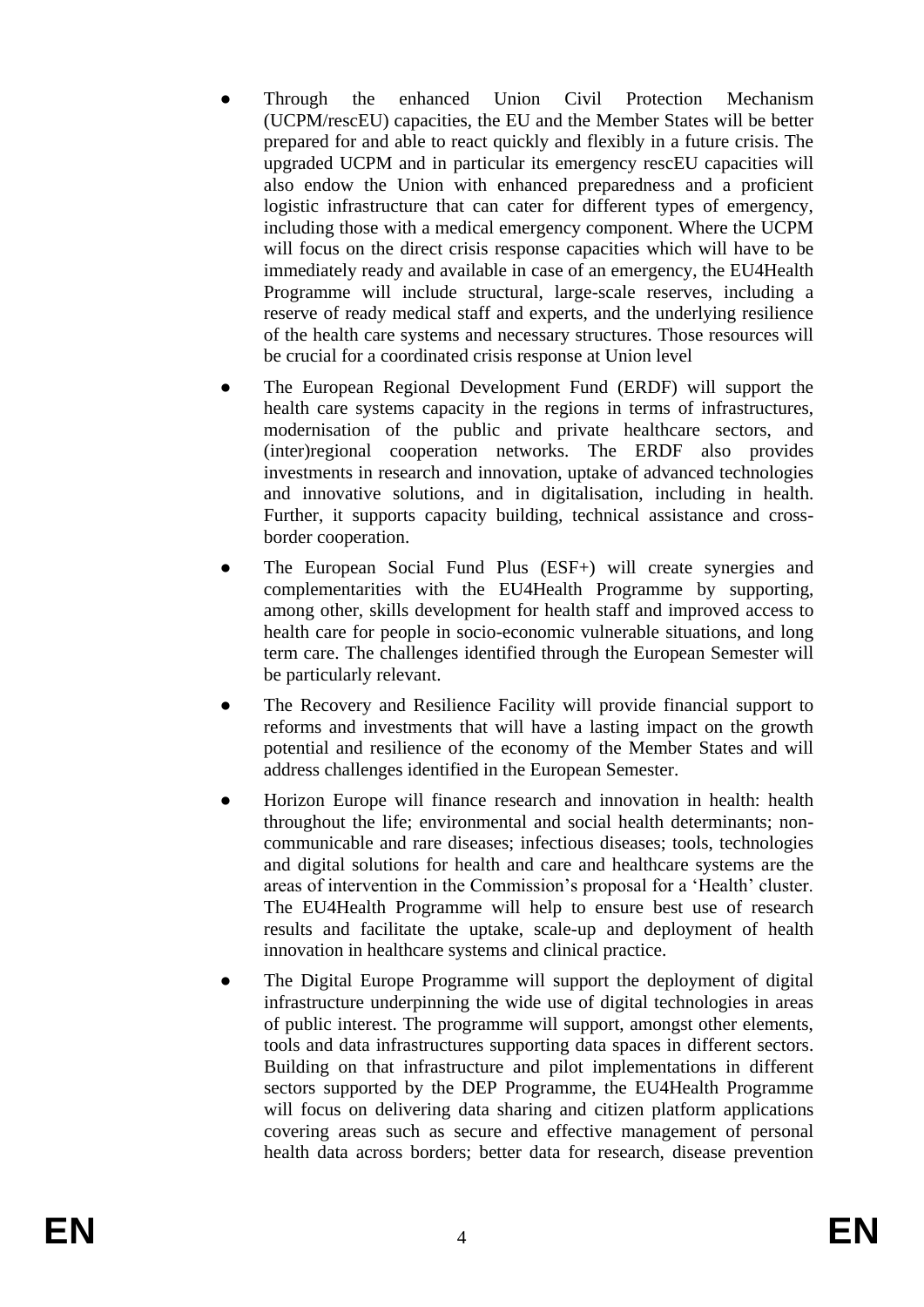and personalised health and care; and use of digital tools for citizen empowerment and for person-centred care, in compliance with data protection rules.

The Connecting Europe Facility Programme 2 Digital (CEF Digital) will fund highly resilient Gigabit networks to connect socio-economic drivers, including hospitals and medical centres, in areas where no such networks exist or are planned to be deployed in the near future; this will enable critical applications such as tele-operated surgery as well as the sharing of medical data. It will also bring connectivity to households to enable remote patient monitoring in a secure manner and in compliance with data protection legislation.

# **2. LEGAL BASIS, SUBSIDIARITY AND PROPORTIONALITY**

## **• Legal basis**

The legal basis for the proposal is Article 168(5) TFEU, which provides for the adoption of incentive measures designed to protect and improve human health and in particular to combat the major cross-border health scourges, measures concerning monitoring, early warning of and combating serious cross-border threats to health, and measures which have as their direct objective the protection of public health regarding tobacco and the abuse of alcohol.

Under Article 168 TFEU the Union is to complement and support national health policies, encourage cooperation between Member States and promote the coordination between their programmes, in full respect of the responsibilities of the Member States for the definition of their health policies and the organisation and delivery of health services and medical care.

The EU4Health Programme laid down in the proposal, implemented under direct and indirect management, covers actions and incentive measures aimed at preventing health risks and protecting and improving human health.

## **• Subsidiarity (for non-exclusive competence)**

Pursuant to point (a) of Article 6 TFEU, the Union shall have competence to carry out actions to support, coordinate or supplement the actions of the Member States for the protection and improvement of human health. Under Article 168 TFEU the Union is to complement and support national health policies.

The objectives of this Regulation are to protect people in the Union from serious cross-border threats to health; to contribute to a high level of protection of public health by supporting actions which promote health, prevent diseases, strenghten health systems,improve availability and affordability in the Union of medicines and other crisis relevant products and support integrated and cordinated work and exchange of best practices in this respect.

Given the measures envisaged under the proposal, the objectives of the EU4Health Programme cannot be sufficiently achieved by the Member States alone but rather can better be achieved at Union level, and therefore the Union may adopt measures, in accordance with the principle of subsidiarity as set out in Article 5 of the Treaty on European Union.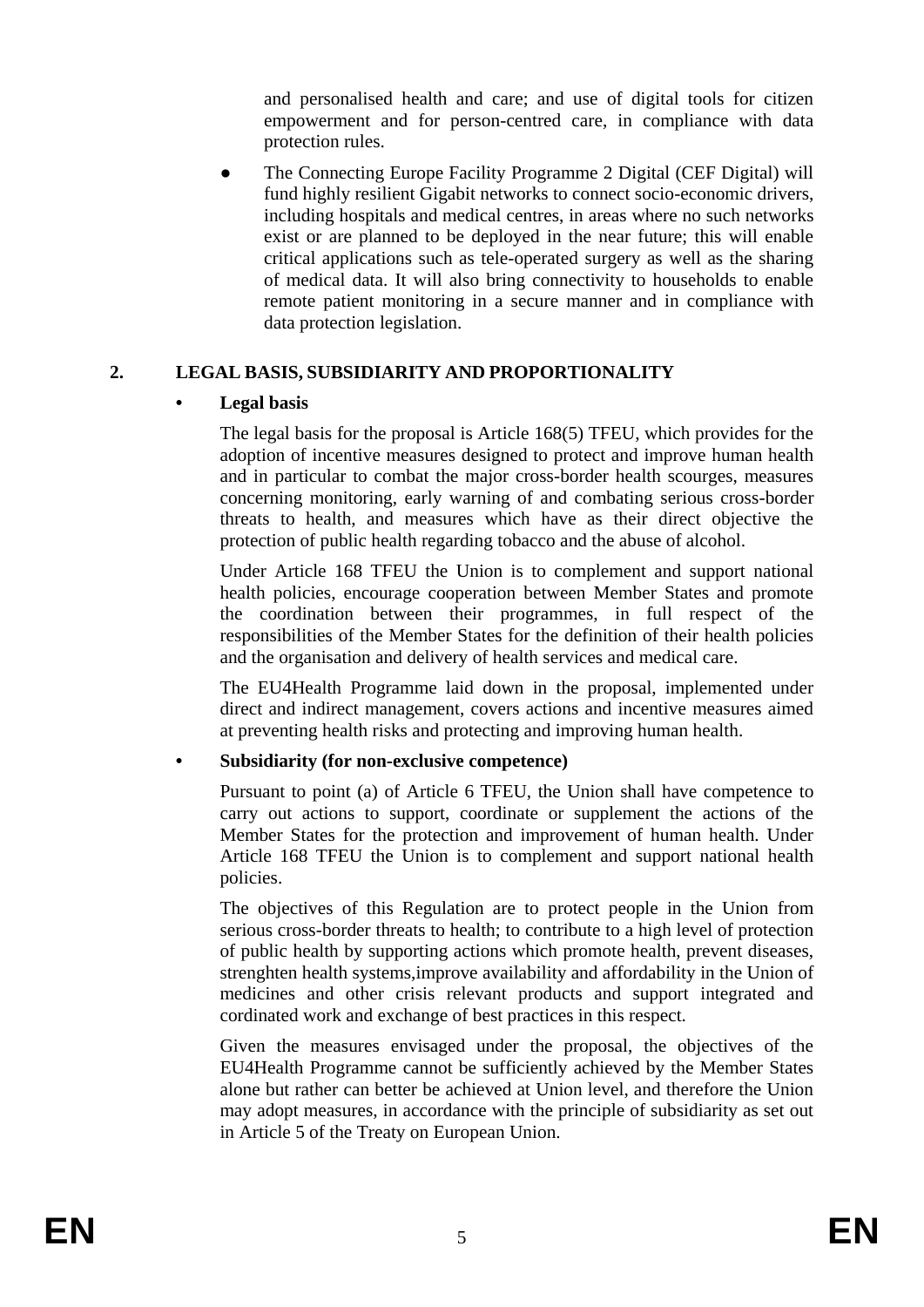The EU4Health Programme will be implemented with full respect to the responsibilities of the Member States, for the definition of their health policy and for the organisation and delivery of health services and medical care as stated in Article 168 TFEU.

The subsidiarity principle is therefore respected.

## **• Proportionality**

In accordance with the principle of proportionality, this proposal does not go beyond what is necessary to achieve its goals. The principle of proportionality has guided the Commission's design of the EU4Health Programme, which proposes to identify and enable synergies with other programmes and to strengthen collaboration with the Member States in defining priorities for it.

The proposal is proportionate and seeks to increase participation of Member States in the actions it supports by lowering as much as possible the barriers to participation, and provides for a reduction of administrative burden on the Union and on the national authorities that has been limited to what is necessary for the Commission to exercise its responsibility for implementing the Union budget.

## **• Choice of the instrument**

The choice of instrument is a Regulation of the European Parliament and of the Council to establish the EU4Health Programme.

#### **3. RESULTS OF RETROSPECTIVE EVALUATIONS, STAKEHOLDER CONSULTATIONS AND IMPACT ASSESSMENTS**

#### **• Ex-post evaluations/fitness checks of existing legislation**

– The Health Programme 2014-2020

**Strengths:** The mid-term evaluation confirmed the EU added value of actions, notably in the form of:

- (i) increased capacity in the Member States to address serious cross-border health threats;
- (ii) technical guidelines and recommendations for cancer, HIV/AIDS and TB prevention;
- (iii) additional support for EU health legislation on medicinal products and medical devices, as well as the eHealth Network activities and Health Technology Assessment.

The evaluation also recognised the added value of tools to control healthcareassociated infections and to step up coordinated efforts to fight against antimicrobial resistance, and of the extensive groundwork pursued through Joint Actions to identify and transfer best practices for the prevention and management of diseases. It also recognised the positive contribution of actions to increase the interoperable and standardised cross-border exchange of health data, and of those efforts to set up EU-wide digital infrastructures for that purpose.

**Weaknesses:** In non-legislative areas where actions can be more open-ended or broadly defined, the mid-term evaluation revealed that there is a danger of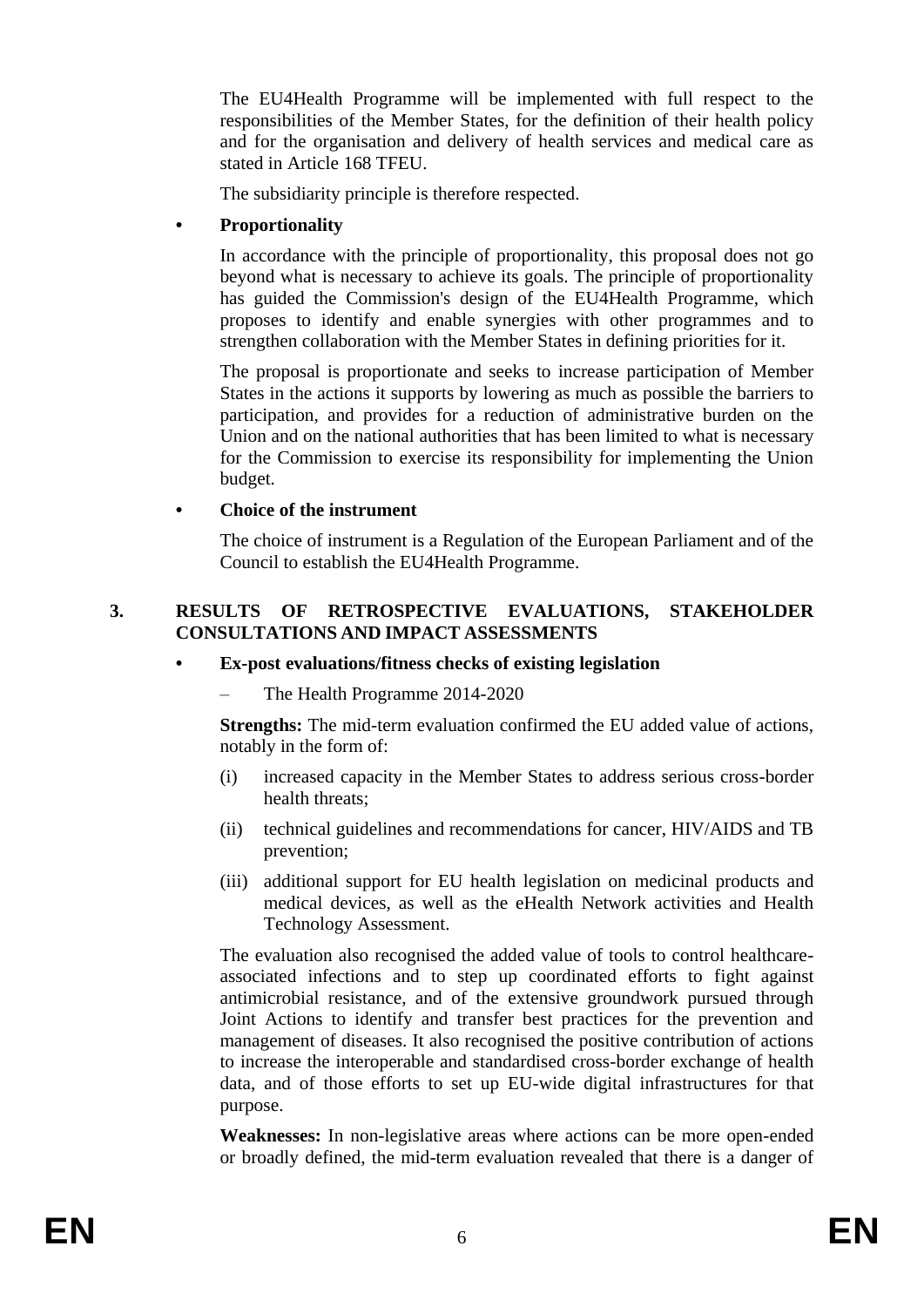those actions being less focused. There is scope to streamline the added-value criteria to focus on three key areas: addressing serious cross-border health threats, improving economies of scale, and fostering the exchange and implementation of best practices. There were also some inefficiencies and inadequacies with the monitoring of implementation of data, which can make it harder for programme managers to keep an up-to-date overview of the programme's achievements.

## **• Stakeholder consultations**

Under the initial proposal for the next MFF, health was included under the European Social Fund Plus (ESF+). A series of stakeholder consultations were carried out at the time with the main organisations and institutions in the EU working in the field of social and employment policy and relevant public authorities at all levels of government, social partners, civil society organisations, funding beneficiaries and end-users as well as citizens across the EU. The general conclusions, which are also relevant for the new programme, were related to the need for streamlining the exchange of knowledge between countries and regions, simplifying and reducing the administrative burden on beneficiaries including less burdensome requirements on collecting data from participants. There was a call to strengthen synergies and avoid duplication and overlaps between EU instruments.

Notably, it was concluded that public health issues could only be effectively dealt with through collaboration at EU level. It was stated that there is an added value in the EU addressing common challenges such as health inequalities, migration, an ageing population, patient safety, high quality health care, tackling serious health threats including non-communicable diseases, infectious diseases and antimicrobial resistance.

**• External expertise**

N.A.

**• Impact assessment**

The proposal for the European Social Fund Plus (ESF+) programme under the next Multiannual Financial Framework, including health, was supported by an impact assessment examined by Regulatory Scrutiny Board under the Single Market MFF Programme on 18 April 2018 and issued a positive opinion. All health objectives from the initial proposal are retained with priority given to the EU's and Member States' response and crisis preparedness to future health crises in the aftermath of COVID-19 pandemic. The general and specific objectives have been aligned with the political priorities of the Commission regarding pharmaceuticals and cancer.

**• Simplification**

N.A.

## **• Fundamental rights**

The EU4Health Programme will contribute to the Charter of Fundamental Rights of the European Union as it aims to improve access to preventive health care and the right to benefit from medical treatment under the conditions established by national laws and practices. The new Programme is also aligned with the Charter's objective that a high level of human health protection is to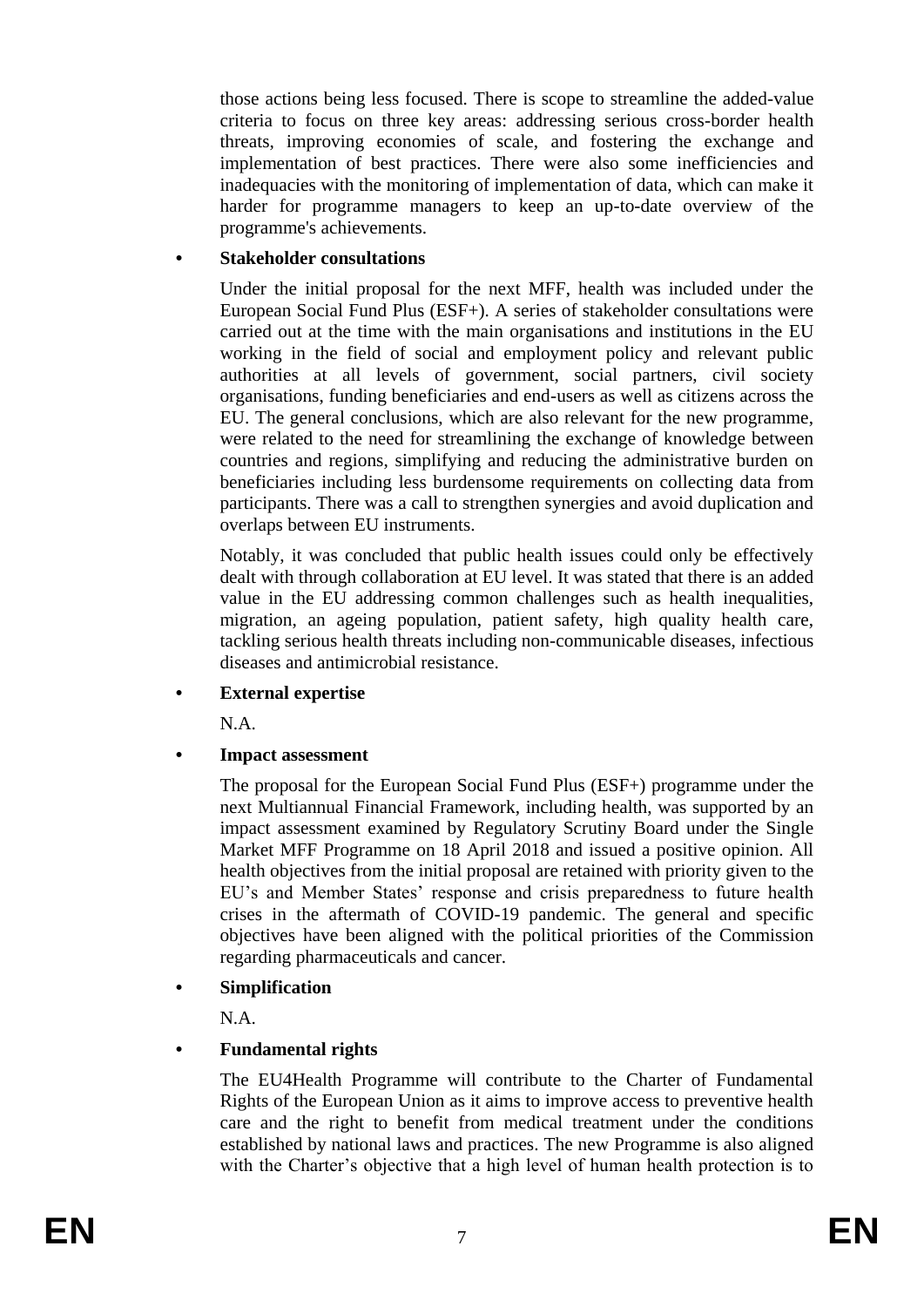be ensured in the definition and implementation of all the Union's policies and activities.

## **4. BUDGETARY IMPLICATIONS**

The total budget allocated for the EU4Health Programme amounts to EUR 10 397 614 000 (in current prices) for the 2021-2027 period.

- 1. EUR 1 946 614 000 shall derive from heading 5 "Resilience, Security and Defence" of the MFF 2021-2027;
- 2. EUR 8 451 000 000 shall derive from proceeds of the European Union Recovery Instrument [/Regulation xxx], constituting external assigned revenues according to Article 21.5 of the Financial Regulation.

## **5. OTHER ELEMENTS**

#### **• Implementation plans and monitoring, evaluation and reporting arrangements**

The proposed EU4Health Programme will be mainly implemented by direct management, using in particular grants, prizes and procurement, as well as indirect management.

Part of the EU4Health Programme is expected to be implemented by executive agencies.

The Programme's results and outputs will be assessed regularly through defined indicators for the specific work plans to monitor the implementation. Special focus will be put on monitoring the coordination of relevant health spending programmes to ensure there will be no double funding and that synergies will be made.

The Commission will carry out a mid-term and a final evaluation of the Programme in order to assess its efficiency, effectiveness, relevance, coherence and value added, in conformity with Article 34, paragraph 3, of the Financial Regulation.

#### **• Detailed explanation of the specific provisions of the proposal**

Chapter I - General provisions

The Regulation establishes the EU4Health Programme for Union action in the field of health for the period 2021-2027.

The Programme's general objectives are laid down in Article 3 of the Regulation and are as follows:

- (1) protect people in the Union from serious cross-border threats to health;
- (2) the availability in the Union of medicines, medical devices and other crisis relevant products, contribute to their affordability, and support innovation;
- (3) strengthen health systems and the healthcare workforce, including by digital transformation and by increased integrated and coordinated work among the Member States, sustained implementation of best practice and data sharing, to increase the general level of public health.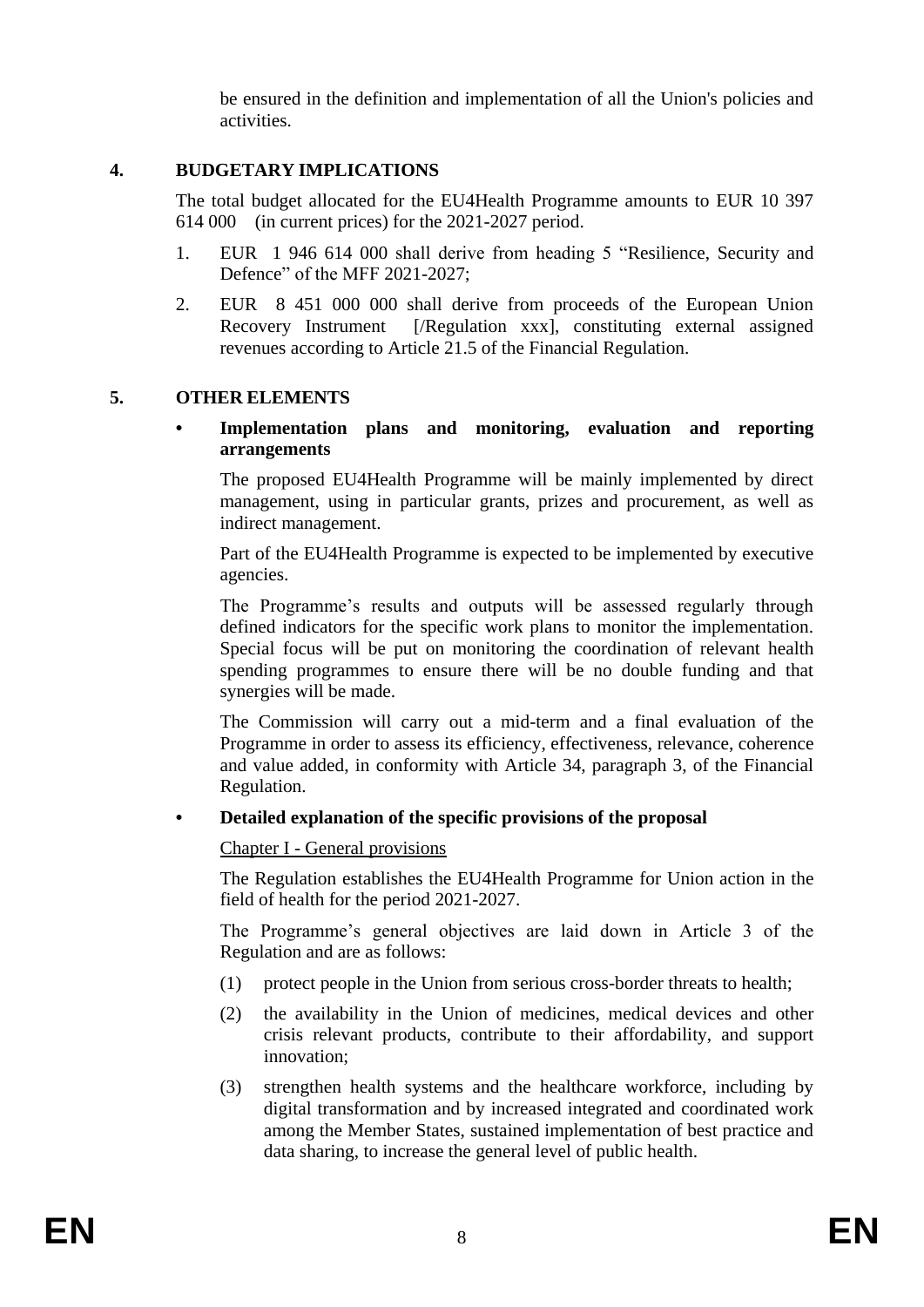Article 4 provides for the Programme's specific objectives.

The budget of the Programme and rules on resources coming from amounts made available through Regulation [European Union Recovery Instrument] are laid down in Articles 5 and 6.

Participation to the Programme is open to legal entities established in a Member State or in a participating non-EU country, with no further restrictions on access to the Programme.

## Chapter II - Funding

The Programme will be implemented through direct or indirect management and will make use of the most commonly used spending mechanisms of the Union budget, including public procurement, prizes and grants. Specific provisions for emergency procurement, the possibility of blending, and rules on cumulative funding are provided in Articles 8 and 9.

## Chapter III - Actions

This Chapter lays down rules on eligible actions, entities and costs.

A non exhaustive list of actions that may be funded through the Programme is provided in Annex I to the Regulation. Actions are deemend to be eligible insofar as they implement the objectives laid down in Articles 3 and 4.

As regards costs, Article 15 provides for the possibility, under conditions, to consider as eligible costs incurred prior to the date of submission of the grant application, in the case of actions contributing to the protection of people in the Union from serious threats to health and in other exceptional cases. In similarly exceptional cases, and again under conditions, costs incurred in relation to a cross border crisis by entities established in non-associated countries can also be considered as eligible.

In order to achieve maximal simplification, the Regulation stipulates either additional conditions or derogations from the Financial Regulation concerning eligibility requirements for entities, exceptions from the requirement of call for proposals, co-financing rules, eligible costs, etc.

## Chapter IV – Governance

This Chapter provides for an obligation for the Commission to consult the health authorities of the Member States on the work plans for the Programme, on its priorities and strategic orientations and on its implmentation.

## Chapter V – Programming, monitoring, evaluation and control

A list of Programme indicators is included in Annex II to the Regulation, complemented by a list of more specific indicators to be used to monitor the performance of the Programme. The Commission will be empowered to adopt delegated acts in order to amend the list of indicators where necessary.

Interim and final evaluations will be carried out.

Chapter VI - transitional and final provisions

This Chapter requires the Commission to implement communication and information activities directed at multiple audiences on the programme and on its actions (as also specified in Annex I).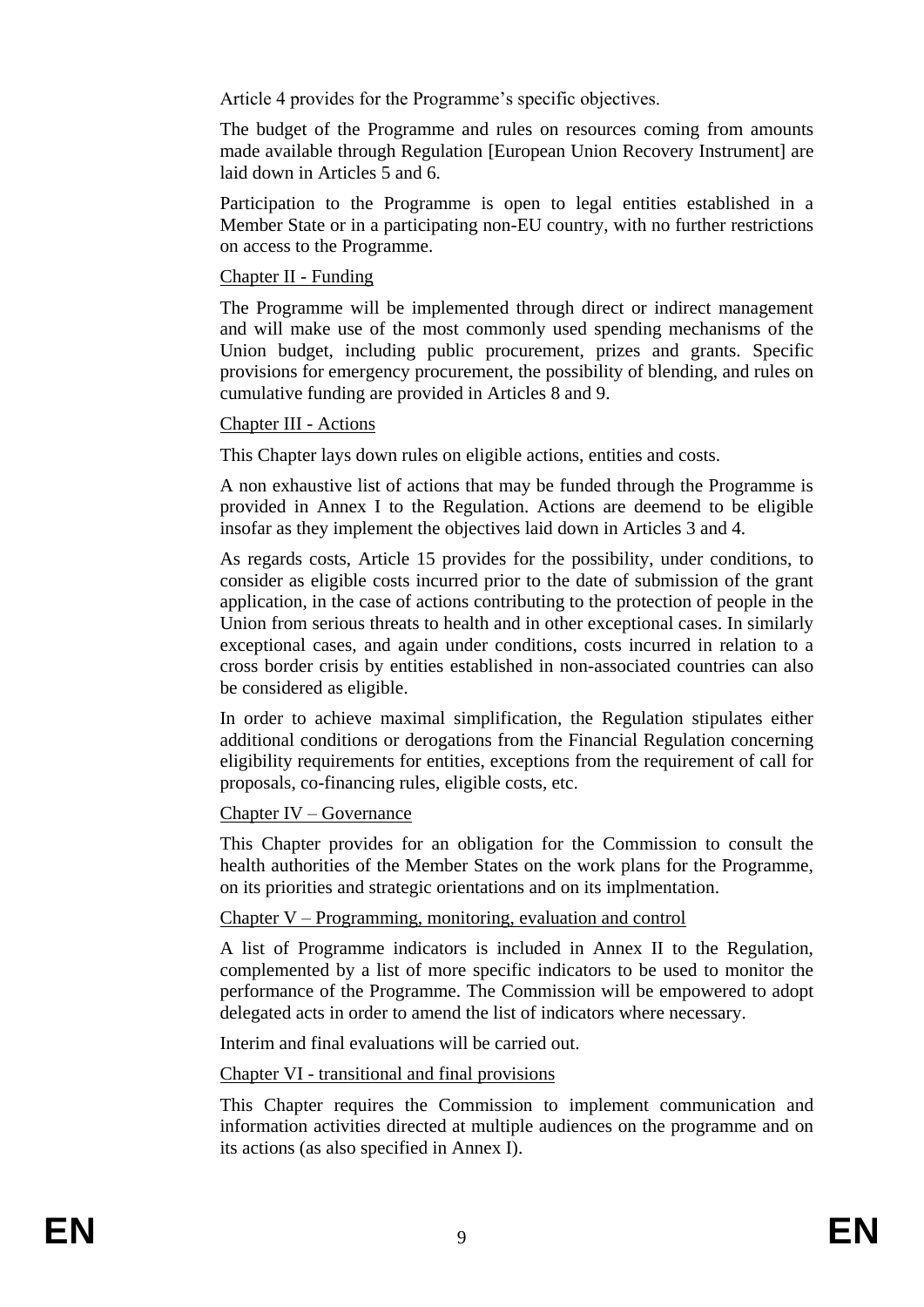2020/0102 (COD)

Proposal for a

# **REGULATION OF THE EUROPEAN PARLIAMENT AND OF THE COUNCIL**

## **on the establishment of a Programme for the Union's action in the field of health –for the period 2021-2027 and repealing Regulation (EU) No 282/2014 ("EU4Health Programme")**

(Text with EEA relevance)

# THE EUROPEAN PARLIAMENT AND THE COUNCIL OF THE EUROPEAN UNION,

Having regard to the Treaty on the Functioning of the European Union, and in particular Article 168(5) thereof,

Having regard to the proposal from the European Commission,

After transmission of the draft legislative act to the national parliaments,

Having regard to the opinion of the European Economic and Social Committee<sup>4</sup>,

Having regard to the opinion of the Committee of the Regions<sup>5</sup>,

Acting in accordance with the ordinary legislative procedure<sup>6</sup>,

Whereas:

- (1) According to Article 3(1) of the Treaty on the European Union, amongst the aims of the Union is to promote the well-being of its peoples.
- (2) In accordance with Articles 9 and 168 of the Treaty on the Functioning of the European Union (TFEU) and Article 35 of the Charter of Fundamental Rights of the European Union (the Charter), a high level of human health protection is to be ensured in the definition and implementation of all Union policies and activities.
- (3) Article 168 TFEU provides that the Union is to complement and support national health policies, encourage cooperation between Member States and promote the coordination between their programmes, in full respect of the responsibilities of the Member States for the definition of their health policies and the organisation and delivery of health services and medical care.
- (4) Continued actions have been taken in particular under the previous programmes of Union action in the field of public health to meet the requirements set out in Article 168 TFEU<sup>7</sup>.

 $\overline{4}$ OJ C  $[...]$ ,  $[...]$ , p.  $[...]$ .

 $5$  OJ C [...], [...], p. [...].

<sup>6</sup> Position of the European Parliament of .... and decision of the Council of ….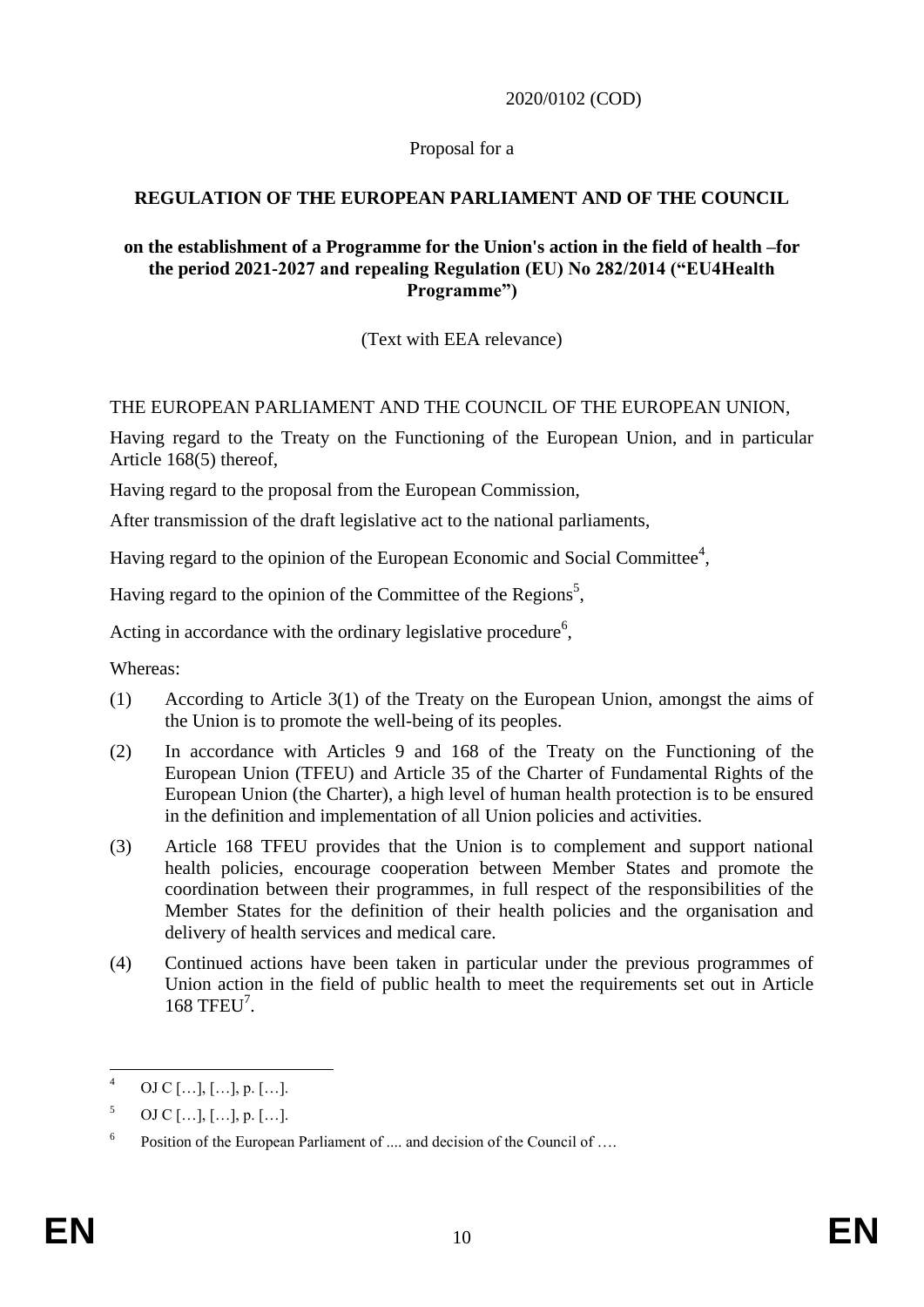- (5) On 11 March 2020 the World Health Organization (WHO) declared the novel coronavirus (COVID-19) outbreak a global pandemic. That pandemic has *caused* an unprecedented *worldwide* health *crisis* with severe socio-economic consequences and human suffering.
- (6) While Member States are responsible for their health policies, they are expected to protect public health in a spirit of European solidarity<sup>8</sup>. Experience from the ongoing COVID-19 crisis has demonstrated that there is a need for a further firm action at Union level to support cooperation and coordination among the Member States in order to improve the prevention and control of the spread of severe human diseases across borders, to combat other serious cross-border threats to health and to safeguard the health and well-being of people in the Union.
- (7) It is therefore appropriate to establish a new Programme for the Union's action in the field of health, called EU4Health Programme ('the Programme') for the period 2021 - 2027. In line with the goals of the Union action and its competences in the area of public health the Programme should place emphasis on actions in relation to which there are advantages and efficiency gains from collaboration and cooperation at Union level and actions with an impact on the internal market.
- (8) This Regulation should lay down a financial envelope for the Programme for the Union's action in the field of health which is to constitute the prime reference amount, within the meaning of point 16 of the Proposal for an Interinstitutional Agreement between the European Parliament, the Council and the Commission on budgetary discipline, on cooperation in budgetary matters and on sound financial management as adopted by the said Institutions<sup>9</sup>.
- (9) In accordance with Regulation [European Union Recovery Instrument] and within the limits of resources allocated therein, recovery and resilience measures under the Programme should be carried out to address the unprecedented impact of the COVID-19 crisis. Such additional resources should be used in such a way as to ensure compliance with the time limits provided for in Regulation [European Union Recovery Instrument].
- (10) Due to the serious nature of cross-border health threats, the Programme should support coordinated public health measures at Union level to address different aspects of such threats. With a view to strengthen the capability in the Union to prepare for, respond to and manage health crisis the Programme should provide support to the actions taken in the framework of the mechanisms and structures established under Decision No

<sup>1</sup> <sup>7</sup> Decision No 1786/2002/EC of the European Parliament and of the Council of 23 September 2002 adopting a programme of Community action in the field of public health (2003-2008) (OJ L 271, 9.10.2002, p.1); Decision No 1350/2007/EC of the European Parliament and of the Council of 23 October 2007 establishing a second programme of Community action in the field of health (2008-13) [\(OJ L 301, 20.11.2007, p. 3\)](https://eur-lex.europa.eu/legal-content/EN/AUTO/?uri=OJ:L:2007:301:TOC); Regulation (EU) No 282/2014 of the European Parliament and of the Council of 11 March 2014 on the establishment of a third Programme for the Union''s action in the field of health (2014-2020) and repealing Decision No 1350/2007/EC (OJ L 86, 21.3.2014, p. 1).

<sup>&</sup>lt;sup>8</sup> Communication to the European Parliament, the European Council, the Council, the European Central Bank, the European Investment Bank and the Eurogroup on coordinated economic response to the COVID-19 outbreak, COM(2020)112 final of 13.03.220.

<sup>9</sup> COM/2018/323 final.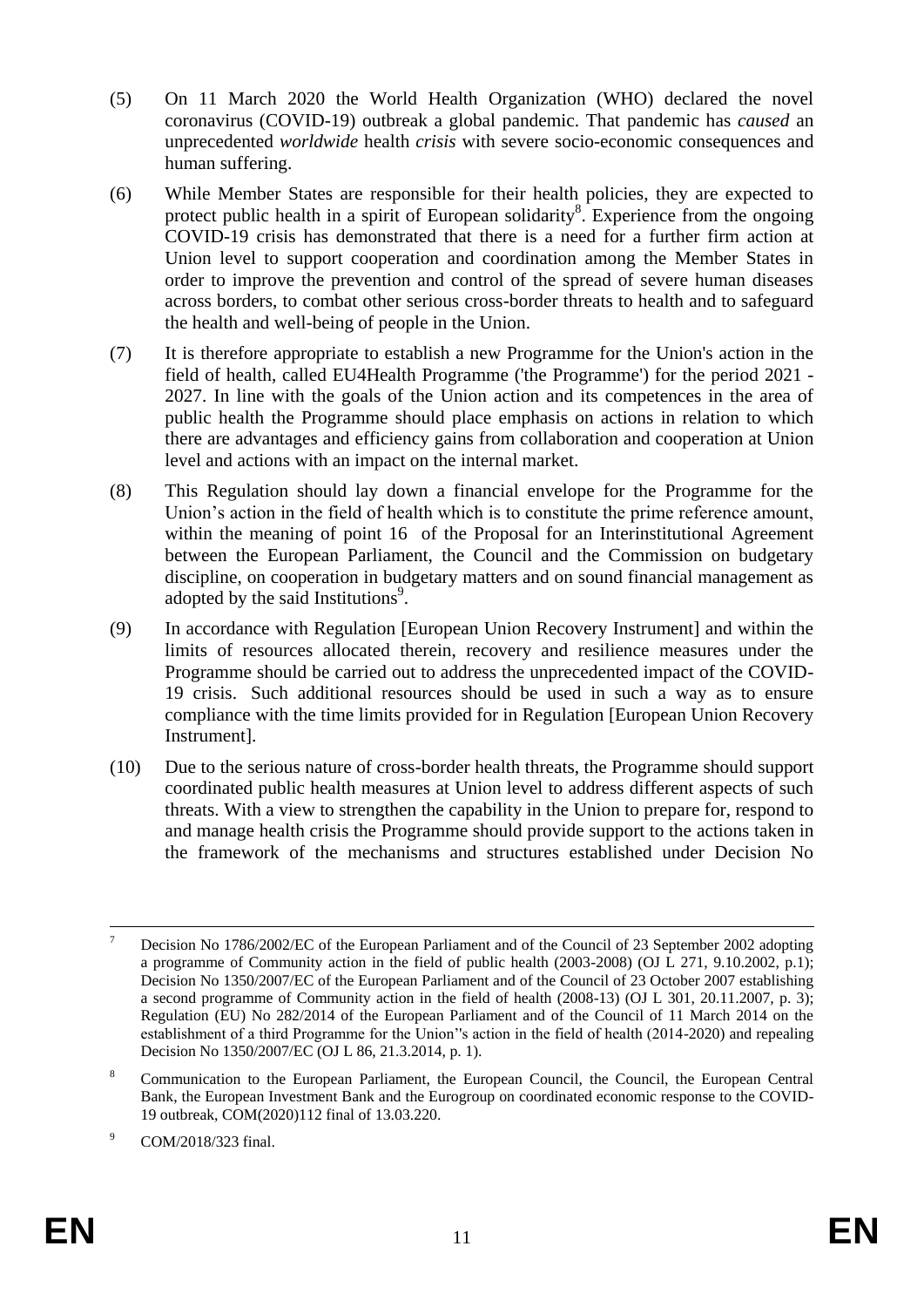$1082/2013/EU$  of the European Parliament and of the Council<sup>10</sup> and other relevant mechanisms and structures established at Union level. This could include strategic stockpiling of essential medical supplies or capacity building in crisis response, preventive measures related to vaccination and immunisation, strengthened surveillance programmes. In this context the Programme should foster Union-wide and cross-sectoral crisis prevention, preparedness, surveillance, management and response capacity of actors at the Union, national, regional and local level, including contingency planning and preparedness exercises, in keeping with the "One Health" approach. It should facilitate the setting up of an integrated cross-cutting risk communication framework working in all phases of a health crisis - prevention, preparedness and response.

- (11) As in the time of health crisis emergency health technology assessment as well as clinical trials can contribute to the rapid development of medical countermeasures the Programme should provide support to facilitate such actions. The Commission has adopted a proposal $\mathbf{I}^{\mathrm{T}}$  on Health Technology Assessment (HTA) to support cooperation on health technology assessment at Union level.
- (12) With a view to protect people in vulnerable situations, including those suffering from mental illnesses and chronic diseases, the Programme should also promote actions which address the collateral impacts of the health crisis on people belonging to such vulnerable groups.
- (13) The COVID-19 crisis has highlighted many challenges in ensuring the supply of medicines, medical devices as well as personal protective equipment needed in the Union during the pandemics. The Programme therefore should provide support to actions which foster the production, procurement and management of crisis relevant products ensuring complementarity with other Union instruments.
- (14) In order to minimise the public health consequences of serious cross-border threats to health it should be possible for actions supported under the Programme to cover coordination of the activities which strengthen the interoperability and coherence of Member States' health-systems through benchmarking, cooperation and exchange of best practices and ensure their capability to respond to health emergencies, that includes contingency planning, preparedness exercises and the upskilling of health care and public health staff and the establishment of mechanisms for the efficient monitoring and needs-driven distribution or allocation of goods and services needed in time of crisis.
- (15) Experience from the COVID-19 crisis has indicated that there is a general need for the support to structural transformation of and systemic reforms of health systems across the Union to improve their effectiveness, accessibility and resilience. In the context of such transformation and reforms, the Programme should promote, in synergy with the Digital Europe Programme, actions which advance digital transformation of health services and increase their interoperability, contribute to the increased capacity of health systems to foster disease prevention and health promotion, to provide new care models and to deliver integrated services, from the community and primary health care

 $10<sup>10</sup>$ <sup>10</sup> Decision No 1082/2013/EU of the European Parliament and of the Council of 22 October 2013 on serious cross-border threats to health and repealing Decision No 2119/98/EC [\(OJ L 293, 5.11.2013, p. 1\)](https://eur-lex.europa.eu/legal-content/EN/AUTO/?uri=OJ:L:2013:293:TOC).

<sup>&</sup>lt;sup>11</sup> Proposal for a Regulation of the European Parliament and of the Council on health technology assessment and amending Directive 2011/24/EU, COM(2018) 51 final of 31.01. 2018.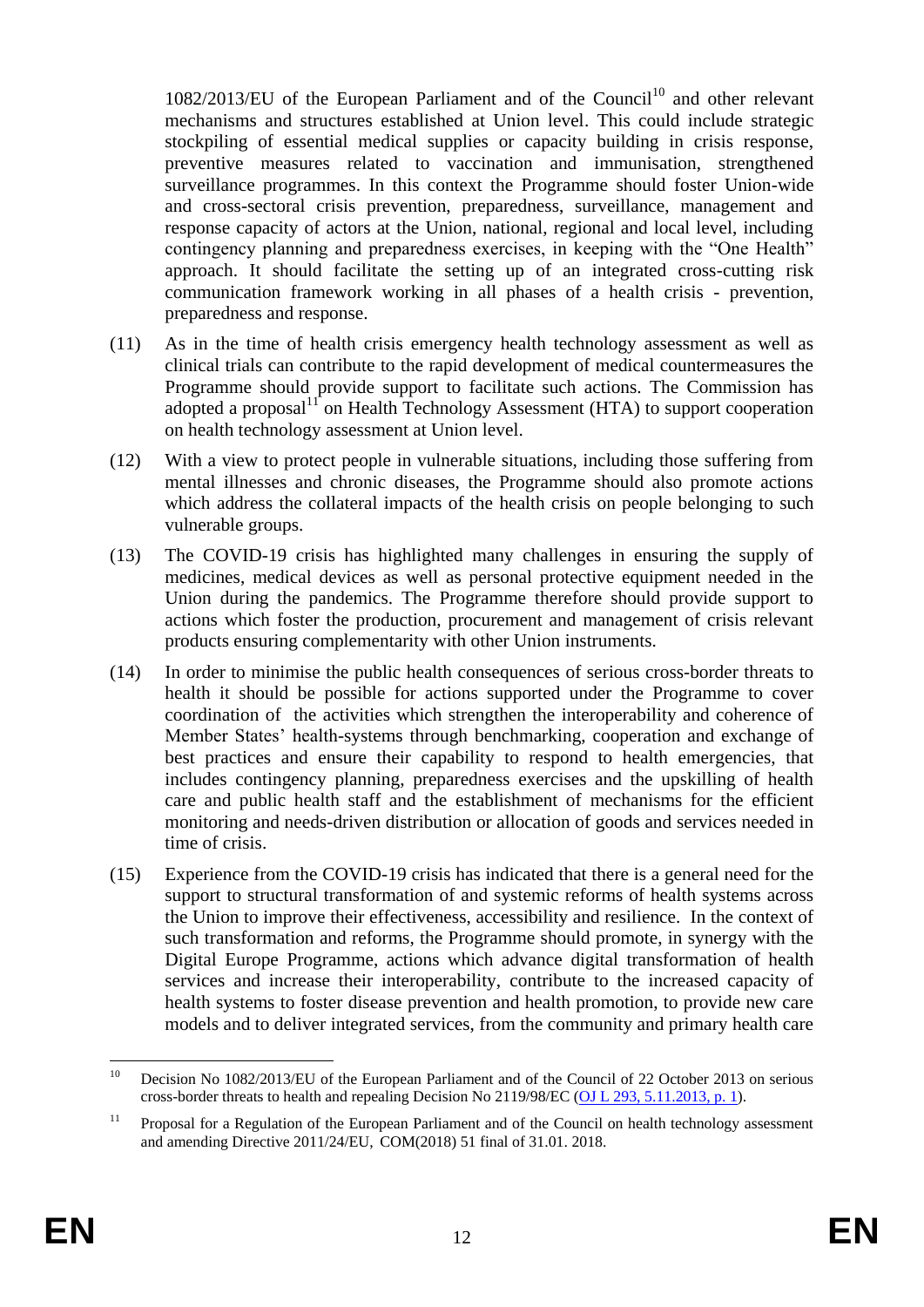to the highly specialised services, based on people's needs and ensure an efficient public health workforce equipped with the right skills, including digital skills. The development of a European health data space would provide health care systems, researchers and public authorities with means to improve the availability and quality of healthcare. Given the fundamental right to access to preventive healthcare and medical treatment enshrined in Article 35 of the Charter of Fundamental Rights of the European Union and in view to the common values and principles in European Union Health Systems as set out in the Council Conclusions of  $2$  June  $2006^{12}$  the Programme should support actions ensuring the universality and inclusivity of health care, meaning that no-one is barred access to health care, and those ensuring that patients' rights, including on the privacy of their data, are duly respected.

- (16) Keeping people healthy and active longer and empowering them to take an active role in managing their health will have positive effects on health, health inequalities, quality of life, productivity, competitiveness and inclusiveness, while reducing pressures on national budgets. The Commission has committed to help Member States to reach the sustainable development targets set in the 'UN 2030 Agenda for Sustainable Development' in particular Sustainable Development Goal 3 "Ensure healthy lives and promote well-being for all at all ages".<sup>13</sup> The Programme therefore should contribute to the actions taken towards reaching these goals.
- (17) Non-communicable diseases are a result of a combination of genetic, physiological, environmental and behavioural factors. Such non-communicable diseases as cardiovascular diseases, cancer, chronic respiratory diseases, and diabetes, represent major causes of disability, ill-health, health-related retirement, and premature death in the Union, resulting in considerable social and economic impacts. To decrease the impact of non-communicable diseases on individuals and society in the Union and reach goal 3 of the Sustainable Development Goals, Target 3.4, to reduce premature mortality from non-communicable diseases by one third by 2030, it is key to provide an integrated response focusing on prevention across sectors and policy fields, combined with efforts to strengthen health systems.
- (18) The Programme therefore should contribute to disease prevention throughout the lifetime of an individual and to health promotion by addressing health risk factors, such as the use of tobacco and related products and exposure to their emissions, the harmful use of alcohol, and the consumption of illicit drugs. The Programme should also contribute to the reduction of drugs-related health damage, unhealthy dietary habits and physical inactivity, and exposure to environmental pollution, and foster supportive environments for healthy lifestyles in order to complement Member States action in these areas. The Programme should also therefore contribute to the objectives of the European Green Deal, the Farm to Fork Strategy and the Biodiversity Strategy.
- (19) Cancer is the second leading cause of mortality in the Member States after cardiovascular diseases. It is also one of non-communicable diseases that share common risk factors and the prevention and control of which would benefit the

 $12$ <sup>12</sup> Council Conclusions on Common values and principles in European Union Health Systems [\(OJ C 146,](https://eur-lex.europa.eu/legal-content/EN/AUTO/?uri=OJ:C:2006:146:TOC)   $22.6.2006$ , p. 1).

<sup>&</sup>lt;sup>13</sup> Communication from the Commission to the European Parliament, the Council, the European Economic and Social Committee and the Committee of the Regions Next steps for a sustainable European future. European action for sustainability COM (2016) 739 final of 22.11.2016.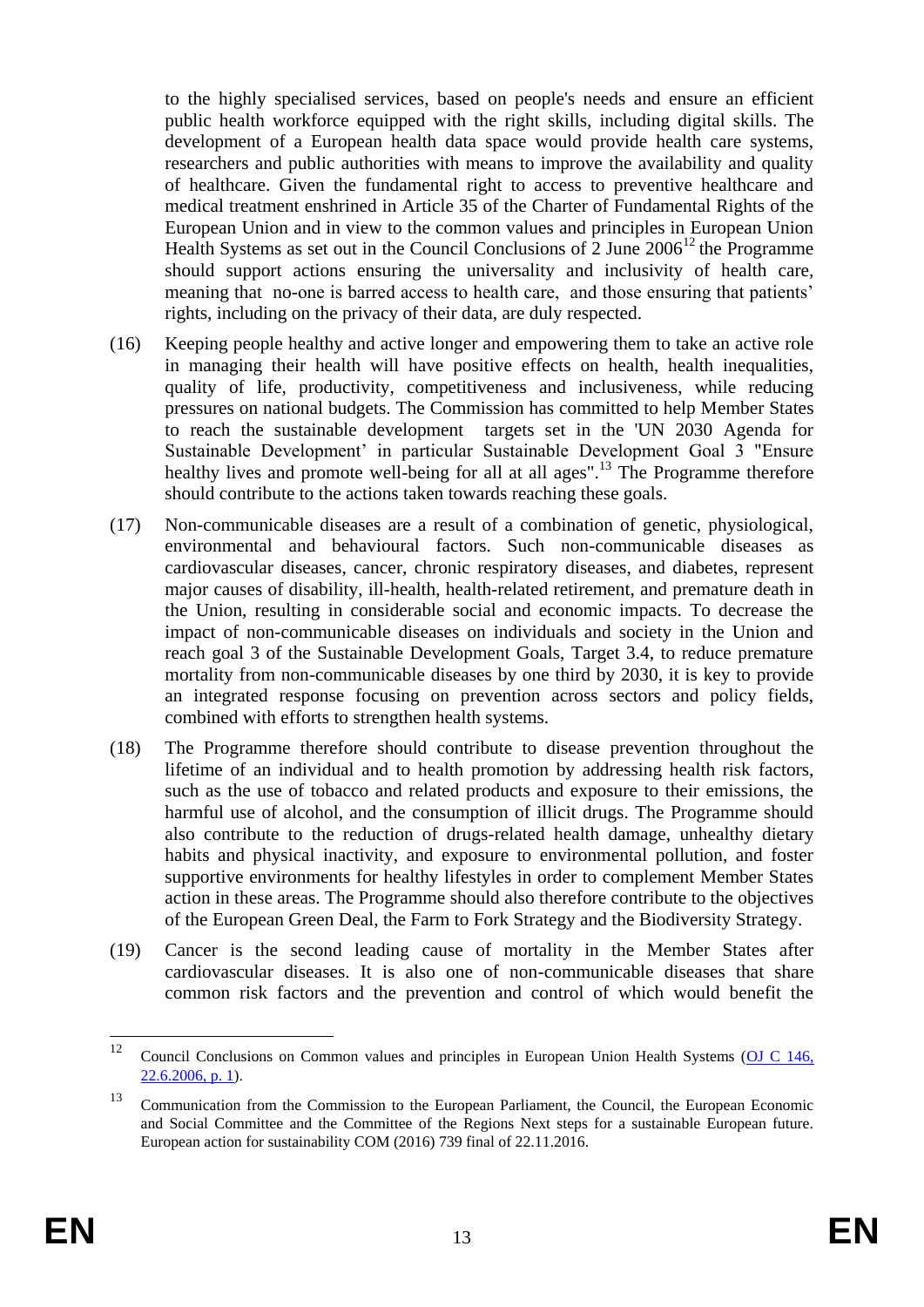majority of citizens. In 2020 the Commission announced the 'Europe's Beating Cancer Plan' which would cover the entire cycle of the disease starting from prevention and early diagnosis to treatment and quality of life of patients and survivors. The measures should benefit from the Programme and from Horizon Europe's Mission on Cancer.

- (20) The Programme will work in synergy and complementarity with other EU policies, programmes and funds such as actions implemented under the Digital Europe Programme, Horizon Europe, rescEU reserve under the Union Civil Protection Mechanism, Emergency Support Instrument, European Social Fund+ (ESF+, including as regards synergies on better protecting the health and safety of millions of workers in the EU), including the Employment and Social Innovation Strand (EaSI), the InvestEU fund, Single Market Programme, European Regional Development Fund (ERDF), Recovery and Resilience Facility including the Reform Delivery Tool, Erasmus, European Solidarity Corps, Support to mitigate Unemployment Risks in an Emergency (SURE), and EU external action instruments, such as the Neighbourhood, Development and International Cooperation Instrument and the Instrument for Preaccession Assistance III. Where appropriate, common rules will be established in view of ensuring consistency and complementarity between funds, while making sure that specificities of these policies are respected, and in view of aligning with the strategic requirements of these policies, programmes and funds, such as the enabling conditions under ERDF and ESF+.
- (21) In accordance with Article 114 TFEU, a high level of health protection should be ensured in the legislation adopted by the Union for the establishment and the functioning of the internal market. On the basis of Article 114 TFEU and point (c) of Article 168(4) TFEU, a considerable body of Union acquis was developed which guarantees the high standards of quality and safety for medicinal products and medical devices. Given the rising healthcare demand, Member States' healthcare systems face challenges in the availability and affordability of medicines and medical devices. To ensure a better public health protection as well as the safety and empowerment of patients in the Union, it is essential that patients and health systems have access to high quality healthcare products and can fully benefit from them.
- (22) The Programme should therefore support actions to monitor shortages of medicines, medical devices and other healthcare products and to ensure greater availability and affordability of those products while limiting the dependency of their supply chains on third countries. In particular, in order to address unmet medical needs, the Programme should provide support to clinical trials so as to speed up the development, authorisation and access to innovative and effective medicines, promote incentives to develop such medicinal products as antimicrobials and foster the digitial transformation of healthcare products and platforms for monitoring and collecting information on medicines.
- (23) As the optimal use of medicines and antimicrobials in particular yields benefits for individuals and health systems, the Programme should promote their prudent and efficient use. In line with the European One Health Action Plan against Antimicrobial Resistance<sup>14</sup>, adopted in June 2017 following the request from Member States, and given the experience with the bacterial secondary infections related to COVID 19, it is

 $14$ <sup>14</sup> Communication from the Commission to the Council and the European Parliament 'A European One Health Action Plan against Antimicrobial Resistance (AMR)', COM(2017)0339 final of 29.6.2017.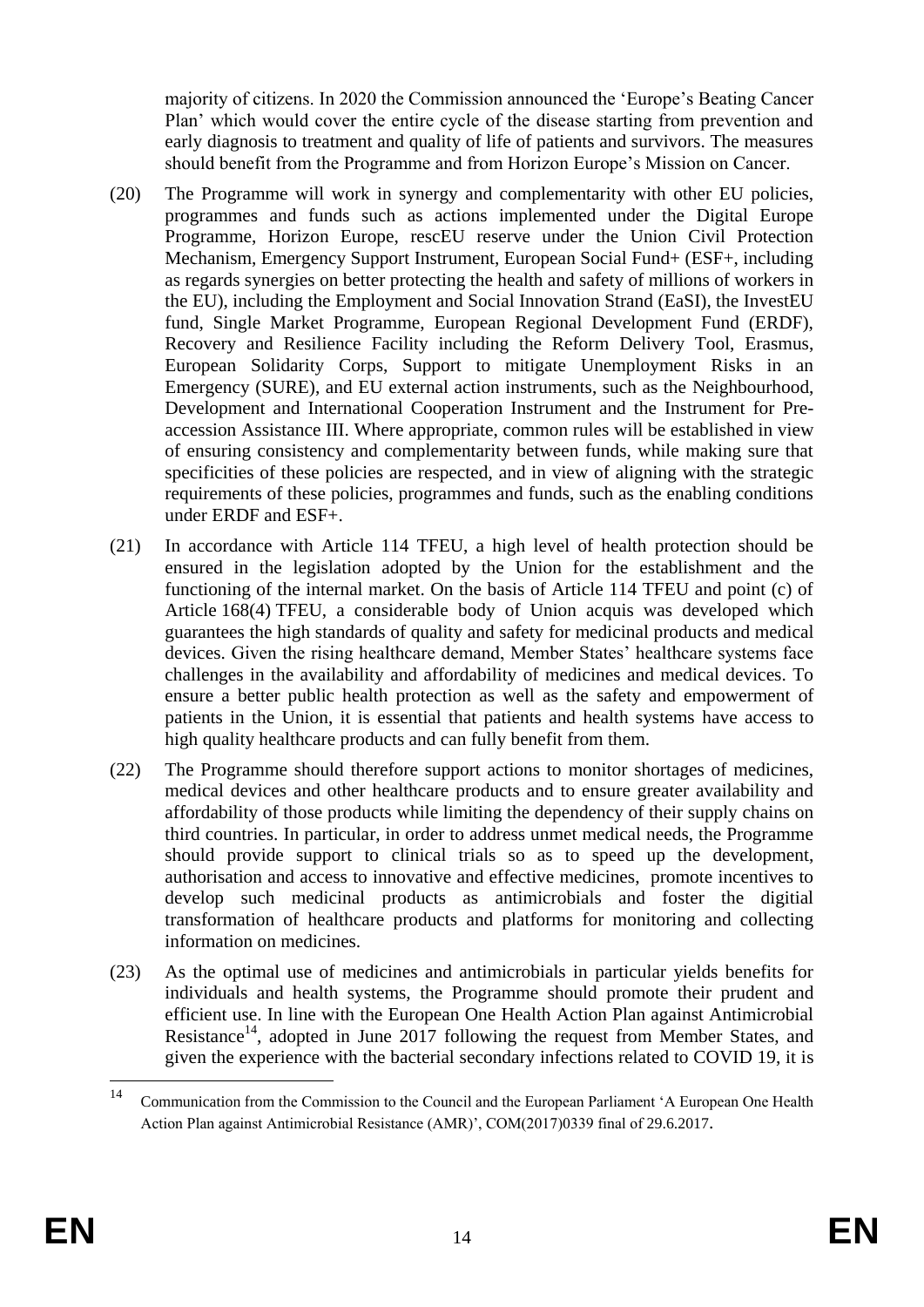essential that the Programme supports actions aimed at the prudent use of antimicrobials in humans, animals and crops, in the framework of an integrated policy on patient safety and prevention of medical errors.

- (24) Since environmental pollution caused by human and veterinary pharmaceutical substances is an emerging environmental problem that can impact on public health, the Programme should foster measures to strengthen the assessment and appropriate management of environmental risks associated with the production, use and disposal of medicinal products, in line with the European Union Strategic Approach to Pharmaceuticals in the Environment<sup>15</sup>.
- (25) The Union health legislation has an immediate impact on public health, the lives of citizens, the efficiency and resilience of the health systems and the good functioning of the internal market. The regulatory framework for medical products and technologies (medicinal products, medical devices and substances of human origin), as well as for tobacco legislation, patients' rights in cross-border healthcare and serious cross-border threats to health is essential to health protection in the Union. The Programme therefore should support the development, implementation and enforcement of Union health legislation and provide high quality, comparable and reliable data to underpin policymaking and monitoring.
- (26) Cross-border cooperation in the provision of healthcare to patients moving between Member States, collaboration on health technology assessments (HTA), and European Reference Networks (ERNs) are examples of areas where integrated work among Member States has shown to have strong added value and great potential to increase the efficiency of health systems and thus health in general. The Programme should therefore support activities to enable such integrated and coordinated work, which also serves to foster the implementation of high-impact practices that are aimed at distributing in the most effective way the available resources to the concerned population and areas so as to maximise their impact.
- (27) The ERNs, established pursuant to Directive 2011/24/EU of the European Parliament and the Council<sup>16</sup> are virtual networks involving healthcare providers across Europe. They aim to facilitate discussion on complex or [rare diseases](https://ec.europa.eu/health/non_communicable_diseases/rare_diseases_en) and conditions that require highly specialised treatment, and concentrated knowledge and resources. As the Networks can improve the access to diagnosis and the provision of high-quality healthcare to patients with rare conditions and can be focal points for medical training and research and dissemination of information, the Programme should contribute to the upscaling of networking through the ERNs, and other transnational networks. It should consider the extension of ERNs beyond rare diseases to communicable and non-communicable diseases such as cancer.
- (28) Regulation (EU, *Euratom*) 2018/1046 of the European Parliament and of the Council <sup>17</sup> (the 'Financial Regulation') applies to this Programme. It lays down rules on the

 $15<sup>15</sup>$ <sup>15</sup> Communication of the Commission to the European Parliament, the Council and the European economic and Social Committee 'European Union Strategic Approach to Pharmaceuticals in the Environment', COM(2019)128 final of 11.03.2019.

<sup>16</sup> Directive 2011/24/EU of the European Parliament and of the Council of 9 March 2011 on the application of patients' rights in cross-border healthcare (OJ L 88, 4.4.2011, p. 45).

<sup>17</sup> Regulation (EU, *Euratom*) 2018/1046 of the European Parliament and of the Council of 18 July 2018 on the financial rules applicable to the general budget of the Union, amending Regulations (EU) No 1296/2013, (EU) No 1301/2013, (EU) No 1303/2013, (EU) No 1304/2013, (EU) No 1309/2013, (EU) No 1316/2013,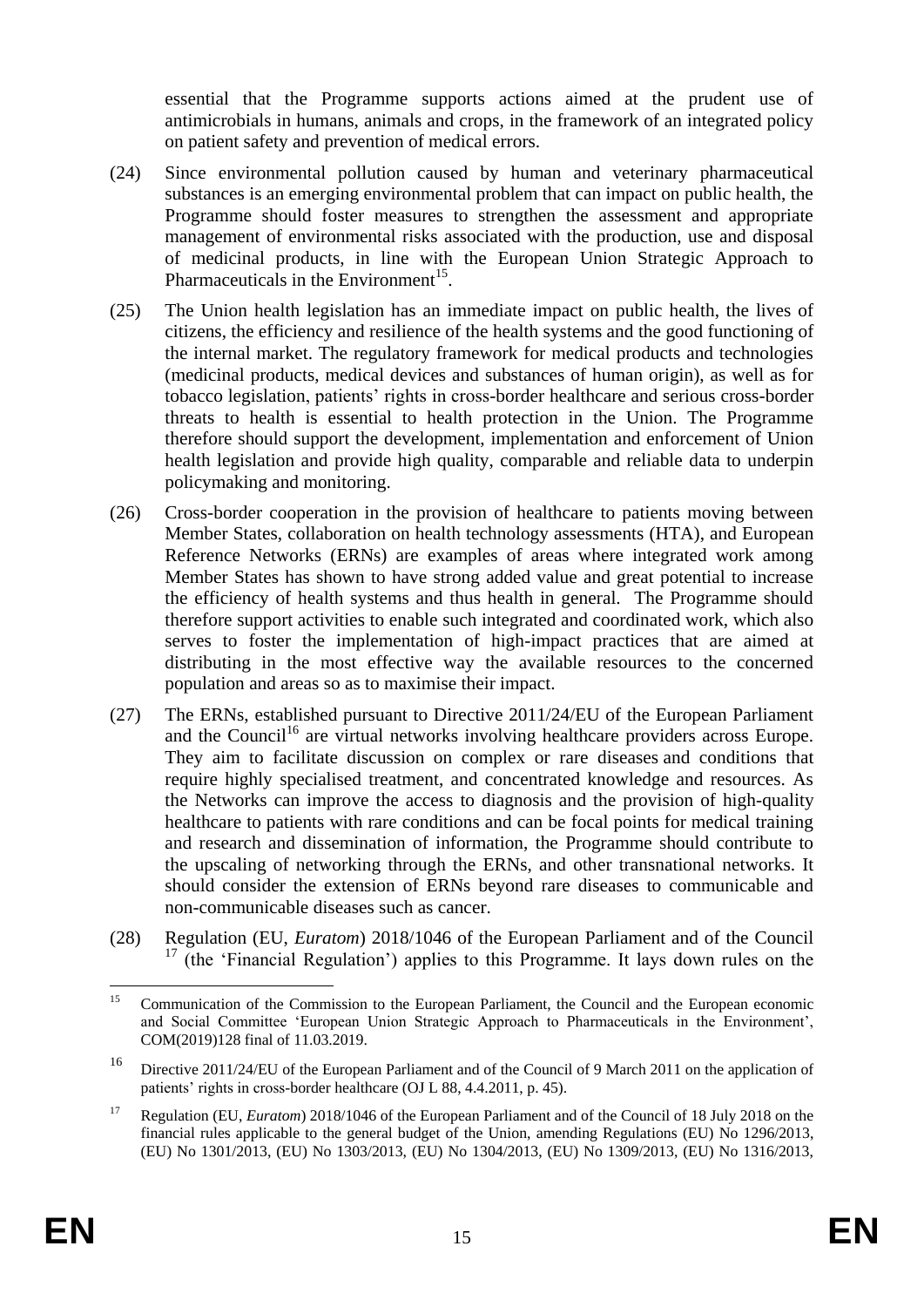implementation of the Union budget, including the rules on grants, prizes, procurement, indirect implementation, financial assistance, financial instruments and budgetary guarantees.

- (29) The types of financing and the methods of implementation under this Regulation should be chosen on the basis of their ability to achieve the specific objectives of the actions and to deliver results, taking into account, in particular, the costs of controls, the administrative burden, and the expected risk of non-compliance. This should include consideration of the use of lump sums, flat rates and unit costs, as well as financing not linked to costs as envisaged in Article 125(1) of the Financial Regulation.
- (30) In order to optimise the added value and impact from investments funded wholly or in part through the budget of the Union, synergies should be sought in particular between the Programme for the Union's action in the field of health and other Union programmes, including those under shared-management. To maximise those synergies, key enabling mechanisms should be ensured, including cumulative funding in an action from the Programme for the Union's action in the field of health and another Union programme, as long as such cumulative funding does not exceed the total eligible costs of the action. For that purpose, this Regulation should set out appropriate rules, in particular on the possibility to declare the same cost or expenditure on a pro-rata basis to Programme for the Union's action in the field of health and another Union programme.
- (31) Given the specific nature of the objectives and actions covered by the Programme, the respective competent authorities of the Member States are best placed in some cases to implement the related activities. Those authorities, designated by the Member States themselves, should therefore be considered to be identified beneficiaries for the purpose of Article 195 of the Financial Regulation and the grants be awarded to such authorities without prior publication of calls for proposals.
- (32) The ERNs are approved as Networks by the Board of Member States of the European Reference Networks, following the approval procedure set out in Commission Implementing Decision 2014/287/EU of 10 March 2014<sup>18</sup>. Those networks, should therefore be considered to be identified beneficiaries for the purpose of Article 195 of the Financial Regulation and the grants to the ERNs be awarded without prior publication of calls for proposals. Direct grants should also be awarded to other entities designated in accordance with Union rules (for example reference laboratories and centres, centres of excellence and transnational networks).
- (33) Given the common agreed values of solidarity towards equitable and universal coverage of quality health services as a basis for the Union's policies in this area and that the Union has a central role to play in accelerating progress on global health challenges<sup>19</sup>, the Programme should support the Union's contribution to international

<u>.</u>

<sup>(</sup>EU) No 223/2014, (EU) No 283/2014, and Decision No 541/2014/EU and repealing Regulation (EU, *Euratom*) No 966/2012 (OJ L 193, 30.7.2018, p. 1).

<sup>18</sup> Commission Implementing Decision 2014/287/EU of 10 March 2014 setting out criteria for establishing and evaluating European Reference Networks and their Members and for facilitating the exchange of information and expertise on establishing and evaluating such Networks (OJ L 147, 17.5.2014, p. 79).

<sup>&</sup>lt;sup>19</sup> Council conclusions on the EU role in Global Health, 3011th Foreign Affairs Council meeting, Brussels, 10 May 2010.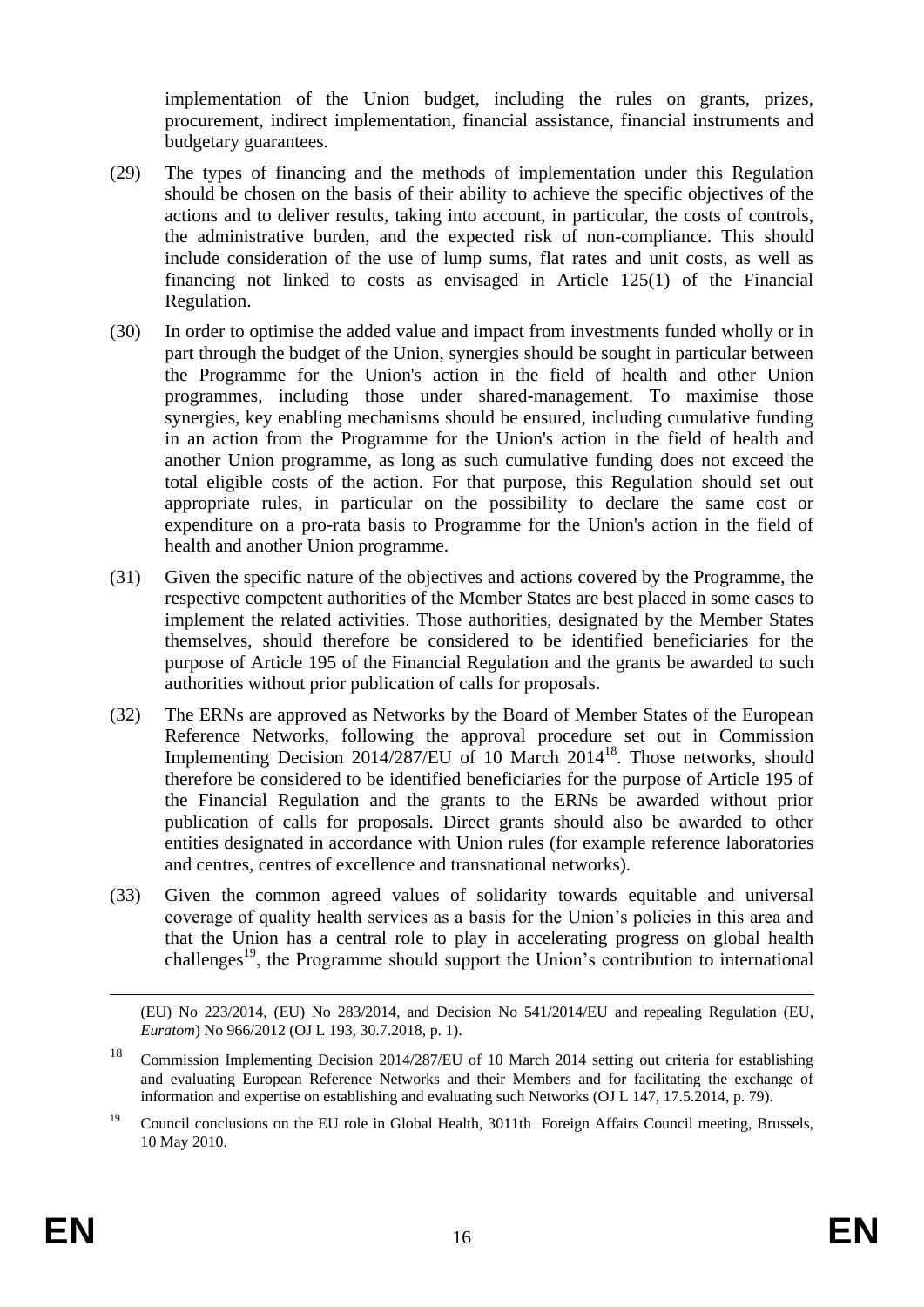and global health initiatives with a view to improve health, address inequalities and increase protection against global health threats.

- (34) In order to maximise the effectiveness and efficiency of actions at Union and international level, cooperation should be developed with relevant international organisations such as the United Nations and its specialised agencies, in particular the WHO, the World Bank, as well as with the Council of Europe and the Organisation for Economic Co-operation and Development (OECD) to implement the Programme. Pursuant to Article 94 of Council Decision  $2013/755/EU^{20}$ , persons and entities established in Overseas Countries and Territories (OCTs) are eligible for funding subject to the rules and objectives of the Programme and possible arrangements applicable to the Member State to which the relevant OCTs are linked.
- (35) Third countries which are members of the European Economic Area (EEA) may participate in Union programmes in the framework of the cooperation established under the EEA agreement, which provides for the implementation of the programmes by a decision under that agreement. A specific provision should be introduced in this Regulation to grant the necessary rights for and access to the authorising officer responsible, the European Anti-Fraud Office (OLAF) as well as the European Court of Auditors (ECA) to comprehensively exert their respective competences.
- (36) Cooperation with third countries should be strengthened on the exchange of knowledge and best practices in health systems preparedness and response.
- (37) In accordance with the Financial Regulation, Regulation (EU, *Euratom*) No 883/2013 of the European Parliament and of the Council<sup>21</sup>, Council Regulation (EC, *Euratom*) No 2988/95<sup>22</sup>, Council Regulation (*Euratom*, EC) No 2185/96<sup>23</sup> and Council Regulation (EU)  $2017/1939^{24}$ , the financial interests of the Union are to be protected by means of proportionate measures including measures relating to the prevention, detection, correction and investigation of irregularities, including fraud, to the recovery of funds lost, wrongly paid or incorrectly used and, where appropriate, to the imposition of administrative penalties. In particular, in accordance with Regulations (*Euratom*, EC) No 2185/96 and (EU, *Euratom*) No 883/2013, the European Anti-Fraud Office has the power to carry out administrative investigations, including onthe-spot checks and inspections with a view to establishing whether there has been fraud, corruption or any other illegal activity affecting the financial interests of the Union. The European Public Prosecutor's Office (EPPO) is empowered in accordance with Council Regulation (EU) 2017/1939 to investigate and prosecute criminal

 $20$ <sup>20</sup> Council Decision 2013/755/EU of 25 November 2013 on the association of the overseas countries and territories with the European Union ( 'Overseas Association Decision' ) (OJ L 344, 19.12.2013, p. 1).

<sup>21</sup> Regulation (EU, *Euratom*) No 883/2013 of the European Parliament and of the Council of 11 September 2013 concerning investigations conducted by the European Anti-Fraud Office (OLAF) and repealing Regulation (EC) No 1073/1999 of the European Parliament and of the Council and Council Regulation (*Euratom*) No 1074/1999 (OJ L 248, 18.9.2013, p. 1).

<sup>&</sup>lt;sup>22</sup> Council Regulation (EC, *Euratom*) No 2988/95 of 18 December 1995 on the protection of the European Communities financial interests (OJ L 312, 23.12.1995, p. 1).

<sup>23</sup> Council Regulation (*Euratom*, EC) No 2185/96 of 11 November 1996 concerning on-the-spot checks and inspections carried out by the Commission in order to protect the European Communities' financial interests against fraud and other irregularities (OJ L 292, 15.11.1996, p. 2).

<sup>&</sup>lt;sup>24</sup> Council Regulation (EU) 2017/1939 of 12 October 2017 implementing enhanced cooperation on the establishment of the European Public Prosecutor's Office ('the EPPO') (OJ L 283, 31.10.2017, p. 1).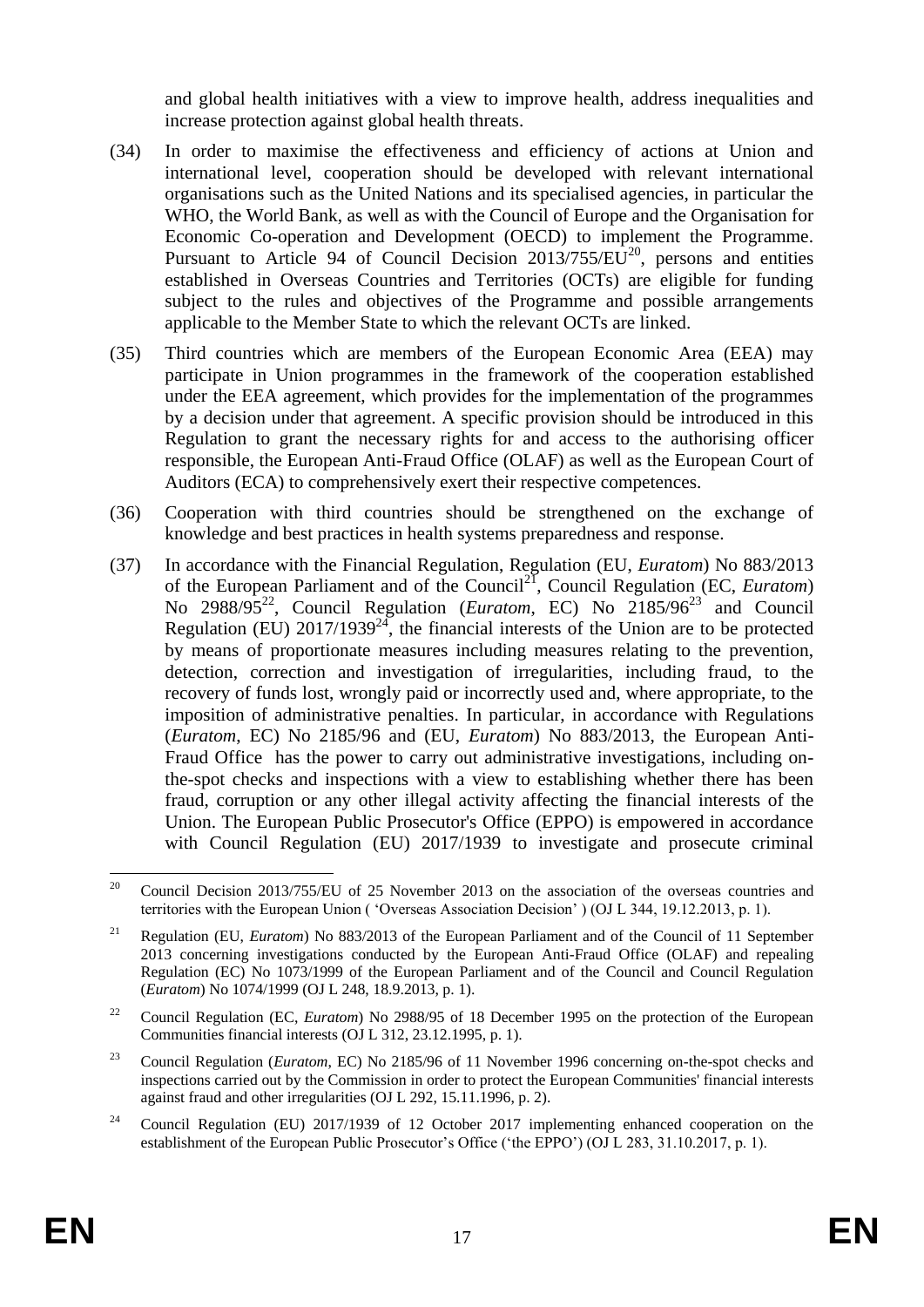offences affecting the financial interests of the Union, as provided for in Directive  $(EU)$  2017/1371 of the European Parliament and of the Council<sup>25</sup>.

- (38) In accordance with the Financial Regulation, any person or entity receiving Union funds is to fully cooperate in the protection of the financial interests of the Union, grant the necessary rights and access to the Commission, OLAF, the Court of Auditors and in respect of those Member States participating in enhanced cooperation, the EPPO pursuant to Regulation (EU) 2017/1939, and ensure that any third parties involved in the implementation of Union funds grant equivalent rights. .
- (39) Horizontal financial rules adopted by the European Parliament and the Council on the basis of Article 322 TFEU apply to this Regulation. These rules are laid down in the Financial Regulation and determine in particular the procedure for establishing and implementing the budget through grants, procurement, prizes, indirect implementation, and provide for checks on the responsibility of financial actors. Rules adopted on the basis of Article 322 TFEU also concern the protection of the Union's budget in case of generalised deficiencies as regards the rule of law in the Member States, as the respect for the rule of law is an essential precondition for sound financial management and effective EU funding.
- (40) Reflecting the importance of tackling climate change in line with the Union's commitments to implement the Paris Agreement and the United Nations Sustainable Development Goals, this Programme will contribute to mainstream climate action in the Union's policies and to the achievement of an overall target of 25 % of the EU budget expenditures supporting climate objectives. Relevant actions will be identified during the Programme's preparation and implementation, and reassessed in the context of its mid-term evaluation.
- (41) The policy objectives of this Programme may be also addressed through financial instruments and budgetary guarantees under the InvestEU Fund. Financial support should be used to address market failures or sub-optimal investment situations, in a proportionate manner and actions should not duplicate or crowd out private financing or distort competition in the internal market. In general, actions should have a clear European added value.
- (42) The implementation of the Programme should be such that the responsibilities of the Member States, for the definition of their health policy and for the organisation and delivery of health services and medical care, are respected.
- (43) Given the nature and potential scale of cross-border threats to human health, the objective of protecting people in the Union from such threats and to increase crisis prevention and preparedness cannot be sufficiently achieved by the Member States acting alone. In accordance with the principle of subsidiarity as set out in Article 5 of the Treaty on the European Union, action at Union level can also be taken to support Member States' efforts in the pursuit of a high level of protection of public health, to improve the availability and affordability in the Union of medicines, medical devices and other crisis relevant products, to support innovation and to support integrated and coordinated work and implementation of best practices among Member States, and to address inequalities in access to health throughout the EU in a manner that creates efficiency gains and value-added impacts that could not be generated by action taken

 $25$ <sup>25</sup> Directive (EU) 2017/1371 of the European Parliament and of the Council of 5 July 2017 on the fight against fraud to the Union's financial interests by means of criminal law (OJ L 198, 28.7.2017, p. 29).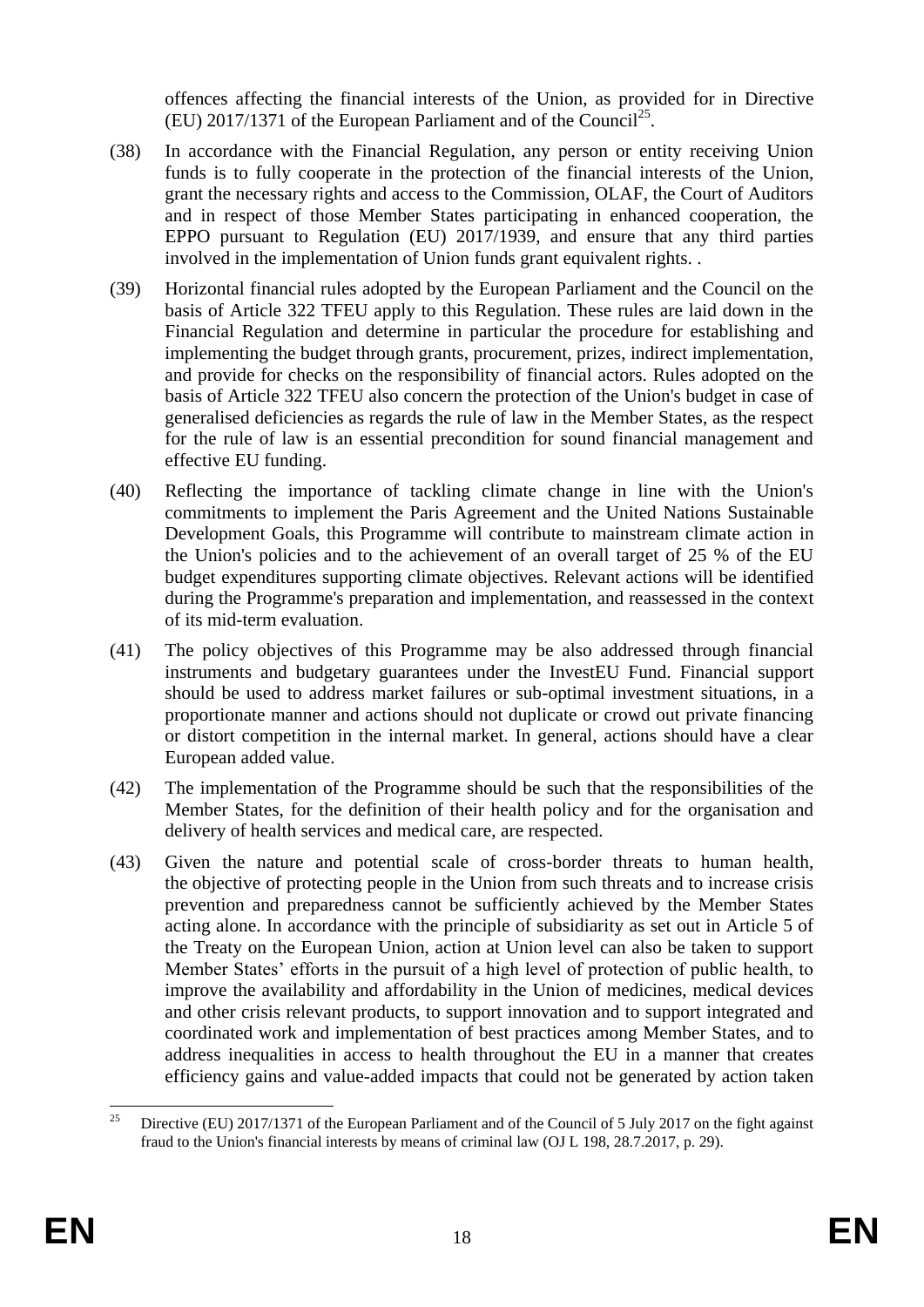at national level while respecting the Member States' competence and responsibility in the areas covered by the Programme. In accordance with the principle of proportionality, as set out in that Article, this Regulation does not go beyond what is necessary in order to achieve those objectives.

- (44) In order to allow for possible adjustments necessary to achieve the Programme's objectives, the power to adopt acts in accordance with Article 290 TFEU should be delegated to the Commission in respect of the review, amendment and addition of the indicators set out in Annex II to this Regulation When exercising these delegated powers, it is of particular importance that the Commission carries out appropriate consultations during its preparatory work, including at expert level, and that those consultations be conducted in accordance with the principles laid down in the Interinstitutional Agreement on Better Law-Making of 13 April 2016<sup>26</sup>. In particular, to ensure equal participation in the preparation of delegated acts, the European Parliament and the Council are to receive all documents at the same time as Member States' experts, and their experts systematically have access to meetings of Commission expert groups dealing with the preparation of delegated acts.
- (45) In order to ensure uniform conditions for the implementation of this Regulation, implementing powers should be conferred on the Commission to adopt rules on technical and administrative arrangements necessary for the implementation of the actions of the Programme and and on uniform templates for the collection of data necessary to monitor the implementation of the Programme. Those powers should be exercised in accordance with Regulation (EU) No 182/2011 of European Parliament and of the Council.  $27$
- (46) As the third Programme for the Union's action in the field of health (2014-2020), established by Regulation (EU) No 282/2014, comes to an end, that Regulation becomes obsolete and should be repealed.
- (47) It is appropriate to ensure a smooth transition without interruption between the previous programme in the field of health (2014-2020) and the Programme, and to align the duration of the Programme with Regulation<sup>28</sup> (new MFF). Therefore, the Programme should apply from 1 January 2021.

<sup>26</sup> <sup>26</sup> OJ L 123, 12.5.2016, p. 13.

<sup>&</sup>lt;sup>27</sup> Regulation (EU) No 182/2011 of the European Parliament and of the Council of 16 February 2011 laying down the rules and general principles concerning mechanisms for control by Member States of the Commission's exercise of implementing powers (OJ L 55, 28.2.2011, p. 13).

<sup>28</sup> ………..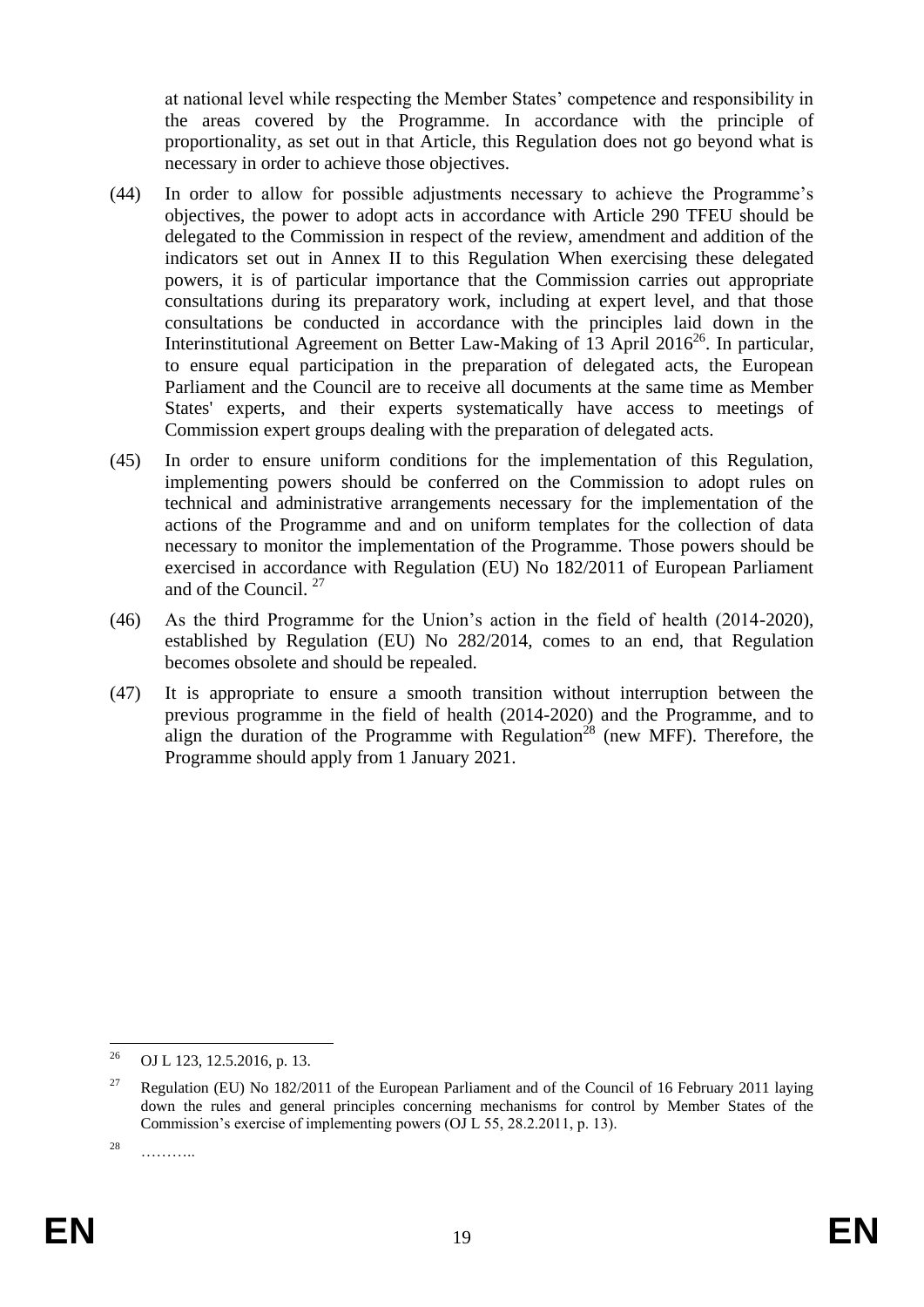#### HAVE ADOPTED THIS REGULATION:

# **CHAPTER I**

# **GENERAL PROVISIONS**

## *Article 1*

#### *Subject matter*

This Regulation establishes the EU4Health Programme ("the Programme").

It lays down the objectives of the Programme, its budget for the period from 1 January 2021 to 31 December 2027, the forms of Union funding of the Programme and the rules for providing such funding.

## *Article 2*

## *Definitions*

For the purposes of this Regulation, the following definitions shall apply:

- (1) 'associated country' means a third country which is party to an agreement with the Union allowing for its participation in the Programme, in accordance with Article 7;
- (2) 'blending operation' means actions supported by the Union budget, including within blending facilities pursuant to Article 2(6) of Regulation (EU, *Euratom*) No 2018/1046, combining non-repayable forms of support and/or financial instruments from the Union budget with repayable forms of support from development or other public finance institutions, as well as from commercial finance institutions and investors;
- (3) 'health crisis' means any crisis or serious incident arising from a threat of human, animal, plant, food or environment origin, having a health dimension and which requires urgent action by authorities;
- (4) 'crisis relevant products' means products and substances necessary, in the context of a health crisis, to prevent, diagnose or treat a disease and its consequences, included but not limited to: medicinal products - including vaccines - and their intermediates, active pharmaceutical ingredients and raw materials; medical devices; hospital and medical equipment (such as ventilators, protective clothing and equipment, diagnostic materials and tools); personal protective equipment; disinfectants and their intermediary products and raw materials necessary for their production);
- (5) 'One Health approach' means an approach which recognises that human and animal health are interconnected, that diseases may be transmitted from humans to animals and *vice versa* and must therefore be tackled in both, and that the environment links humans and animals;
- (6) 'European Reference Networks' means the networks referred to in Article 12 of Directive 2011/24;
- (7) 'legal entity' means any natural or legal person created and recognised as such under national law, Union law or international law, which has a legal personality and which may, acting in its own name, exercise rights and be subject to obligations, or an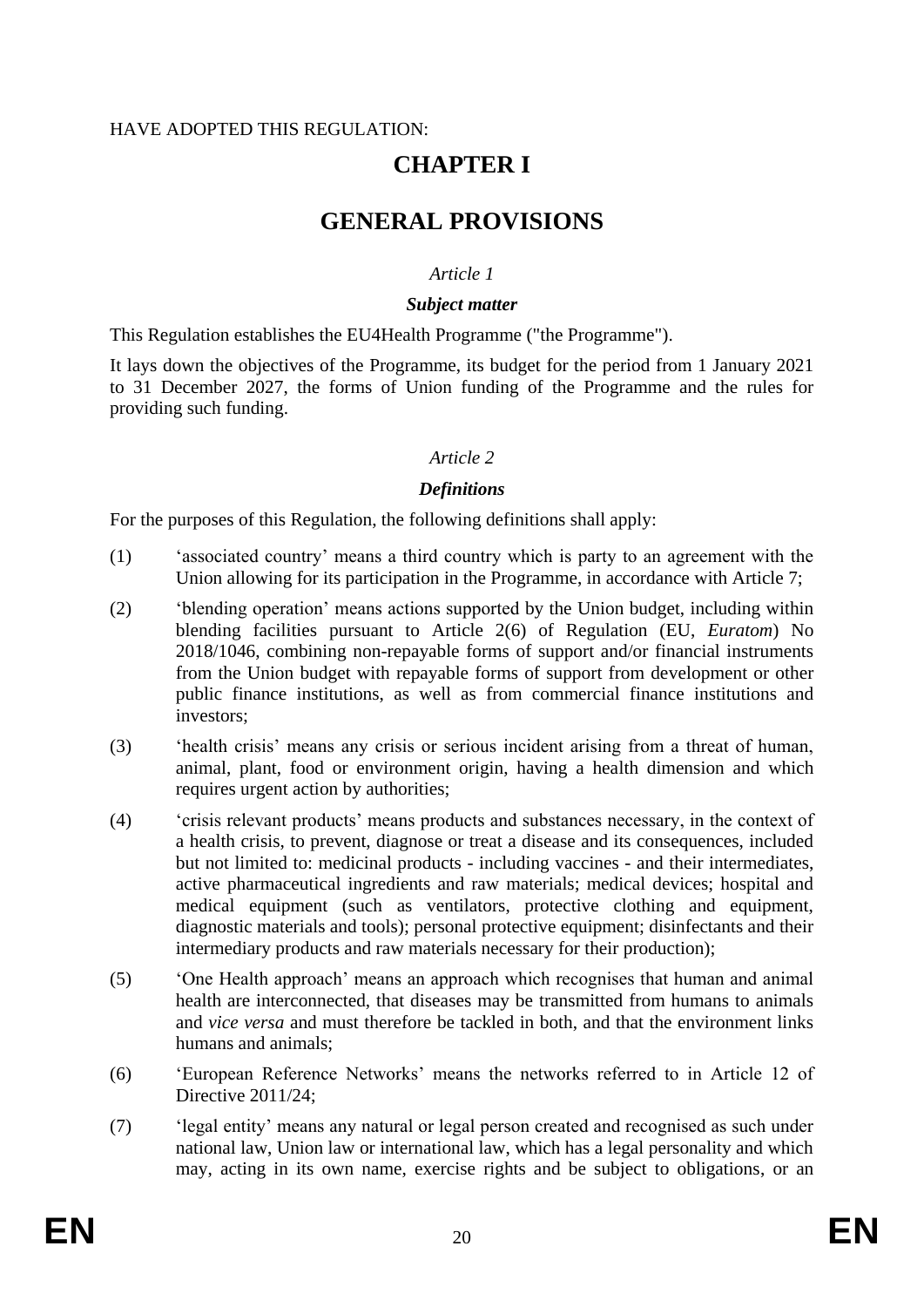entity without a legal personality in accordance with Article 197(2)(c) of the Financial Regulation;

- (8) 'third country' means a country that is not member of the European Union;
- (9) 'serious cross-border threat to health' means a life- threatening or otherwise serious hazard to health of biological, chemical, environmental or unknown origin which spreads or entails a significant risk of spreading across the national borders of Member States, and which may necessitate coordination at Union level in order to ensure a high level of human health protection;
- (10) 'emergency support' means a needs-based emergency response, complementing the response of the affected Member States aimed at preserving life, preventing and alleviating human suffering, and maintaining human dignity wherever the need arises as a result of serious cross-border threats to health referred to in Article 3 (1).

#### *Article 3*

#### *General objectives*

The Programme shall pursue the following general objectives, in keeping with the "One Health" approach where relevant:

- (1) protect people in the Union from serious cross-border threats to health;
- (2) improve the availability in the Union of medicines, medical devices and other crisis relevant products, contribute to their affordability, and support innovation;
- (3) strengthen health systems and the healthcare workforce, including by digital transformation and by increased integrated and coordinated work among the Member States, sustained implementation of best practice and data sharing, to increase the general level of public health.

#### *Article 4*

#### *Specific objectives*

The general objectives referred to in Article 3 shall be pursued through the following specific objectives, in keeping with the "One Health" approach where relevant:

- (1) strengthen the capability of the Union for prevention, preparedness and response to serious cross-border threats to health, and the management of health crises, including through coordination, provision and deployment of emergency health care capacity, data gathering and surveillance;
- (2) ensure the availability in the Union of reserves or stockpiles of crisis relevant products, and a reserve of medical, healthcare and support staff to be mobilised in case of a crisis;
- (3) support actions to ensure appropriate availability, accessibility and affordability of crisis relevant products and other necessary health supplies;
- (4) strengthen the effectiveness, accessibility, sustainability and resilience of health systems, including by supporting digital transformation, the uptake of digital tools and services, systemic reforms, implementation of new care models and universal health coverage, and address inequalities in health;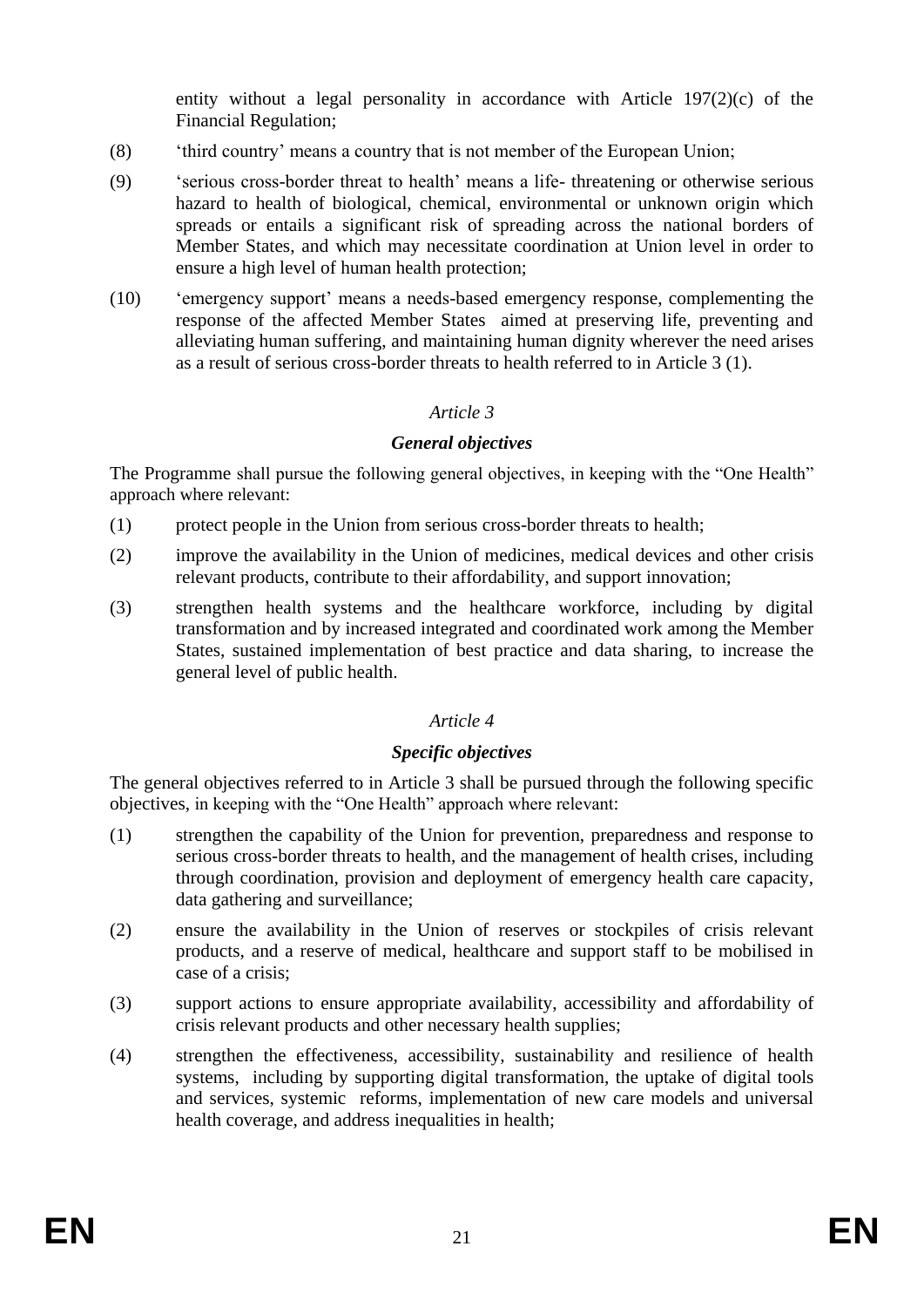- (5) support actions aimed at strengthening health system's ability to foster disease prevention and health promotion, patient rights and cross-border healthcare, and promote the excellence of medical and healthcare professionals;
- (6) support action for the surveillance, prevention, diagnosis and treatment and care of non-communicable diseases, and notably of cancer;
- (7) foster and support the prudent and efficient use of medicines, and in particular of antimicrobials, and more environmentally friendly production and disposal of medicines and medical devices;
- (8) support the development, implementation and enforcement of Union health legislation and provide high-quality, comparable and reliable data to underpin policy making and monitoring, and promote the use of health impact assessments of relevant policies;
- (9) support integrated work among Member States, and in particular their health systems, including the implementation of high-impact prevention practices, and scaling up networking through the European Reference Networks and other transnational networks;
- (10) support the Union's contribution to international and global health initiatives.

## *Budget*

- 1. The financial envelope for the implementation of the Programme for the period 2021-27 shall be EUR 1 946 614 000 in current prices.
- 2. The amount referred to in paragraph 1 may be used for technical and administrative assistance for the implementation of the Programme, such as preparatory, monitoring, control, audit and evaluation activities including corporate information technology systems.
- 3. Appropriations deriving from activities under point (c) of Article 10 of this Regulation, shall constitute assigned revenue within the meaning of point (a) of paragraph 3 and paragraph 5 of Article 21 of Regulation (EU, *Euratom*) 2018/1046.
- 4. The budgetary commitments extending over more than one financial year, may be broken down over several years into annual instalments.
- 5. Without prejudice to the Regulation (EU, *Euratom*) 2018/1046, expenditure for actions resulting from projects included in the first work programme may be eligible as from 1 January 2021.
- 6. If necessary, appropriations may be entered in the budget beyond 2027 to cover the expenses provided for in paragraph (2) to enable the management of actions not completed by 31 December 2027.

## *Article 6*

## *Resources from the European Union Recovery Instrument*

Measures referred to in Article 2 of Regulation [European Union Recovery Instrument] shall be implemented under the Programme through an amount of up to EUR 8 451 000 000 in current prices referred to in point (iii) of Article  $3(2)(a)$  of that Regulation, subject to its Article  $5(4)$  and  $(8)$ .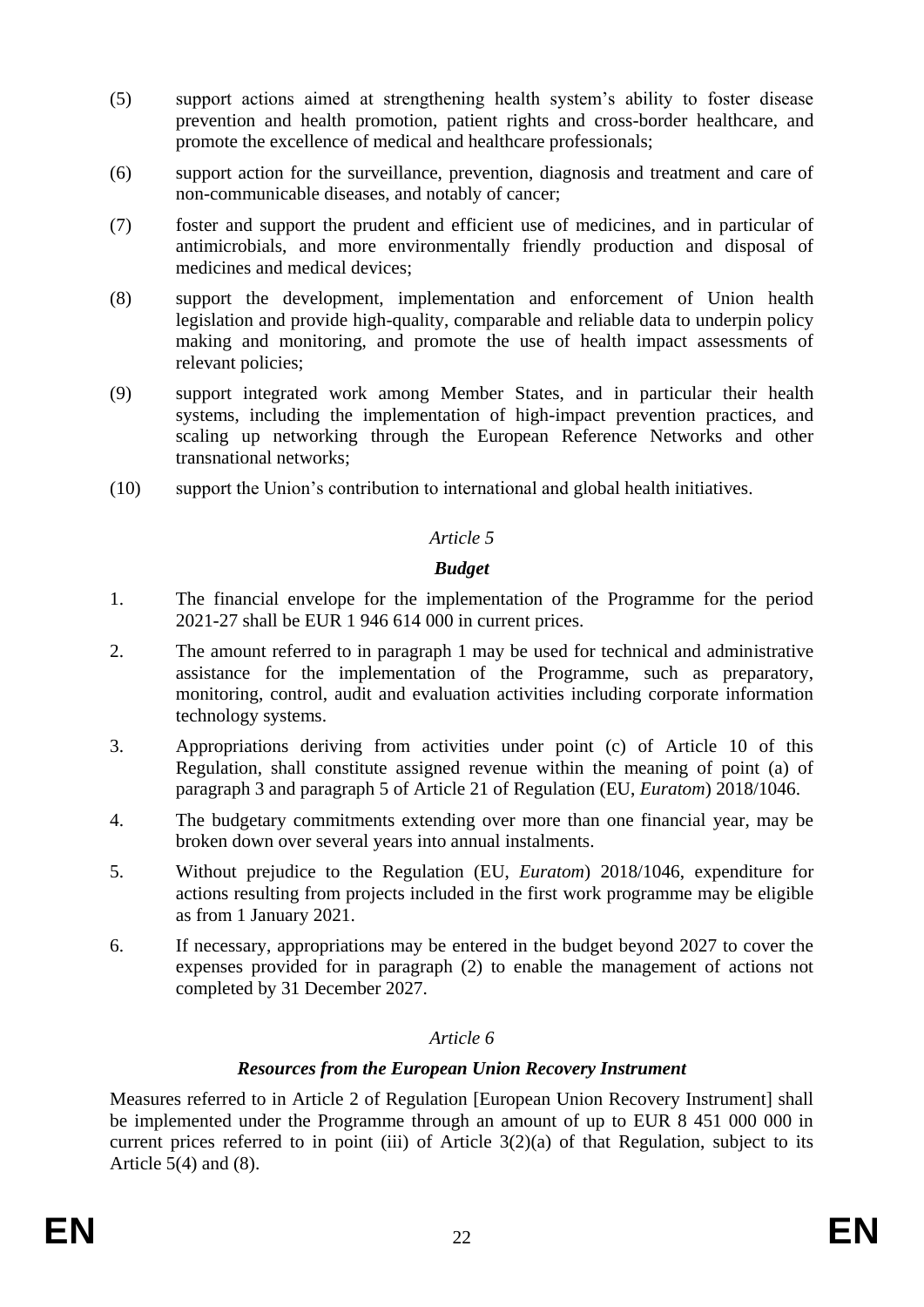These amounts shall constitute external assigned revenue in accordance with Article 21(5) of Regulation (EU, *Euratom*) 2018/1046.

## *Article 7*

## *Third countries associated to the Programme*

The Programme shall be open to the following associated countries:

- (1) European Free Trade Association (EFTA) members which are members of the European Economic Area (EEA), in accordance with the conditions laid down in the Agreement on the European Economic Area;
- (2) Acceding countries, candidate countries and potential candidates, in accordance with the general principles and general terms and conditions for the participation of those countries in Union programmes established in the respective framework agreements and Association Council decisions, or similar agreements, and in accordance with the specific conditions laid down in agreements between the Union and those countries;
- (3) Countries covered by the European Neighbourhood Policy, in accordance with the general principles and general terms and conditions for the participation of those countries in Union programmes established in the respective framework agreements and association council decisions, or similar agreements, and in accordance with the specific conditions laid down in agreements between the Union and those countries;
- (4) Third countries, in accordance with the conditions laid down in a specific agreement covering the participation of the third country to any programme, provided that the agreement:
	- (i) ensures a fair balance as regards the contributions and benefits of the third country participating in the Union programmes;
	- (ii) lays down the conditions of participation in the programmes, including the calculation of financial contributions to individual programmes and their administrative costs. These contributions shall constitute assigned revenues in accordance with Article 21(5) of Regulation (EU, *Euratom* 2018/1046);
	- (iii) does not confer to the third country a decisional power;
	- (iv) guarantees the rights of the Union to ensure sound financial management and to protect its financial interests.

# **Chapter II**

# **FUNDING**

## *Article 8*

#### *Implementation and forms of Union funding*

- 1. The Programme shall be implemented in direct management in accordance with Regulation (EU, *Euratom*) 2018/1046 or in indirect management with the bodies referred to in Article 62(1) (c) of Regulation (EU, *Euratom*) 2018/1046.
- 2. The Programme may provide funding in any of the forms laid down in Regulation (EU, *Euratom*) 2018/1046, in particular grants, prizes and procurement.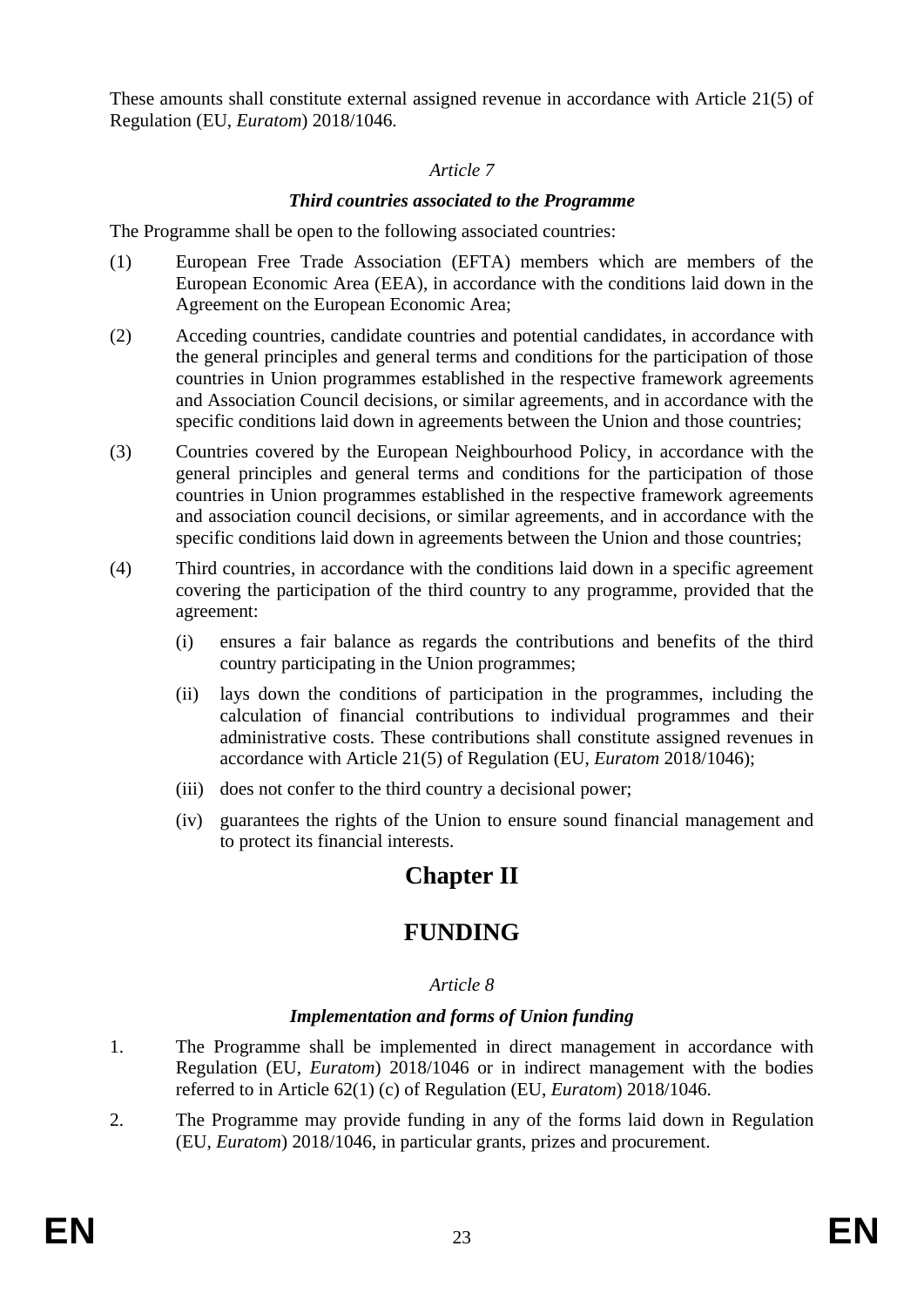- 3. Contributions to a mutual insurance mechanism may cover the risk associated with the recovery of funds due by recipients and may be considered as sufficient guarantee under Regulation (EU, *Euratom*) 2018/1046. The Commission shall set up specific rules for the operation of the mechanism.
- 4. Where the Commission implements emergency support operations through nongovernmental organisations, the criteria concerning financial and operational capacity shall be deemed to be satisfied where there is a framework partnership agreement in force between that organisation and the Commission pursuant to Regulation (EC) No 1257/96.

#### *Grants*

- 1. Grants under the Programme shall be awarded and managed in accordance with Title VIII of Regulation (EU, *Euratom*) 2018/1046.
- 2. Grants may be used in combination with financing from the European Investment Bank or national promotional banks or other development and public financial institutions as well as from private-sector finance institutions and private-sector investors, including through public private partnerships.

#### *Article 10*

#### *Procurement*

- 1. Emergency support under this Regulation may be granted in any of the following forms:
	- (a) joint procurement with the Member States as referred to in Article 165 (2) of Regulation (EU, *Euratom*) 2018/1046 whereby Member States may acquire, rent or lease fully the capacities jointly procured;
	- (b) procurement by the Commission on behalf of the Member States based on an agreement between the Commission and the Member States;
	- (c) procurement by the Commission as wholesaler by buying, stocking and reselling or donating supplies and services, including rentals, to Member States or partner organisations selected by the Commission.
- 2. In the event of a procurement procedure as referred to in point (b) of paragraph 1, the ensuing contracts shall be concluded by either of the following:
	- (a) by the Commission whereby the services or goods are to be rendered or delivered to Member States or to partner organisations selected by the Commission;
	- (b) by the participant Member States whereby they are to directly acquire, rent or lease the capacities procured for them by the Commission.
- 3. In the event of procurement procedures as referred to in points (b) and (c) of paragraph 1, the Commission shall follow the rules set out in Regulation (EU, *Euratom*) 2018/1046 for its own procurement.

#### *Article 11*

#### *Blending operations*

Blending operations under the Programme shall be implemented in accordance with the [InvestEU regulation] and Title X of the Financial Regulation.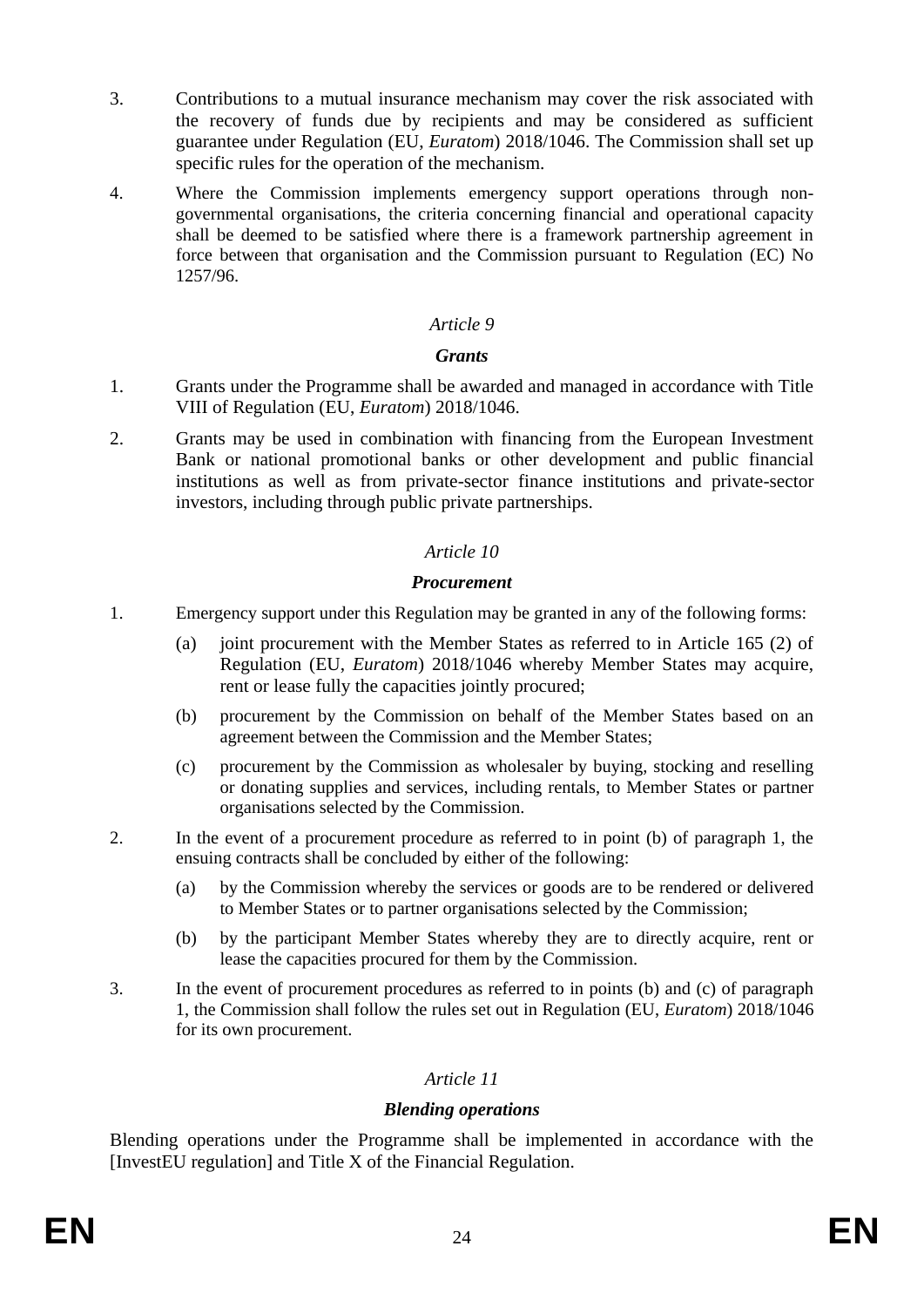#### *Cumulative funding*

An action that has received a contribution from the Programme may also receive a contribution from any other Union programme, including under shared management, provided that the contributions do not cover the same costs.

The rules of each contributing Union programme shall apply to its respective contribution to the action.

The cumulative funding shall not exceed the total eligible costs of the action and the support from the different Union programmes may be calculated on a pro-rata basis in accordance with the documents setting out the conditions for support.

# **CHAPTER III**

# **ACTIONS**

## *Article 13*

#### *Eligible actions*

Only actions implementing the objectives referred to in Articles 3 and 4, including those set out in Annex I, shall be eligible for funding.

## *Article 14*

## *Eligible entities*

- 1. In addition to the criteria set out in Article 197 of Regulation (EU, *Euratom*) 2018/1046, the following criteria shall apply:
	- (a) legal entities established in any of the following countries:
		- (i) a Member State or an overseas country or territory linked to it;
		- (ii) a third country associated to the Programme;
		- (iii) a third country listed in the work programme under the conditions specified in paragraph 2 and 3;
	- (b) any legal entity created under Union law or any international organisation;
- 2. Legal entities established in a third country which is not an associated country are exceptionally eligible to participate where this is necessary for the achievement of the objectives of a given action.
- 3. Legal entities established in a third country which is not associated to the Programme should in principle bear the cost of their participation.
- 4. Natural persons are not eligible.
- 5. Under the Programme, direct grants may be awarded without a call for proposals to fund actions having a clear Union added value co-financed by the competent authorities that are responsible for health in the Member States or in the third countries associated to the Programme, relevant international health organisations or by public sector bodies and non-governmental bodies, acting individually or as a network, mandated by those competent authorities.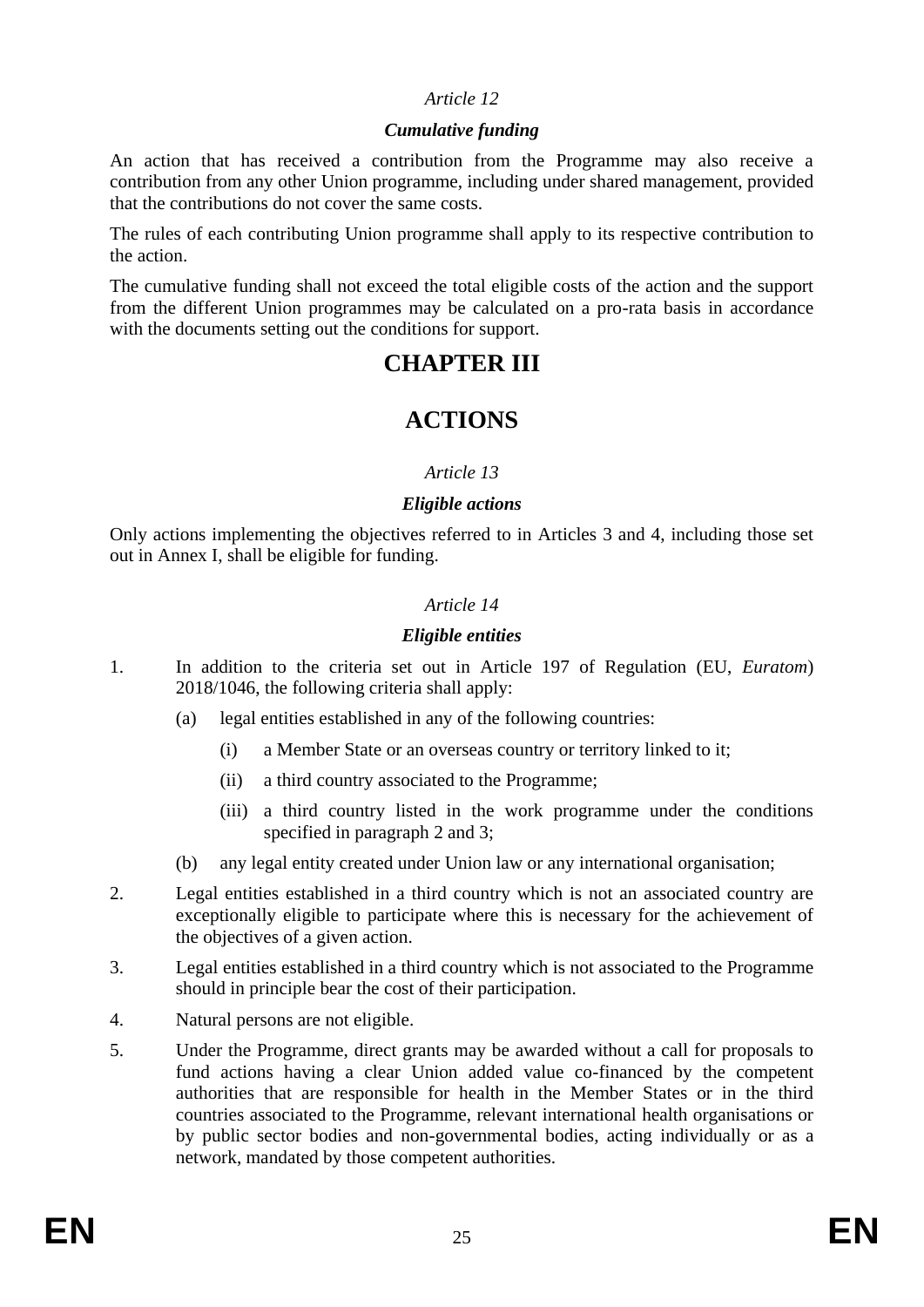- 6. Under the Programme, direct grants may be awarded without a call for proposals to European Reference Networks. Direct grants may also be awarded to other transnational networks set out in accordance with EU rules.
- 7. Under the Programme, grants may be awarded without a call for proposals to fund the functioning of non-governmental bodies where financial support is necessary for the pursuit of one or more of the specific objectives of the Programme as long as those bodies fulfil all the following criteria:
	- (i) they are non-governmental, non-profit-making and independent of industry, commercial and business or other conflicting interests;
	- (ii) they work in the public health area, pursue at least one of the specific objectives of the Programme and play an effective role at Union level;
	- (iii) they are active at Union level and in at least half of the Member States, and have a balanced geographical coverage of the Union.

#### *Eligible costs*

- 1. In addition to the criteria set out in Article 186 of Regulation (EU, *Euratom*) 2018/1046, and in accordance with point (a) of the second subparagraph of Article 193 of that Regulation, costs incurred prior to the date of submission of the grant application shall be eligible:
	- (a) for actions which implement the objective referred to in point  $(1)$  of Article 3;
	- (b) for actions implementing other objectives, in duly justified exceptional cases, provided that those costs are directly linked to the implementation of the supported actions and activities.
- 2. The costs under point (a) of paragraph 1 of this Article, related to measures aiming to address suspected occurrence of a disease that could trigger a cross-border health threat, shall be eligible from the date of notification of the suspected occurrence of the disease to the Commission, provided that that occurrence or presence is subsequently confirmed.
- 3. In exceptional cases, during a crisis caused by a serious cross-border health threat as defined in Article  $3(g)$  of Decision  $1082/2013/EU$ , costs incurred by entities established in non-associated countries may be considered exceptionally eligible if they are duly justified for reasons of countering the spread of the risk for the protection of the health of people in the Union.

# **CHAPTER IV**

# **GOVERNANCE**

## *Article 16*

#### *Joint policy implementation*

The Commission shall consult the health authorities of the Member States in the Steering Group on Health Promotion, Disease Prevention and Management of Non-Communicable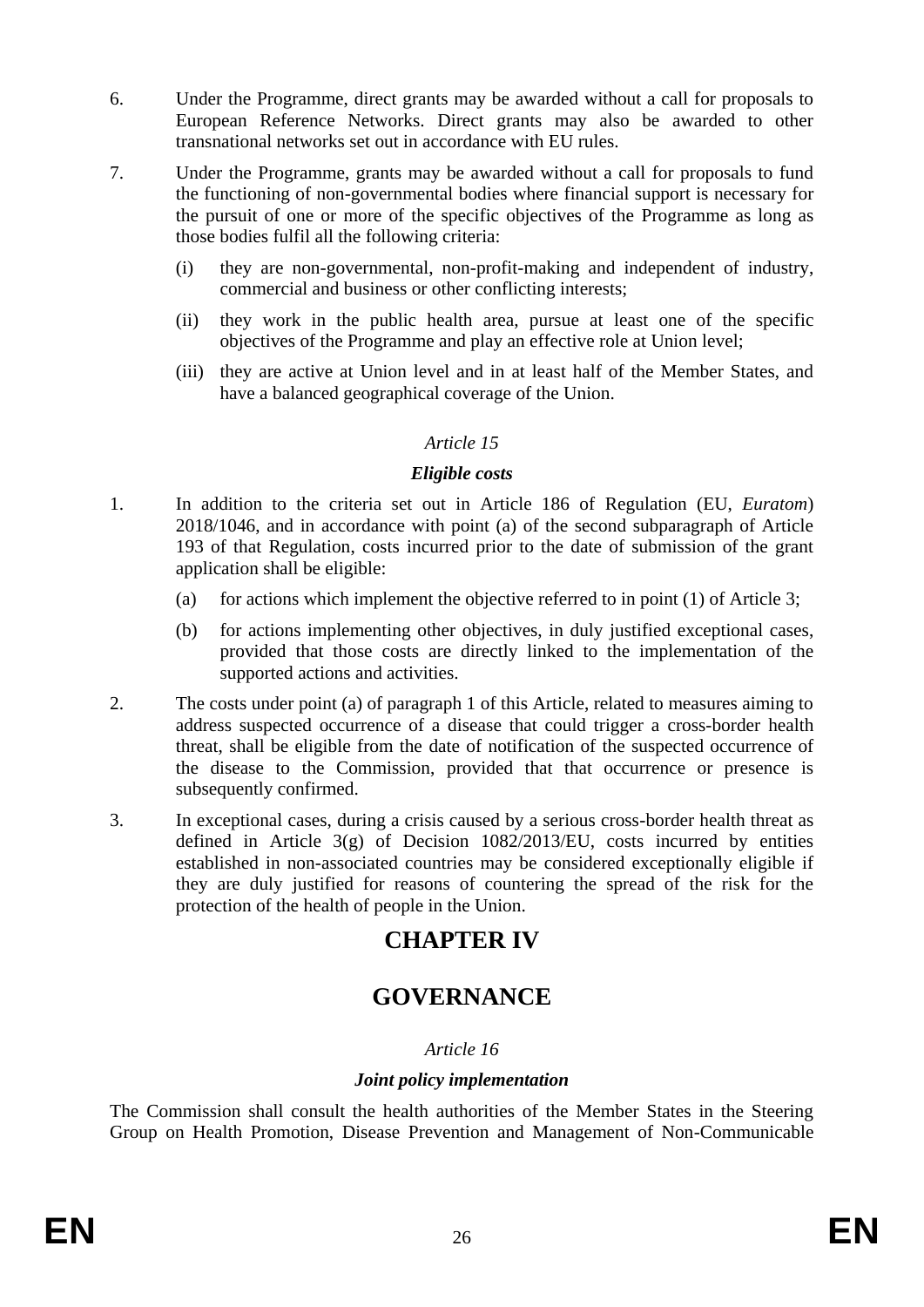Diseases on the work plans established for the Programme and its priorities and strategic orientations and its implementation.

## *Article 17*

## *Implementation of the Programme*

The Commission may, by means of implementing acts, lay down rules on:

- (a) technical and administrative arrangements necessary for the implementation of the actions of the Programme;
- (b) uniform templates for the collection of data necessary to monitor the implementation of the Programme.

Those implementing acts shall be adopted in accordance with the examination procedure referred to in Article 23(2).

# **CHAPTER V**

# **PROGRAMMING, MONITORING, EVALUATION AND CONTROL**

## *Article 18*

#### *Work programme*

The Programme shall be implemented by work programmes referred to in Article 110 of Regulation (EU, *Euratom*) 2018/1046. Work programmes shall set out, where applicable, the overall amount reserved for blending operations.

#### *Article 19*

#### *Monitoring and reporting*

- 1. Indicators to report on progress of the Programme towards the achievement of the general and specific objectives set out in Articles 3 and 4 are set out in Annex II.
- 2. The Commission is empowered to adopt delegated acts in accordance with Article 24 concerning amendments to Annex II to amend and supplement the indicators where considered necessary.
- 3. The performance reporting system shall ensure that data for monitoring programme implementation and results are collected efficiently, effectively, and in a timely manner. To that end, proportionate reporting requirements shall be imposed on recipients of Union funds and, where relevant, on Member States.

## *Article 20*

#### *Evaluation*

1. Evaluations shall be carried out in a sufficiently timely manner to feed into the decision-making process.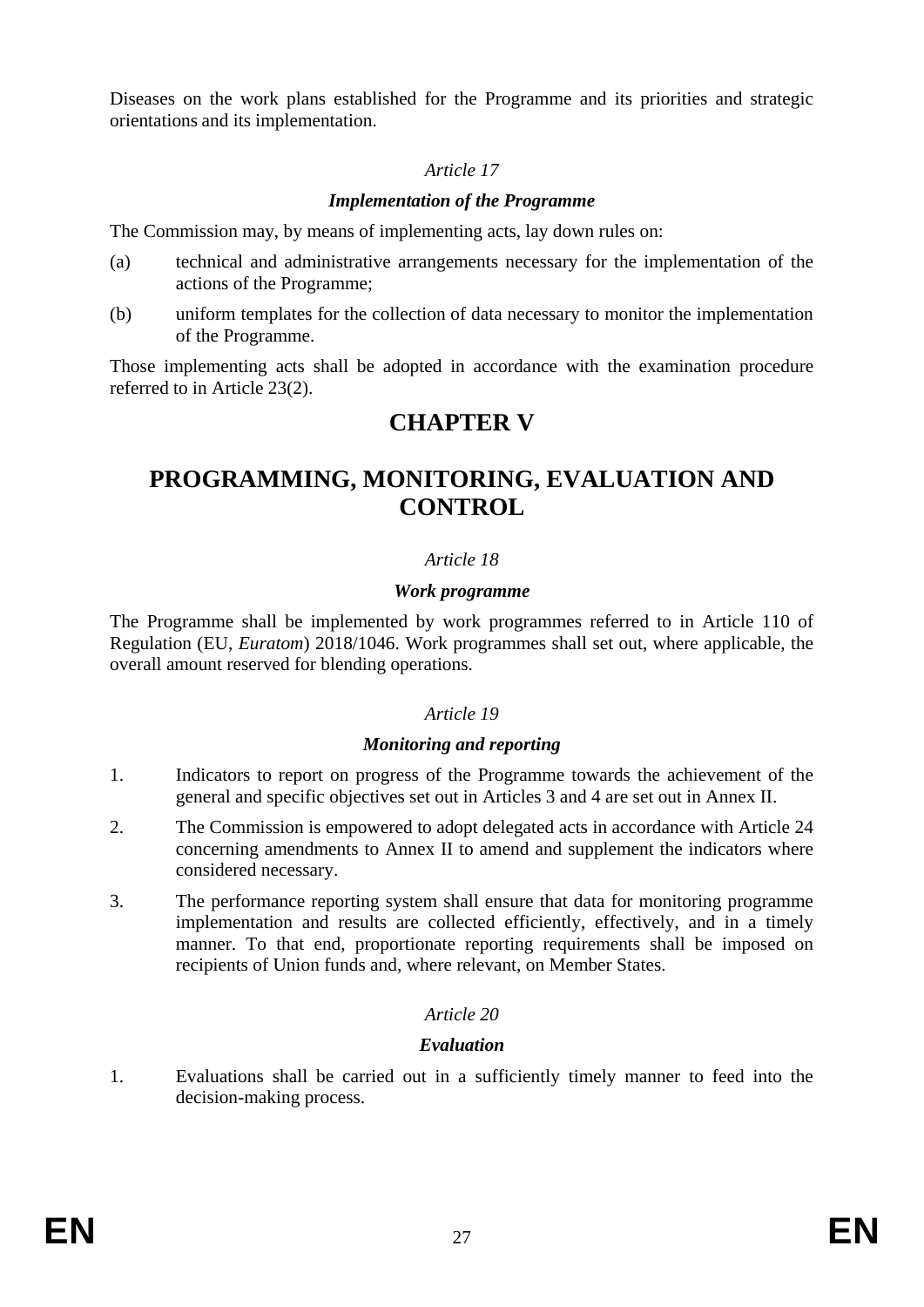- 2. The interim evaluation of the Programme shall be performed once there is sufficient information available about their implementation, but not later than four years after the start of the implementation.
- 3. At the end of the implementation period, but no later than four years after the end of the period specified in Article 1, a final evaluation shall be carried out by the Commission.
- 4. The Commission shall communicate the conclusions of the evaluations accompanied by its observations, to the European Parliament, the Council, the European Economic and Social Committee and the Committee of the Regions.

## *Audits*

Audits on the use of the Union contribution carried out by persons or entities, including  $\mathbf{b}$ others than those mandated by the Union Institutions or bodies, shall form the basis of the overall assurance pursuant to Article 127 of Regulation (EU, *Euratom*) 2018/1046.

## *Article 22*

## *Protection of the financial interests of the Union*

Where a third country participates in the Programme by a decision under an international agreement, the third country shall grant the necessary rights and access required for the authorizing officer responsible, the European Anti-Fraud Office (OLAF), the European Court of Auditors to comprehensively exert their respective competences. In the case of OLAF, such rights shall include the right to carry out investigations, including on-the-spot checks and inspections, provided for in Regulation (EU, *Euratom*) No 883/2013 concerning investigations conducted by the European Anti- Fraud Office (OLAF).

## *Article 23*

## *Committee procedure*

- 1. The Commission shall be assisted by a EU4Health Programme Committee*.* That Committee shall be a committee within the meaning of Regulation (EU) No 182/2011.
- 2. Where reference is made to this paragraph, Article 5 of Regulation (EU) No 182/2011 shall apply.

## *Article 24*

## *Exercise of the delegation*

- 1. The power to adopt delegated acts is conferred on the Commission subject to the conditions laid down in this Article.
- 2. The power to adopt delegated acts referred to in Article 19(2) shall be conferred on the Commission until 31 December 2028.
- 3. The delegation of power referred to in Article 19(2) may be revoked at any time by the European Parliament or by the Council. A decision to revoke shall put an end to the delegation of power specified in that decision. It shall take effect the day following the publication of the decision in the *Official Journal* of the European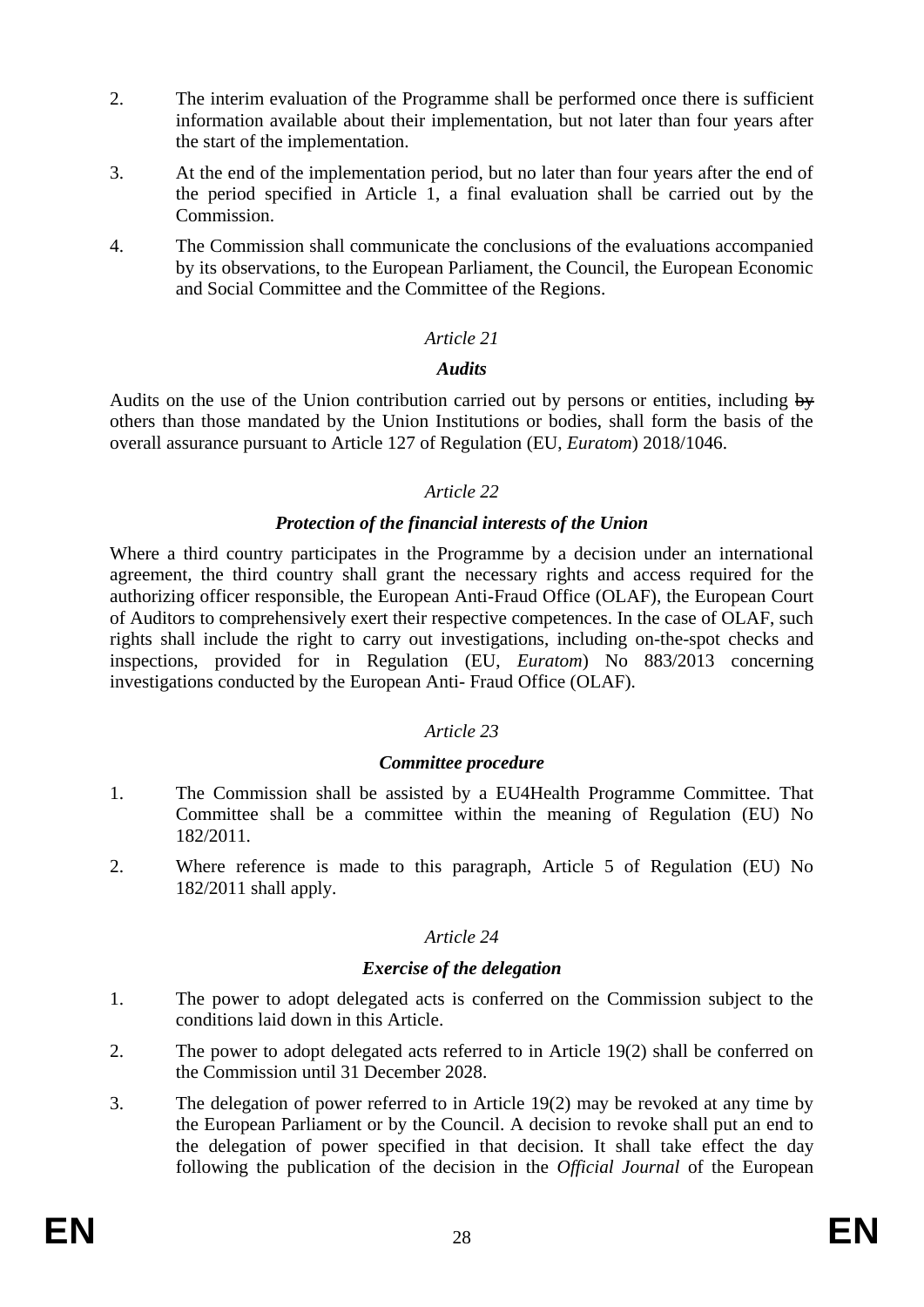Union or at a later date specified therein. It shall not affect the validity of any delegated acts already in force.

- 4. Before adopting a delegated act, the Commission shall consult experts designated by each Member State in accordance with the principles laid down in the Interinstitutional Agreement on Better Law-Making of 13 April 2016.
- 5. As soon as it adopts a delegated act, the Commission shall notify it simultaneously to the European Parliament and to the Council.
- 6. A delegated act adopted pursuant to Article 19(2) shall enter into force only if no objection has been expressed either by the European Parliament or the Council within a period of two months of notification of that act to the European Parliament and to the Council or if, before the expiry of that period, the European Parliament and the Council have both informed the Commission that they will not object. That period shall be extended by two months at the initiative of the European Parliament or of the Council.

# **CHAPTER VI**

# **TRANSITIONAL AND FINAL PROVISIONS**

## *Article 24*

#### *Information, communication and publicity*

- 1. The recipients of Union funding shall acknowledge the origin and ensure the visibility of the Union funding (in particular when promoting the actions and their results), by providing coherent, effective and targeted information to multiple audiences, including the media and the public.
- 2. The Commission shall implement information and communication actions related to the Programme, and its actions and results. Financial resources allocated to the Programme shall also contribute to the corporate communication of the political priorities of the Union, as far as they are related to the objectives referred to in Articles 3 and 4.

## *Article 25*

#### *Repeal*

Regulation (EU) No 282/2014 is repealed with effect from 1 January 2021, without prejudice to Article 26 of this Regulation.

#### *Article 26*

## *Transitional provisions*

- 1. This Regulation shall not affect the continuation or modification of the actions concerned, until their closure, under Regulation (EU) No 282/2014, which shall continue to apply to the actions concerned until their closure.
- 2. The financial envelope for the Programme may also cover technical and administrative assistance expenses necessary to ensure the transition between the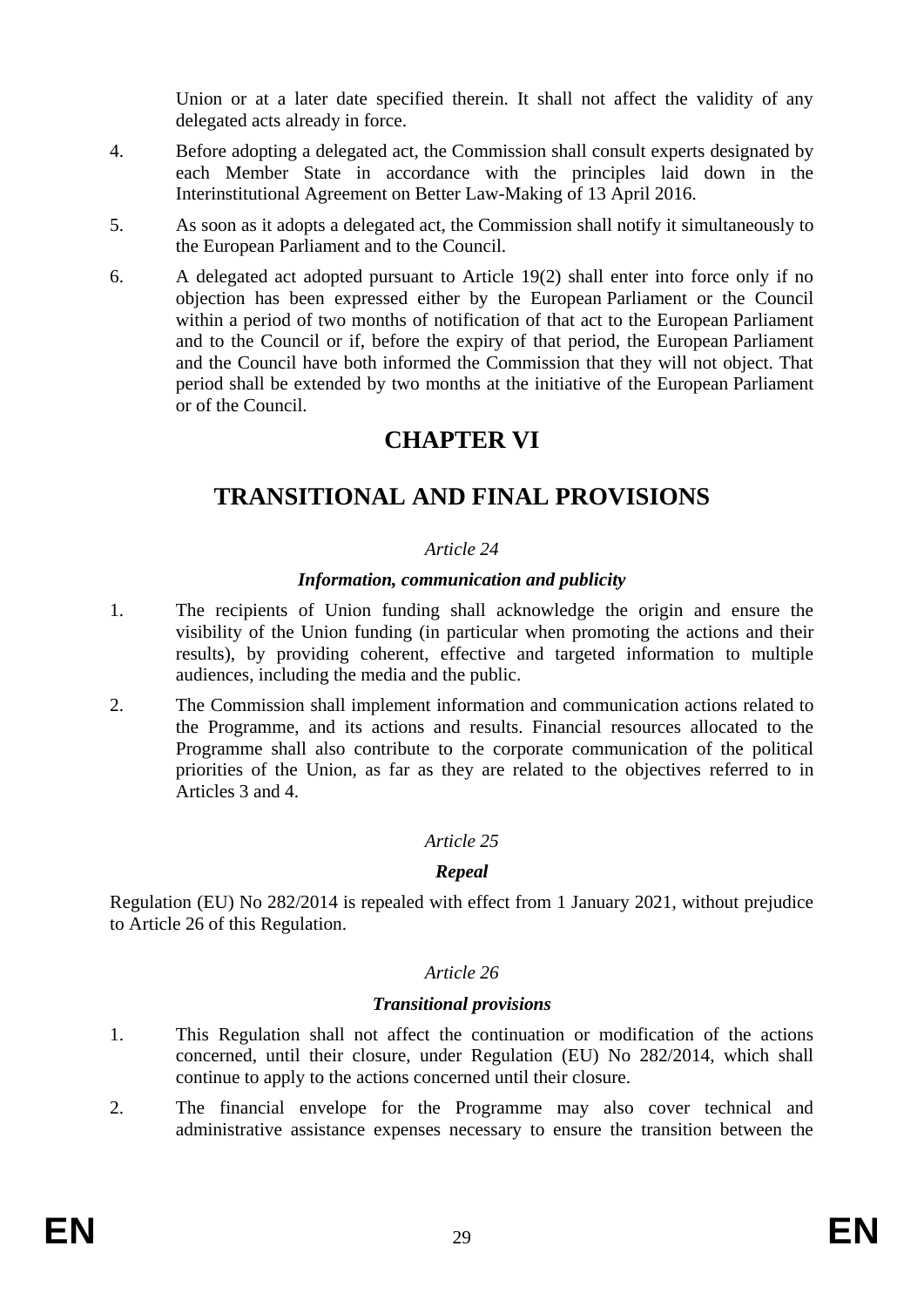Programme and the measures adopted under its predecessor, the third Programme for the Union's action in the field of health (2014-2020).

# *Article 27*

# *Entry into force*

This Regulation shall enter into force on the twentieth day following its publication in the *Official Journal of the European Union*.

It shall apply from 1 January 2021.This Regulation shall be binding in its entirety and directly applicable in all Member States.

Done at Brussels,

*For the European Parliament For the Council The President The President*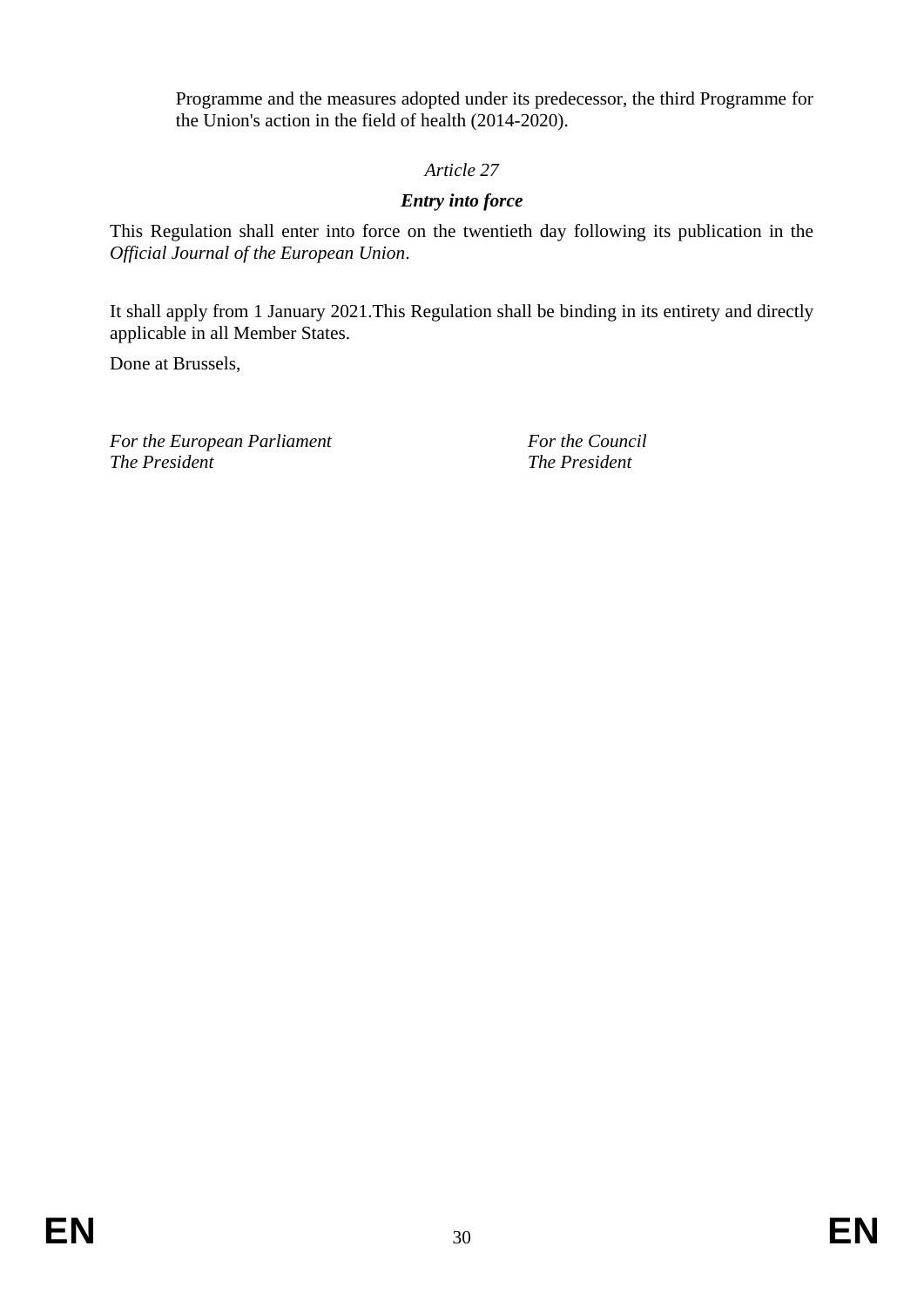# **LEGISLATIVE FINANCIAL STATEMENT**

## **1. FRAMEWORK OF THE PROPOSAL/INITIATIVE**

- 1.1. Title of the proposal/initiative
- 1.2. Policy area(s) concerned
- 1.3. Nature of the proposal/initiative
- 1.4. Objective(s)
- 1.5. Grounds for the proposal/initiative
- 1.6. Duration and financial impact
- 1.7. Management mode(s) planned

# **2. MANAGEMENT MEASURES**

- 2.1. Monitoring and reporting rules
- 2.2. Management and control system
- 2.3. Measures to prevent fraud and irregularities

# **3. ESTIMATED FINANCIAL IMPACT OF THE PROPOSAL/INITIATIVE**

- 3.1. Heading(s) of the multiannual financial framework and expenditure budget line(s) affected
- 3.2. Estimated impact on expenditure
- 3.2.1.*Summary of estimated impact on expenditure*
- 3.2.2.*Estimated impact on operational appropriations*
- 3.2.3.*Estimated impact on appropriations of an administrative nature*
- 3.2.4.*Compatibility with the current multiannual financial framework*
- 3.2.5.*Third-party contributions*
- 3.3. Estimated impact on revenue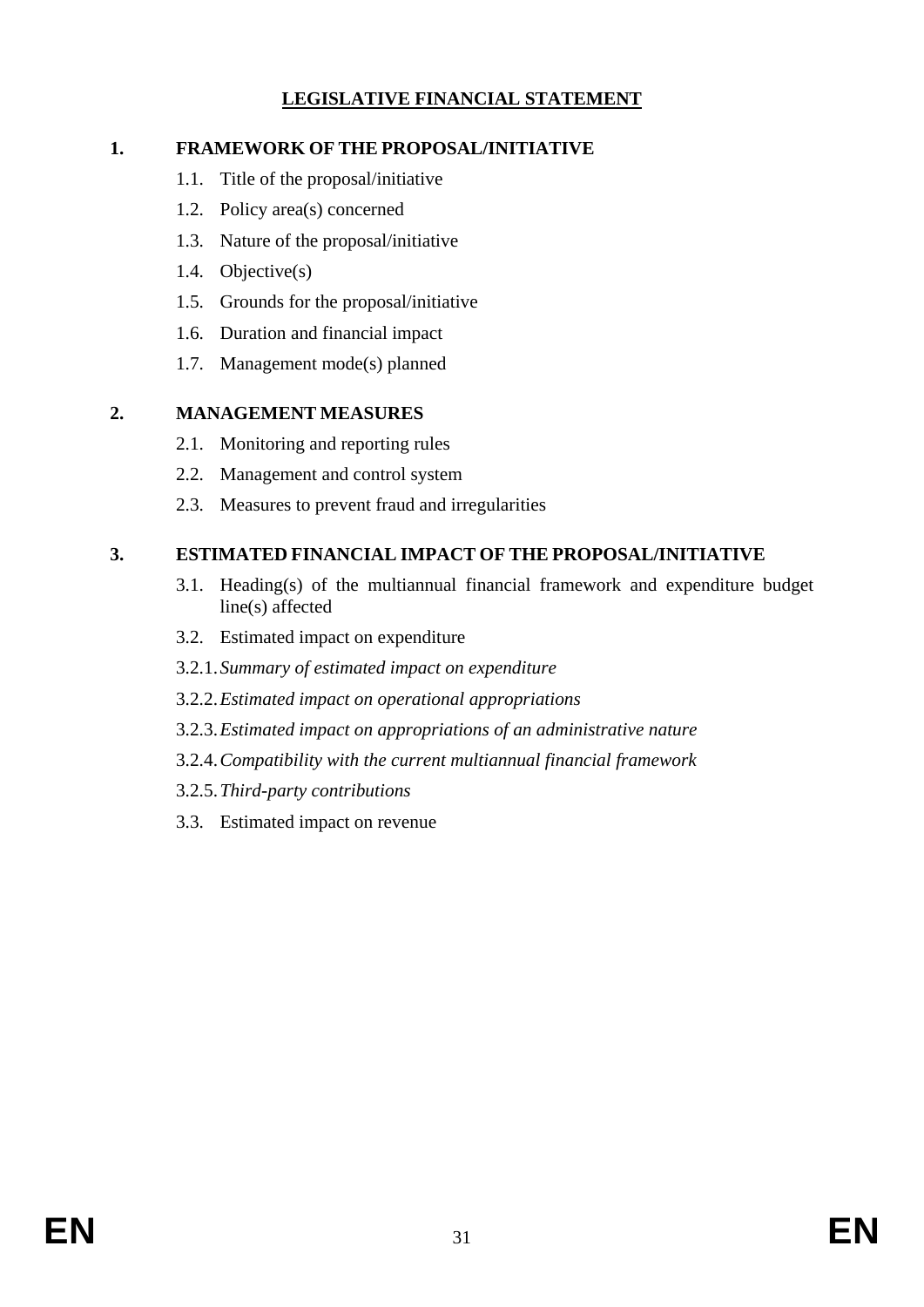# **LEGISLATIVE FINANCIAL STATEMENT**

## **1. FRAMEWORK OF THE PROPOSAL/INITIATIVE**

#### **1.1. Title of the proposal/initiative**

EU4Health Programme

## **1.2. Policy area(s) concerned**

Heading 5: Resilience, Security and Defence

## **1.3. Nature of the proposal/initiative**

The proposal/initiative relates to **a new action**

 The proposal/initiative relates to **a new action following a pilot project/preparatory action<sup>29</sup>**

The proposal/initiative relates to **the extension of an existing action**

The proposal/initiative relates to **an action redirected towards a new action**

## **1.4. Objective(s)**

*1.4.1.The Commission's multiannual strategic objective(s) targeted by the proposal/initiative* 

The EU4Health Programme would seek to contribute to the following main strategic objectives below, in keeping with the "One Health" approach where relevant:

a) protect people in the Union from serious cross-border threats to health

b) improve the availability in the Union of medicines, medical devices and other crisis relevant products, contribute to their affordability, and support innovation;

c) strengthen health systems and the healthcare workforce, including by digital transformation and by increased integrated and coordinated work among the Member States, sustained implementation of best practice and data sharing, to increase the general level of public health.

*1.4.2.Specific objective(s)*

Specific objective No 1:

Strengthen the capability of the Union for prevention, preparedness and response to serious cross-border threats to health, and the management of health crises, including through coordination, provision and deployment of emergency health care capacity, data gathering and surveillance;

Specific objective No 2:

Ensure the availability in the Union of reserves or stockpiles of crisis-relevant products, and a reserve of medical, healthcare and support staff to be mobilised in case of a crisis;

<sup>29</sup> 

As referred to in Article  $54(2)(a)$  or (b) of the Financial Regulation.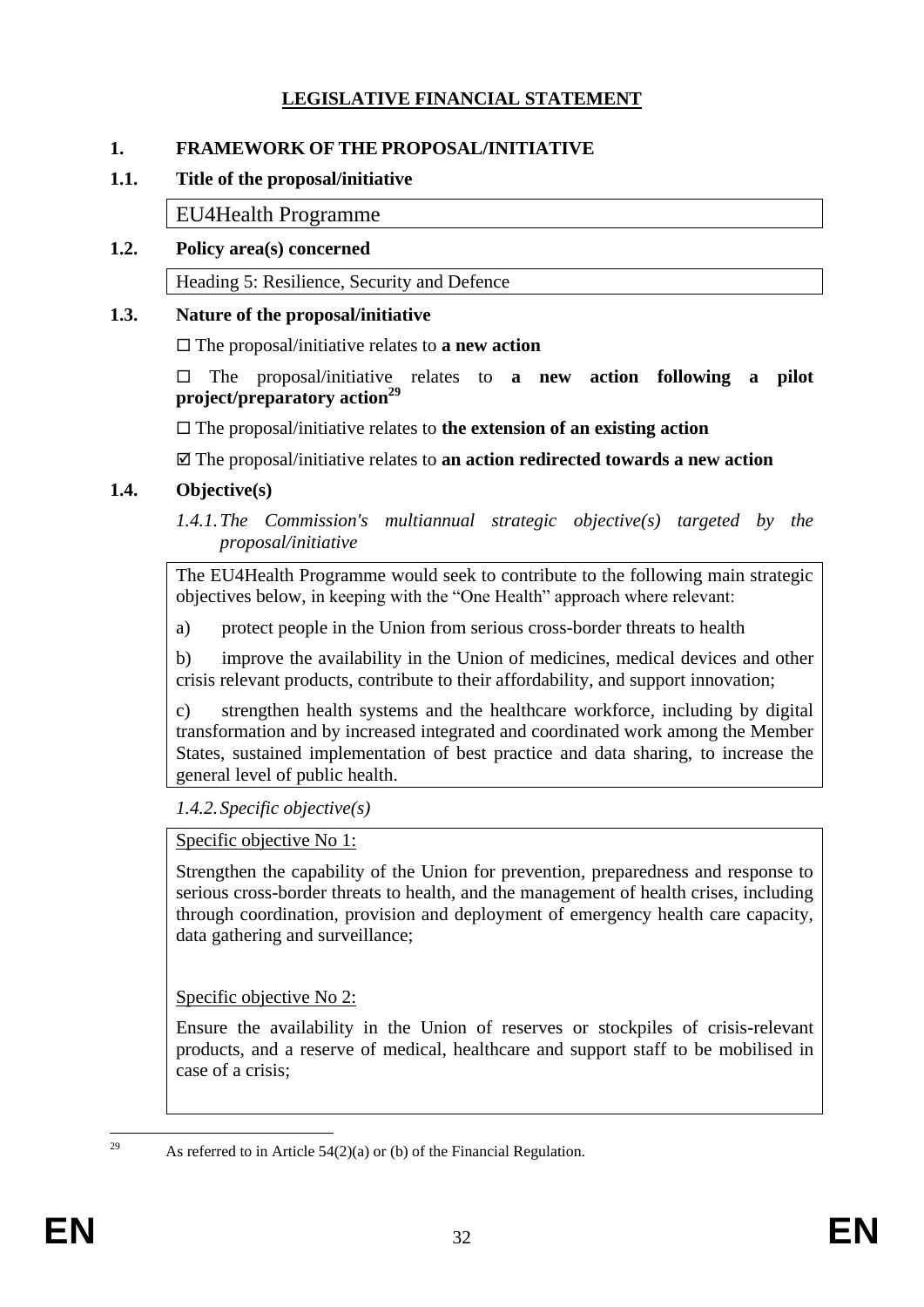## Specific objective No 3:

Support actions to ensure appropriate availability, accessibility and affordability of crisis relevant products and other necessary health supplies;

# Specific objective No 4:

Strengthen the effectiveness, accessibility, sustainability and resilience of health systems, including by supporting digital transformation, the uptake of digital tools and services, systemic reforms, implementation of new care models and universal health coverage, and address inequalities in health;

# Specific objective No 5:

Support actions aimed at strengthening health systems' ability to foster disease prevention and health promotion, patient rights and cross-border healthcare, and promote the excellence of medical and healthcare professionals;

## Specific objective No 6:

Support action for the surveillance, prevention, diagnosis and treatment and care of non-communicable diseases, and notably of cancer;

## Specific objective No 7:

Foster and support the prudent and efficient use of medicines, and in particular of antimicrobials, and more environmentally friendly production and disposal of medicines and medical devices;

## Specific objective No 8:

Support the development, implementation and enforcement of Union health legislation and provide high-quality, comparable and reliable data to underpin policy making and monitoring, and promote the use of health impact assessments of relevant policies;

## Specific objective No 9:

Support integrated work among Member States and in particular their health systems, including the implementation of high-impact prevention practices, and scaling up networking through the European Reference Networks, and other transnational networks;

## Specific objective No 10:

Support the Union's contribution to international and global health initiatives.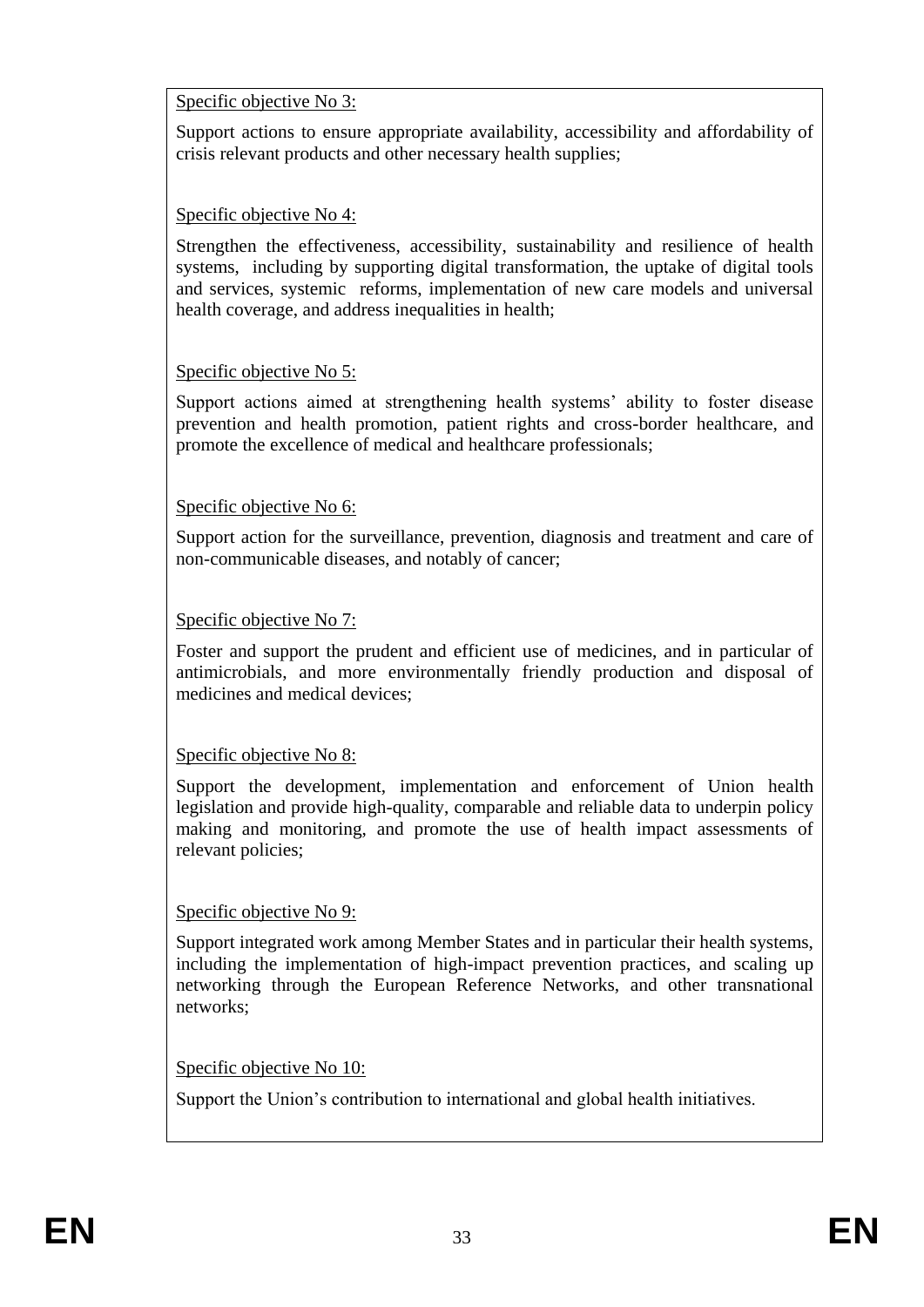## *1.4.3.Expected result(s) and impact*

*Specify the effects which the proposal/initiative should have on the beneficiaries/groups targeted.*

## Specific objective No 1:

Strengthen the capability of the Union for prevention, preparedness and response to serious cross-border threats to health, and the management of health crises, including through coordination, provision and deployment of emergency health care capacity, data gathering and surveillance

## Expected result(s) and impact:

Improved emergency response capacities, better prevention, early detection, response, planning and readiness in all MS.

All of Member States reporting full compliance with the International Health Regulations, through annual reporting to WHO.

# Specific objective No 2:

Ensure the availability in the Union of reserves or stockpiles of crisis-relevant products, and a reserve of medical, healthcare and support staff to be mobilised in case of a crisis.

Expected result(s) and impact:

Better crisis management capacities and availability of medical countermeasures and supplies, as well as treatment capacities to be used during disease outbreaks and crises.

Improved access to medicines for EU patients and health systems, in terms of quality, quantity and price affordability, environmental friendliness.

Ensure supply of affordable medicines and reduce shortages across the EU, faciliate clinical trials and ensure safe and effective medicines and vaccines.

# Specific objective No 3:

Support actions to ensure appropriate availability, accessibility and affordability of crisis relevant products and other necessary health supplies.

## Expected result(s) and impact:

Optimal utilisation of health care capacities during health crises, avoiding geographical/regional imbalances improving resilience of overall healthcare offer and capacity of the system to absorb sudden pics of health care demand during health crises.

## Specific objective No 4:

Strengthen the effectiveness, accessibility, sustainability and resilience of health systems, including by supporting digital transformation, the uptake of digital tools and services, systemic reforms, implementation of new care models and universal health coverage, and address inequalities in health.

Expected result(s) and impact: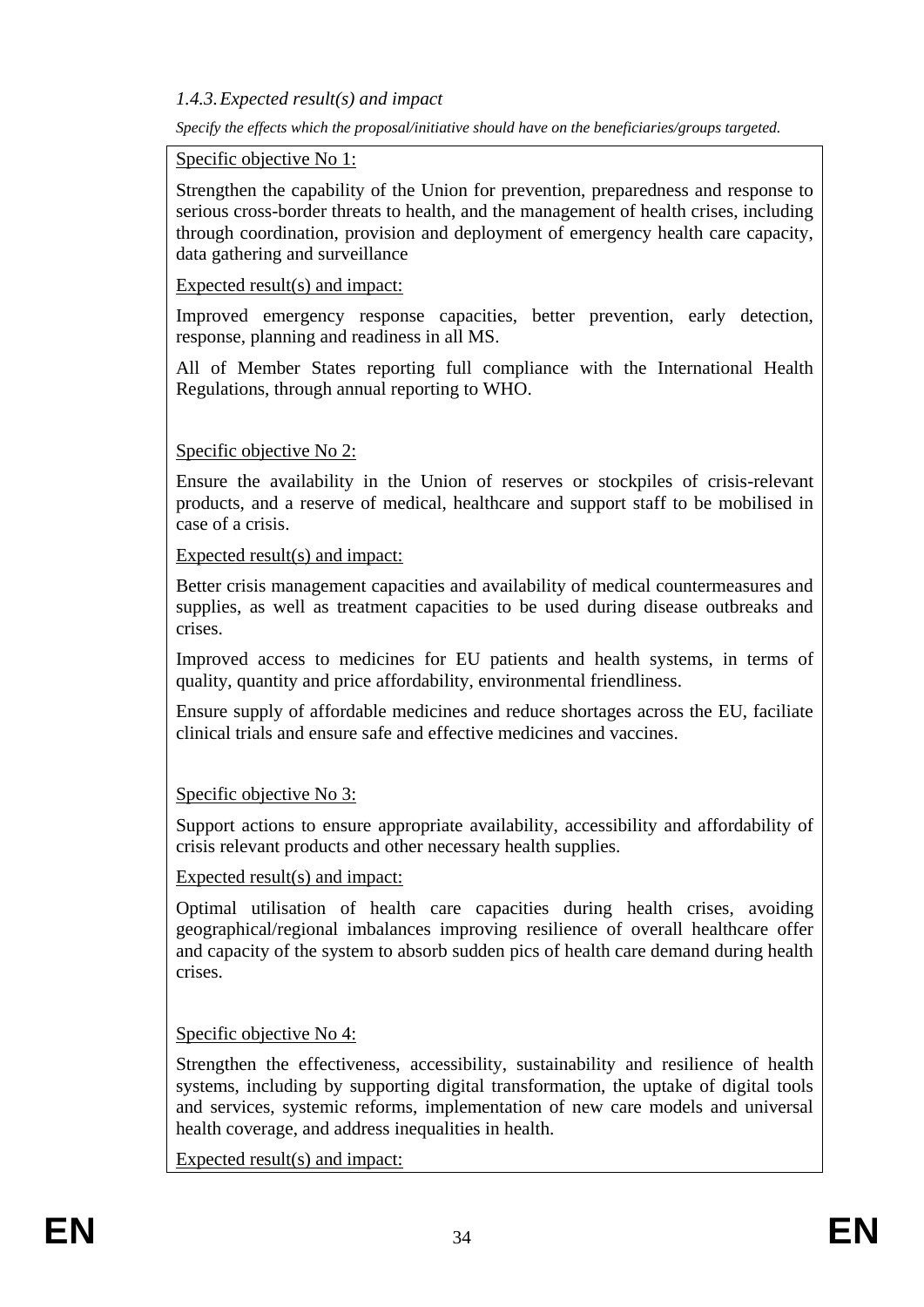Effective, accessible, sustainable and resilient health systems, reduced health inequalities within and across MSs.

Better knowledge, improved skills and support to clinitians by using computer-based tools, AI and more efficient analysis of data. Increase the use of telehealth in Member States.

## Specific objective No 5:

Support actions aimed at strengthening health systems' ability to foster disease prevention and health promotion, patient rights and cross-border healthcare, and promote the excellence of medical and healthcare professionals.

## Expected result(s) and impact:

Support Member States with knowledge transfer useful for the national reform processes for more effective, accessible and resilient health systems and better health promotion and disease prevention, thus increasing healthy life years.

## Specific objective No 6:

Support action for the surveillance, prevention, diagnosis and treatment and care of non-communicable diseases, and notably of cancer.

## Expected result(s) and impact:

The actions will contribute to reaching the targets set by the World Health Organisation on non-communicable diseases, the Sustainable Development Goals (SDG), the Framework Convention on Tobacco Control and its Protocol on Illicit Trade in Tobacco Products and the recommendations of the future EU cancer plan.

## Specific objective No 7:

Foster and support the prudent and efficient use of medicines, and in particular of antimicrobials, and more environmentally friendly production and disposal of medicines and medical devices.

#### Expected result(s) and impact:

More prudent use of antimicrobials through a One Health approach through the development of EU databases using modern technologies to guide the prescription of antimicrobials.

Increased awareness and understanding of the burden of antimicrobial resistance (AMR) on health systems and society at large, conducive to more targeted, innovative policy measures.

Contribution better implementation of existing guidelines, for better diagnosis and decreasing level of antimicrobial resistance.

Reduce environmental footprint.

Specific objective No 8: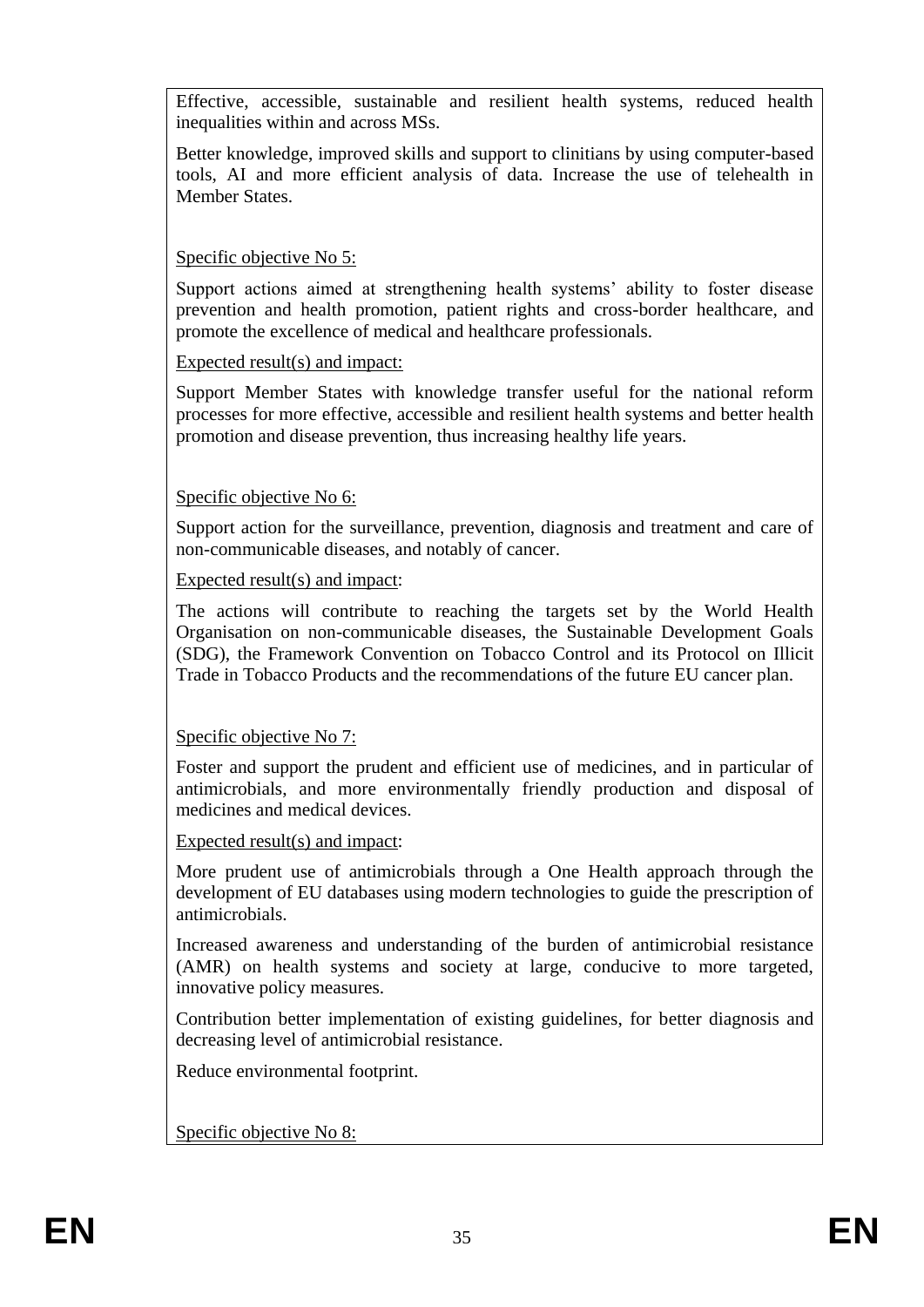Support the development, implementation and enforcement of Union health legislation and provide high-quality, comparable and reliable data to underpin policy making and monitoring, and promote the use of health impact assessments of relevant policies.

Expected result(s) and impact:

This objective will help Member States to ensure healthy lives and promote wellbeing for all at all ages (SDG 3).

Patients' Rights to be fully reflected in the implementation of cross-border healthcare legislation. Optimisation and possibly improvement of the framework on substances of human origin.

Enhanced degree of Implementation of the EU legislation in the field of health and health-related products (medicinal products, medical devices etc.).

# Specific objective No 9:

Support integrated work among Member States and in particular their health systems, including the implementation of high-impact prevention practices, and scaling up networking through the European Reference Networks (ERN), and other transnational networks.

Expected result(s) and impact:

Increase the number of patients to be diagnosed and treated by ERN networks.

Better outcomes of treatments and improvement of knowledge on rare diseases.

Increase the number clinical assessments jointly carried out by Health Technology Assessment bodies.

Increased exchange of best practices between Member States.

Specific objective No 10:

Support the Union's contribution to international and global health initiatives.

Expected result(s) and impact:

Strengthen the role of the EU and its Member States in global health by investing in cooperation with relevant international and multilateral organisations such as the United Nations and its specialised agencies, in particular the WHO, and help Member States to reach their sustainable development goals (SDG).

*1.4.4.Indicators of results and impact* 

*Specify the indicators for monitoring implementation of the proposal/initiative.*

General objectives:

I. Protect people in the Union from serious cross-border threats to health.

*Indicator 1:* Quality and completeness of EU and MS preparedness and response planning for serious cross border threats to health.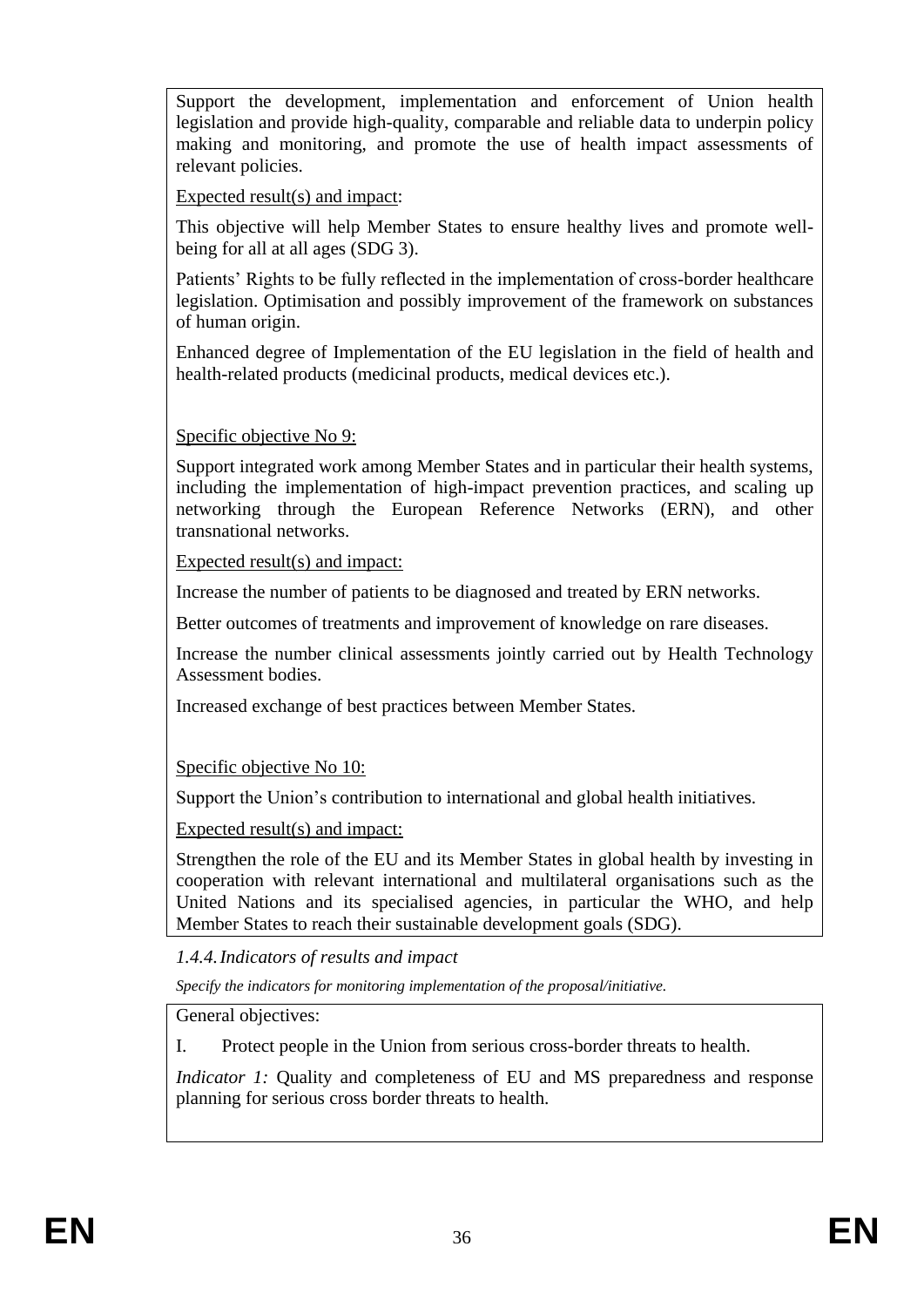II. Improve the availability in the Union of medicines, medical devices and other crisis relevant products, contribute to their affordability, and support innovation.

*Indicator 2:* Access to centrally authorised medicines, e.g. number of orphan authorisations, Advanced Therapy Medicinal Products, Paediatric Use Medicinal Products or vaccines, for unmet needs.

III. Strengthen health systems and the healthcare workforce, including by digital transformation and by increased integrated and coordinated work among the Member States, sustained implementation of best practice and data sharing, to increase the general level of public health.

*Indicator 3:* Number of actions and best practices directly contributing to the SDG 3.4/Member.

*Indicator 4:* Implementation of best practices by EU Member States.

# **1.5. Grounds for the proposal/initiative**

*1.5.1.Requirement(s) to be met in the short or long term* 

The current COVID-19 crisis has shown that health must be given higher priority in the future financial framework. The Programme will reflect the lessons learned from the crisis, as well as provide support for the challenges ahead.

Experience from the crisis has demonstrated that the EU must do more to get health systems ready to provide state of the art services medicines and medical products and technologies (medical devices and substances of human origin) and to be prepared to cope with epidemics and other unforeseeable crisis or challenges. It has also shown that the structural challenges that pre-existed the crisis in terms of effectiveness, accessibility and resilience of health systems have been exacerbated by the crisis and that the need to address them, through long term transformation and investments, is even more crucial.

It has demonstrated the need to have a future-proof and crisis-proof system to ensure timely access to safe, quality and efficacious medicines under all circumstances and to address shortages and dependency on imports of medicines and active pharmaceutical ingredients due to manufacturing outside the EU. Also stregthened cooperation and coordination between regulatory authorities in case of emerging health threats is needed.

Experience with the crisis has also demonstrated the need for focussing on a healthy population at the first place. Therefore, good health promotion and disease prevention activities must be an integral part of functioning health systems. Prevention is much more cost effective than care, especially in an ageing population.

The Programme should also contribute to the recovery strategy by supporting the long term resilience of health systems across Europe to address structural challenges such as the ageing of the population, reaching the right balance between needed innovation and the cost of the new technologies and new treatments, the changing nature of care delivery, the obstacles to universal health coverage, multisectoral approaches to develop policies that contribute to wellbeing and the health of the population.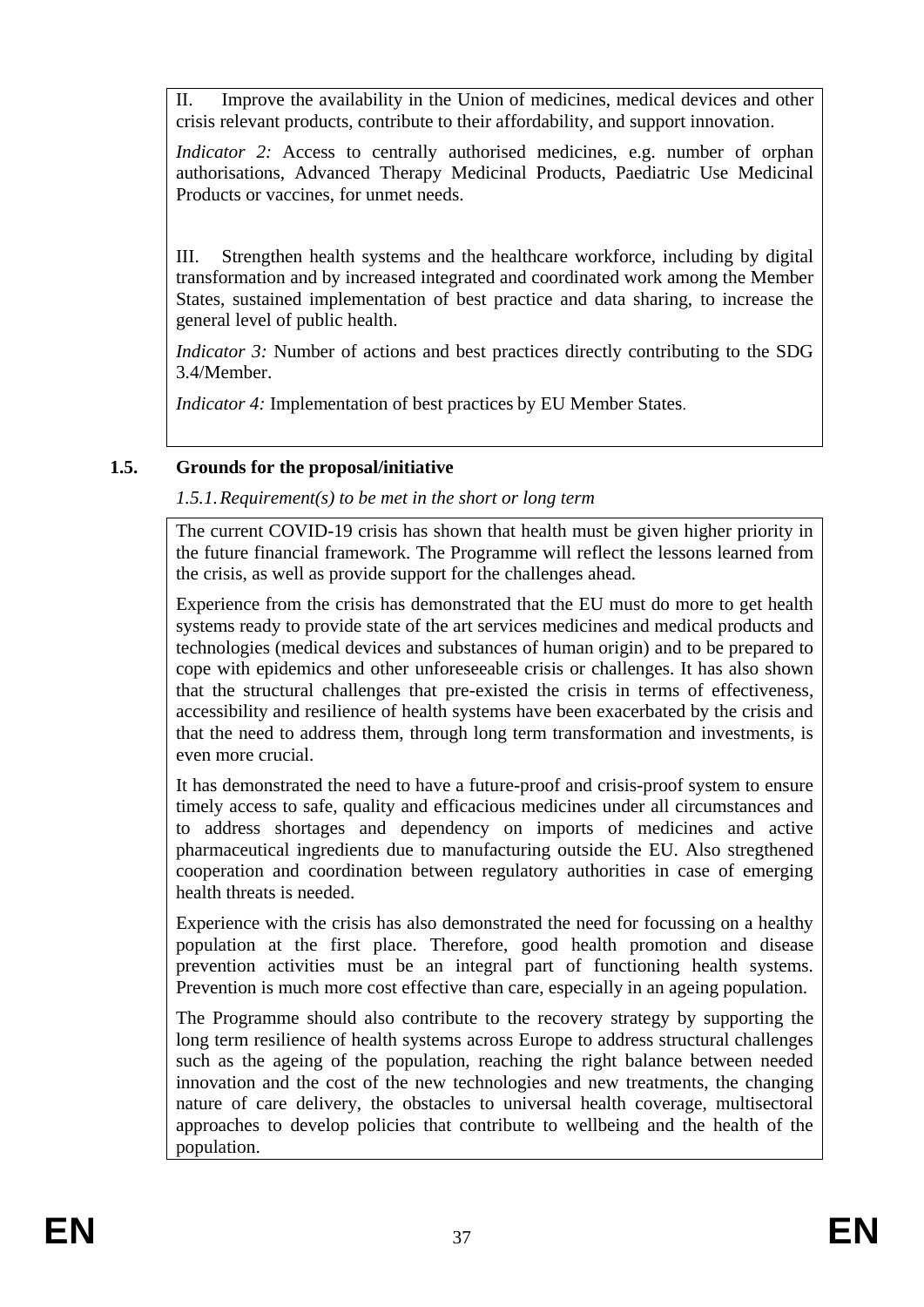*1.5.2.Added value of Union involvement (it may result from different factors, e.g. coordination gains, legal certainty, greater effectiveness or complementarities). For the purposes of this point 'added value of Union involvement' is the value resulting from Union intervention which is additional to the value that would have been otherwise created by Member States alone.*

Reasons for action at European level (ex-ante):

The current COVID pandemic has revealed the importance of preparedness and responses capacities of the Member States to swiftly react to health emergencies which requires an engagement across borders.

Expected generated Union added value (ex-post):

A strong, legally sound and financially well equipped framework for EU health crisis preparedness and response, able to cope with cross-border health threats, including those from outside the EU, where EU intervention can add tangible value. The social and economic activity in the EU should be secured in all times. Improving health systems in the Member States will have positive effects on overall health, health inequalities, while reducing pressures on national budgets.

From a post-crisis recovery perspective, the Programme will make an important contribution to ensuring that the EU will be better prepared to face future health threats affecting the whole or large parts of its territory.

The programme will support Member States in reaching the SDG health target with its subtargets, so that internal health policies are in line with international commitments. The work on health determinants, disease prevention and health promotion is an important component of this work and the most cost-effective investment in health.

The EU4Health Programme will build on ongoing work, such as the European Reference Networks for rare diseases and crisis preparedness and management, to ensure sufficient critical mass and economy of scale.

The EU4Health programme will support the implementation and development of Health legislation under Articles 114 and 168 of the Treaty on the Functioning of the European Union (TFEU), to set measures to ensure the functioning of the internal market and ensure high standards of quality and safety of medicinal and medical products, and to support, coordinate or supplement the actions of EU Member States for the protection and improvement of human health.

## *1.5.3.Compatibility and possible synergy with other appropriate instruments*

The EU4Health programme will work in synergy and complementarity with other EU policies and funds such as actions implemented under the Digital Europe Programme, Horizon Europe, rescEU reserve under the Union Civil Protection Mechanism, Emergency Support Instrument, European Social Fund + (ESF+, including as regards synergies on better protecting the health and safety of millions of workers in the EU), including the Employment and Social Innovation Strand (EaSI), the InvestEU fund, Single Market Programme, European Regional Development Fund (ERDF), Recovery and Resilience Facility including the Reform Delivery Tool, Erasmus, European Solidarity Corps, Support to mitigate Unemployment Risks in an Emergency (SURE), and EU external action instruments, such as the Neighbourhood, Development and International Cooperation Instrument and the Instrument for Pre-accession Assistance III. Where appropriate, common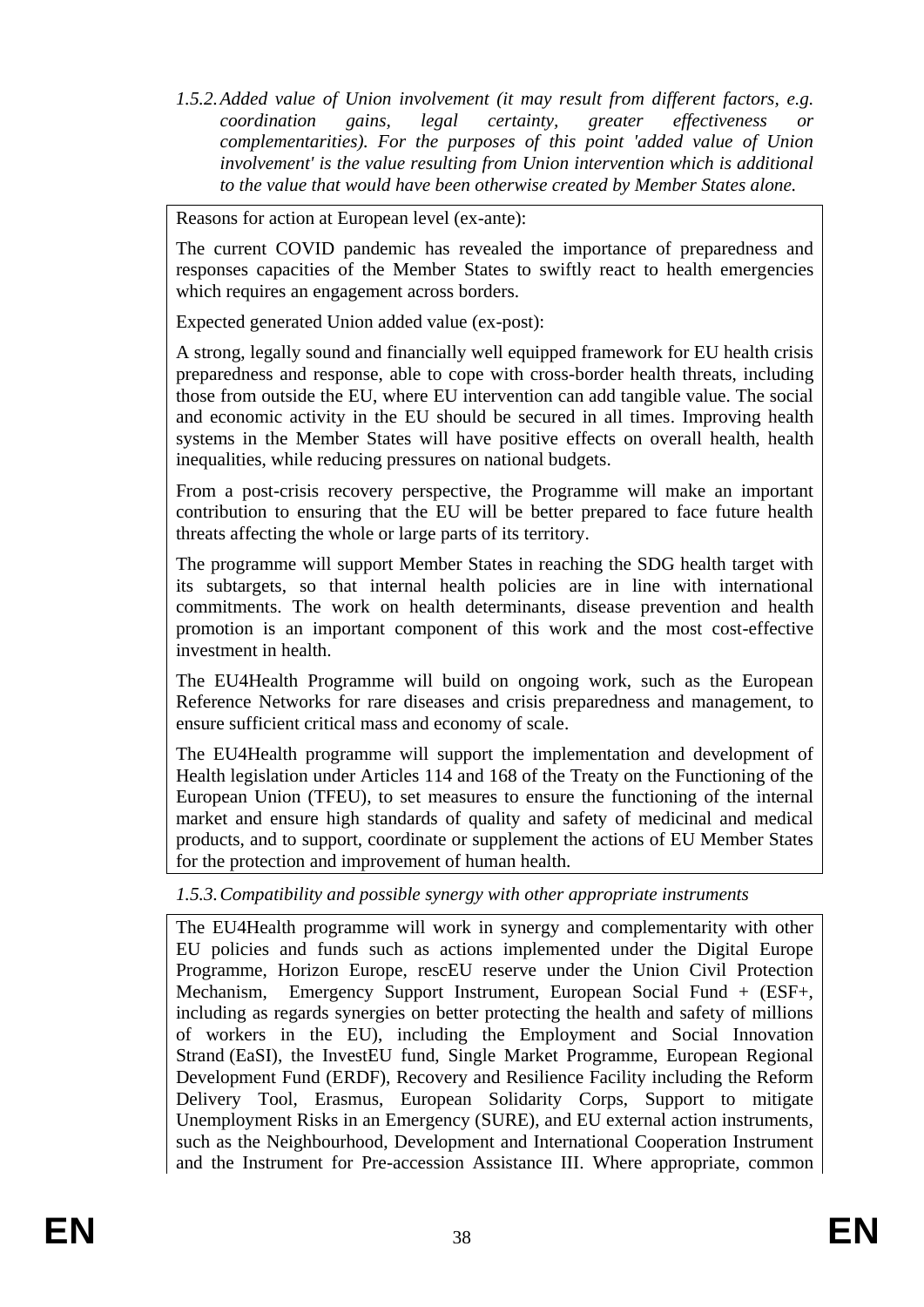rules will be established in view of ensuring consistency and complementarity between funds, while making sure that specificities of these policies are respected, and in view of aligning with the strategic requirements of these policies, programmes and funds, such as the enabling conditions under ERDF and ESF+.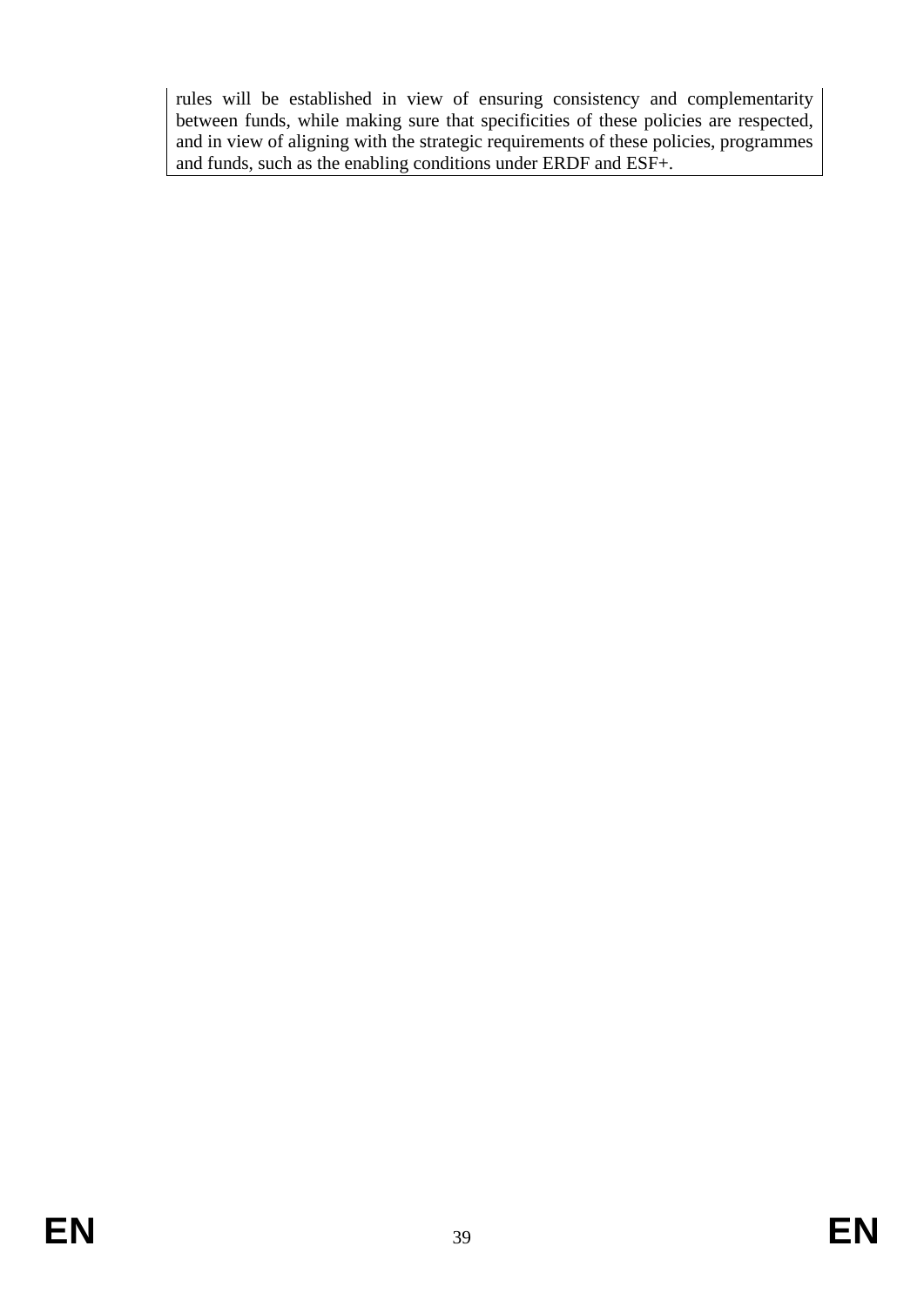# **1.6. Duration and financial impact**

Proposal/initiative of **limited duration** 

- $\Xi$  in effect from 01/01/2021 to 31/12/2027
- $\boxtimes$  Financial impact from 2021 to 2027 for commitment appropriations and from 2021 to 2030 for payment appropriations.

# Proposal/initiative of **unlimited duration**

- Implementation with a start-up period from YYYY to YYYY,
- followed by full-scale operation.

# **1.7. Management mode(s) planned<sup>30</sup>**

# **Direct management** by the Commission

- $\boxtimes$  by its departments, including by its staff in the Union delegations;
- $\boxtimes$  by the executive agencies

**Shared management** with the Member States

**Indirect management** by entrusting budget implementation tasks to:

- $\Box$  third countries or the bodies they have designated;
- $\Box$  international organisations and their agencies (to be specified);
- $\Box$  the EIB and the European Investment Fund;
- $\boxtimes$  Union bodies referred to in Articles 70 and 71 of the Financial Regulation;
- $\square$  public law bodies;
- $\square$  bodies governed by private law with a public service mission to the extent that they provide adequate financial guarantees;
- $\square$  bodies governed by the private law of a Member State that are entrusted with the implementation of a public-private partnership and that provide adequate financial guarantees;
- $\Box$  persons entrusted with the implementation of specific actions in the CFSP pursuant to Title V of the TEU, and identified in the relevant basic act.

## Comments

The Commission may decide to delegate part of the implementation of the EU4Health programme to an executive agency.

Moreover it may entrust its decentralised Agencies (EMA, ECDC, EFSA, ECHA) with tasks aiming to achieve the objectives under the EU4Health programme 2021-2027.

Indirect management with international organisations:

For the implementation of the EU4Health programme 2021-2027, cooperation with international organisations like UN agencies, notably the WHO, Council of Europe, OECD,

 $30^{\circ}$ Details of management modes and references to the Financial Regulation may be found on the BudgWeb site: <https://myintracomm.ec.europa.eu/budgweb/EN/man/budgmanag/Pages/budgmanag.aspx>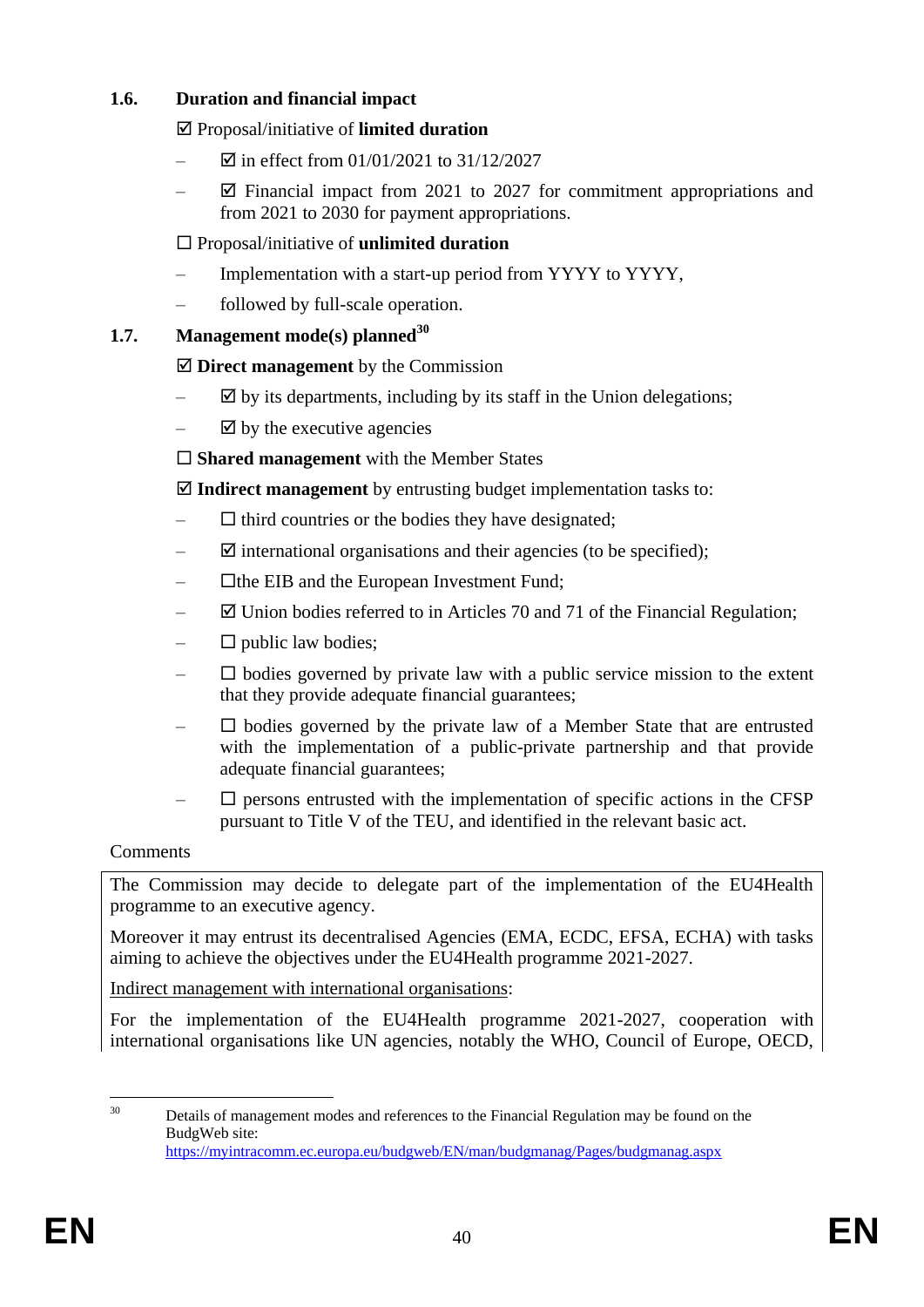or any other relevant International Organisations will be continued, extended or pursued, for example by paying assessed contributions to FCTC/Illicit Trade Protocol, etc.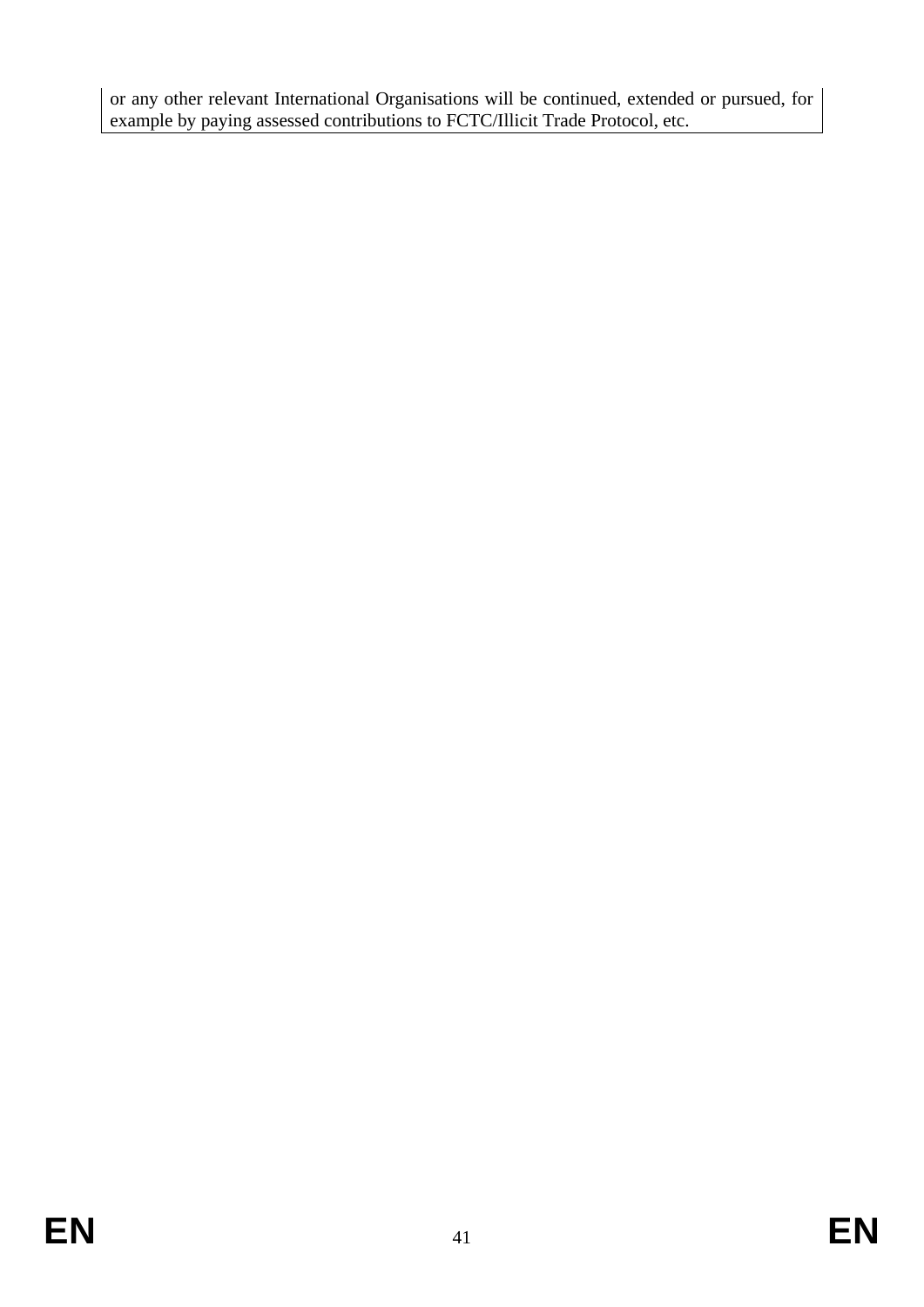## **2. MANAGEMENT MEASURES**

## **2.1. Monitoring and reporting rules**

*Specify frequency and conditions.*

Performance frameworks will be developed building on the relevant practices of the previous Health programme 2014-2020 to ensure that data is collected efficiently, effectively and timely.

## **2.2. Management and control system(s)**

*2.2.1. Justification of the management mode(s), the funding implementation mechanism(s), the payment modalities and the control strategy proposed*

The EU4Health programme will be implemented through direct and indirect management, using the implementation modes offered by the Financial Regulation, mainly being grants and procurement. Direct management allows to establish grant agreements/contracts with beneficiaries/contractors directly engaged in activities that serve Union policies. The Commission ensures direct monitoring over the outcome of the actions financed. The payment modalities of the actions funded will be adapted to the risks pertaining to the financial transactions.

In order to ensure the effectiveness, efficiency and economy of the Commission controls, the control strategy will be oriented towards a balance of ex-ante and expost checks and focus on three key stages of grant/contract implementation, in accordance with the Financial Regulation:

- Selection of proposals/tenders that fit the policy objectives of the programme;
- Operational, monitoring and ex-ante controls that cover project implementation, public procurement, pre-financing, interim and final payments, management of guarantees;
- Ex-post controls at the beneficiaries/contractors' sites will also be carried out on a sample of transactions. The selection of these transactions will combine a risk assessment and a random selection.

## *2.2.2.Information concerning the risks identified and the internal control system(s) set up to mitigate them*

The implementation of the EU4Health programme focuses on the attribution of public procurement contracts as well as a number of grants for specific activities and organisations.

The public procurement contracts will mainly be concluded in areas such as procurement of medicines, vaccines, potential new treatements, surveys, studies, collection of data, benchmark exercises, monitoring and assessment activities, information campaigns, IT and communication services, etc. The contractors are mainly consultancy firms and other private companies; institutes and laboratories might also be main contractors.

Grants will mainly be awarded for support activities to non-governmental organisations, respective competent authorities of the Member States, European Reference Networks, health organisations, national agencies, etc. The period of execution of the subsidised projects and activities varies from one to three years mostly.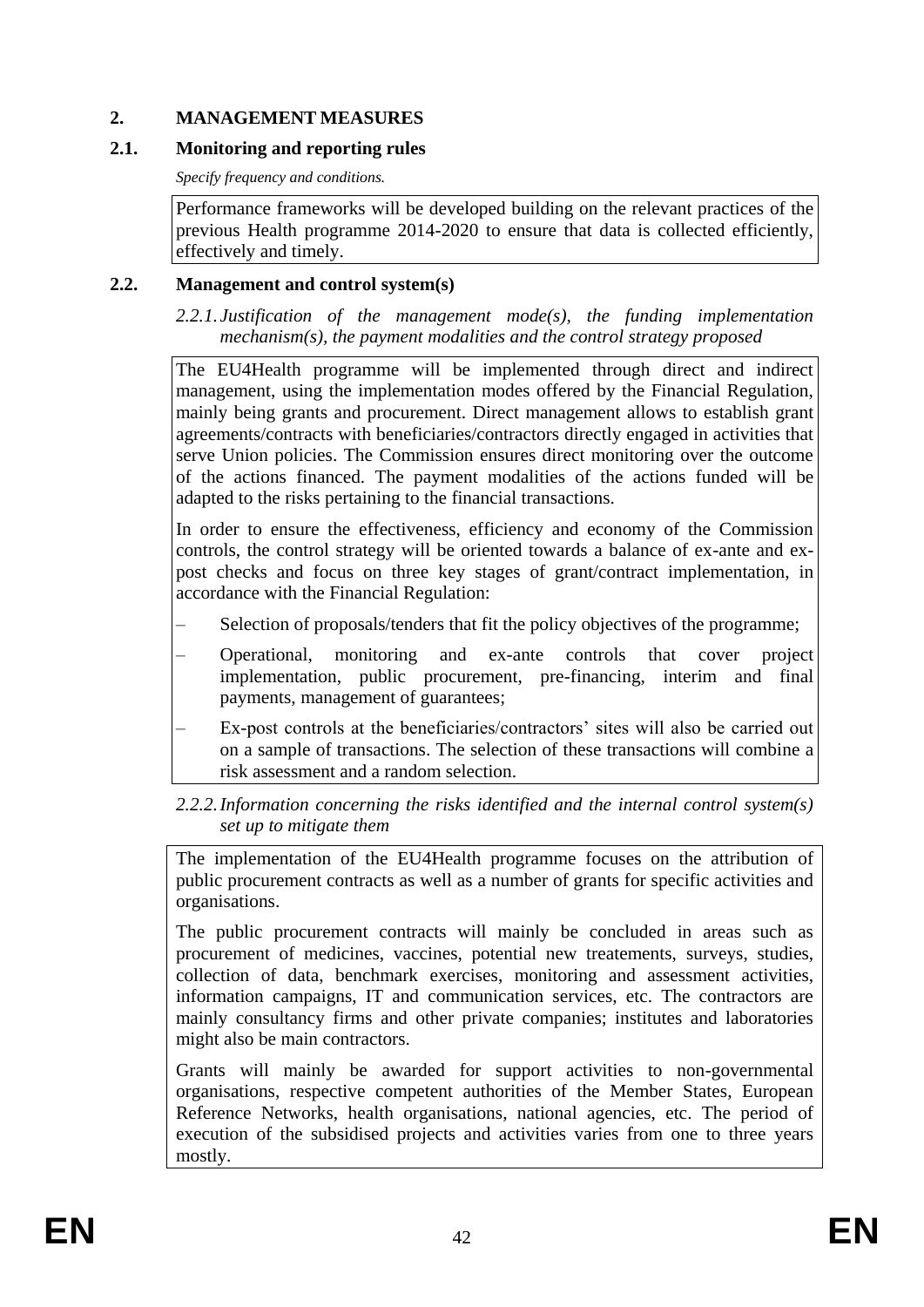The main risks are the following:

• Risk of not fully achievening the objectives of the programme due to insufficient uptake or quality/delays in the implementation of the selected projects or contracts;

• Risk of inefficient or non-economic use of funds awarded, both for grants (complexity of funding rules) and for procurement (limited number of economic providers with the required specialist knowledge entailing insufficient possibilities to compare price offers in some sectors);

• Reputational risk for the Commission, if fraud or criminal activities are discovered; only partial assurance can be drawn from the third parties' internal control systems due to the rather large number of heterogeneous contractors and beneficiaries, each operating their own control system.

The Commission put in place internal procedures that aim at covering the risks identified above. The internal procedures are in full compliance with the Financial Regulation and include anti-fraud measures and cost-benefit considerations. Within this framework, the Commission continues to explore possibilities to enhance the management and to realise efficiency gains. Main features of the control framework are the following:

## **Controls before and during the implementation of the projects:**

• An appropriate project management system will be put in place focussing on the contributions of projects and contracts to the policy objectives, ensuring a systematic involvement of all actors, establishing a regular project management reporting complemented by on-site-visits on a case by case basis, including risk reports to senior management, as well as maintaining appropriate budgetary flexibility.

• Model grant agreements and service contracts used are developed within the Commission. They provide for a number of control provisions such as audit certificates, financial guarantees, on-site audits as well as inspections by OLAF. The rules governing the eligibility of costs are being simplified, for example, by using unit costs, lump sums, contributions not linked to costs and other possibilities offered by the Financial Regulation. This will reduce the cost of controls and put the focus on checks and controls in high risk areas.

• All staff sign up to the code of good administrative behaviour. Staff who are involved in the selection procedure or in the management of the grant agreements/contracts (also) sign a declaration of absence of a conflict of interest. Staff is regularly trained and uses networks to exchange best practices.

• Technical implementation of a project is checked at regular intervals at the desk on the basis of technical progress reports of the contractors and beneficiaries; in addition contractors'/beneficiaries' meetings and on-site-visits are foreseen on a case by case basis.

**Controls at the end of the project:** Ex-post audits are performed on a sample of transactions to verify on-the-spot the eligibility of cost claims. The aim of these controls is to prevent, detect and correct material errors related to the legality and regularity of financial transactions. With a view to achieving a high control impact, the selection of beneficiaries to be audited foresees to combine a risk based selection with a random sampling, and to pay attention to operational aspects whenever possible during the on-site audit.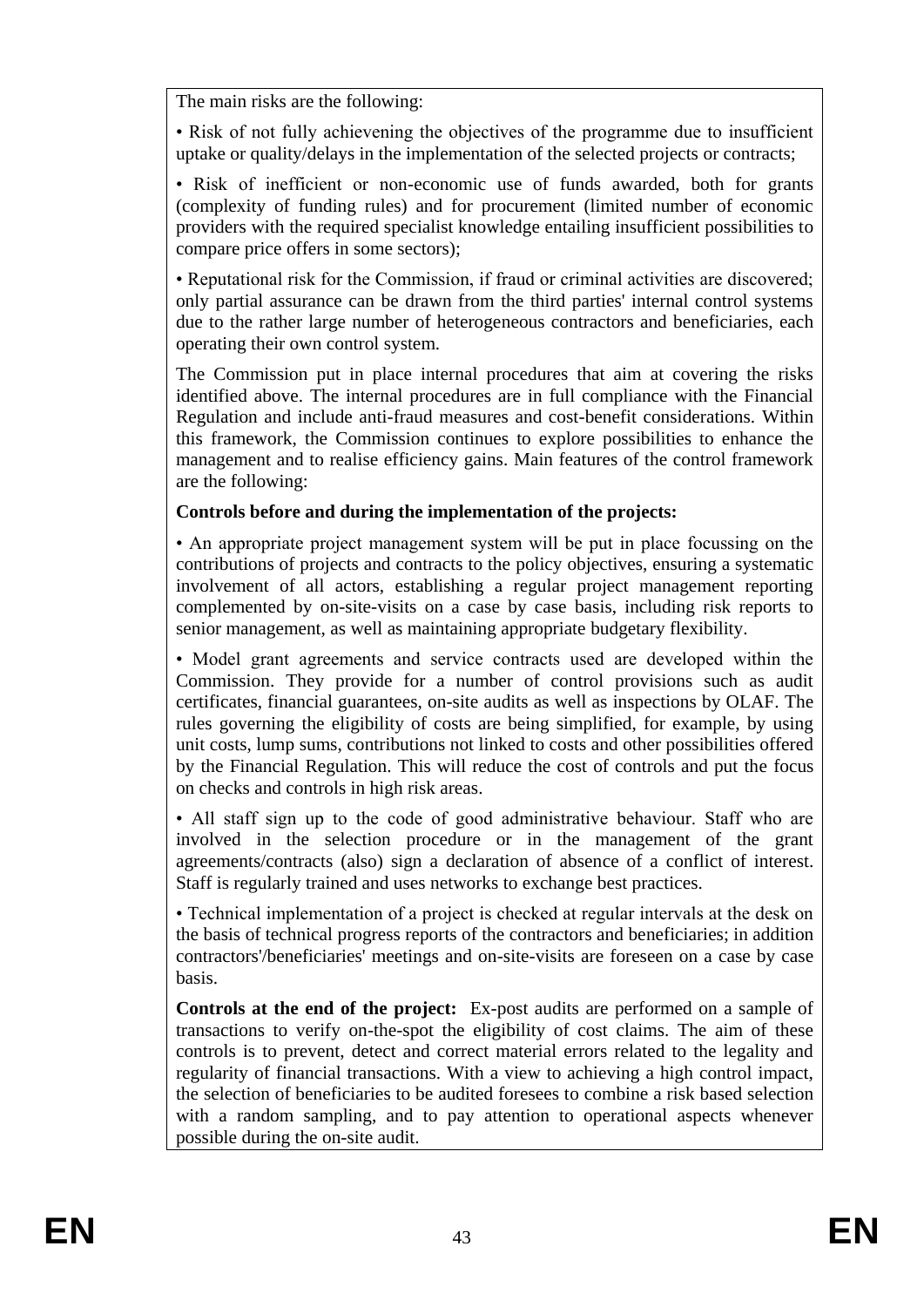*2.2.3.Estimation and justification of the cost-effectiveness of the controls (ratio of "control costs ÷ value of the related funds managed"), and assessment of the expected levels of risk of error (at payment & at closure)* 

The yearly costs of the suggested level of controls under the third Health programme 2014-2020 represented approximately 4 to 7% of the yearly budget of the operational expenditure. This is justified by the diversity of transactions to be controlled. Indeed, in the area of health, direct management involves the attribution of numerous contracts and grants for actions of very small to very large sizes, and the payment of numerous operating grants to non-governmental organisations. The risk related to these activities concerns the capacity of (especially) smaller organisations to effectively control expenditure.

The Commission considers that the average costs of controls is likely to decrease in view of the extended scope and increased budget of the new EU4Health programme.

Under the third Health Programme 2014-2020, on a 5 years basis, the error rate for the on-the-spot audits of grants under direct management was 1.8% while for procurement contracts it was below 1%. This level of error is considered acceptable, as it is under the materiality level of 2%.

The proposed changes for the programme will not affect the way the appropriations are currently managed. The existing control system proved to be able to prevent and/or to detect errors and/or irregularities, and in case of errors or irregularities, to correct them. It will be adapted to include the new actions and to ensure that residual error rates (after correction) remain below the threshold of 2%.

## **2.3. Measures to prevent fraud and irregularities**

*Specify existing or envisaged prevention and protection measures, e.g. from the Anti-Fraud Strategy.*

As for its activities in direct and indirect management, the Commission shall take appropriate measures ensuring that the financial interests of the European Union are protected by the application of preventive measures against fraud, corruption and any other illegal activities, by effective checks and, if irregularities are detected, by the recovery of the amounts wrongly paid and, where appropriate, by effective, proportional and deterrent penalties. To this effect, the Commission adopted an antifraud strategy, latest update of April 2019 (COM(2019) 176), covering notably the following preventive, detective and corrective measures:

The Commission or its representatives and the Court of Auditors shall have the power of audit, on the basis of documents and on-the-spot, over all grant beneficiaries, contractors and subcontractors who have received Union funds. OLAF shall be authorised to carry out on-the-spot checks and inspections on economic operators concerned directly or indirectly by such funding.

The Commission also implements a series of measures such as:

- decisions, agreements and contracts resulting from the implementation of the programme will expressly entitle the Commission, including OLAF, and the Court of Auditors to conduct audits, on-the-spot checks and inspections and to recover amounts unduly paid and, where appropriate, impose administrative sanctions;

- during the evaluation phase of a call for proposals/tender, the applicants and tenderers are checked against the published exclusion criteria based on declarations and the Early Detection and Exclusion System (EDES);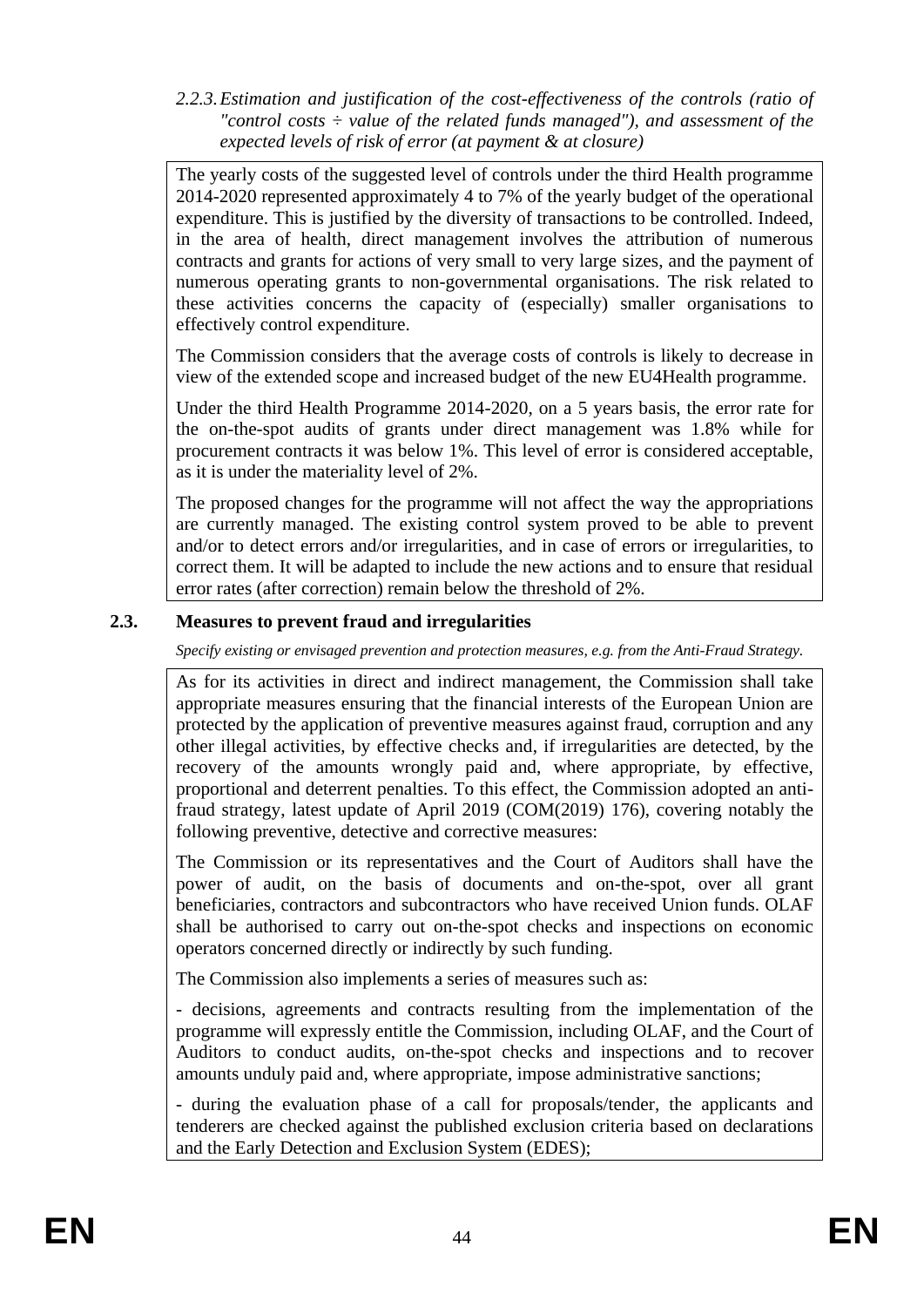- the rules governing the eligibility of costs will be simplified in accordance with the provisions of the Financial Regulation;

- regular training on issues related to fraud and irregularities is given to all staff involved in contract management as well as to auditors and controllers who verify the beneficiaries' declarations on the spot.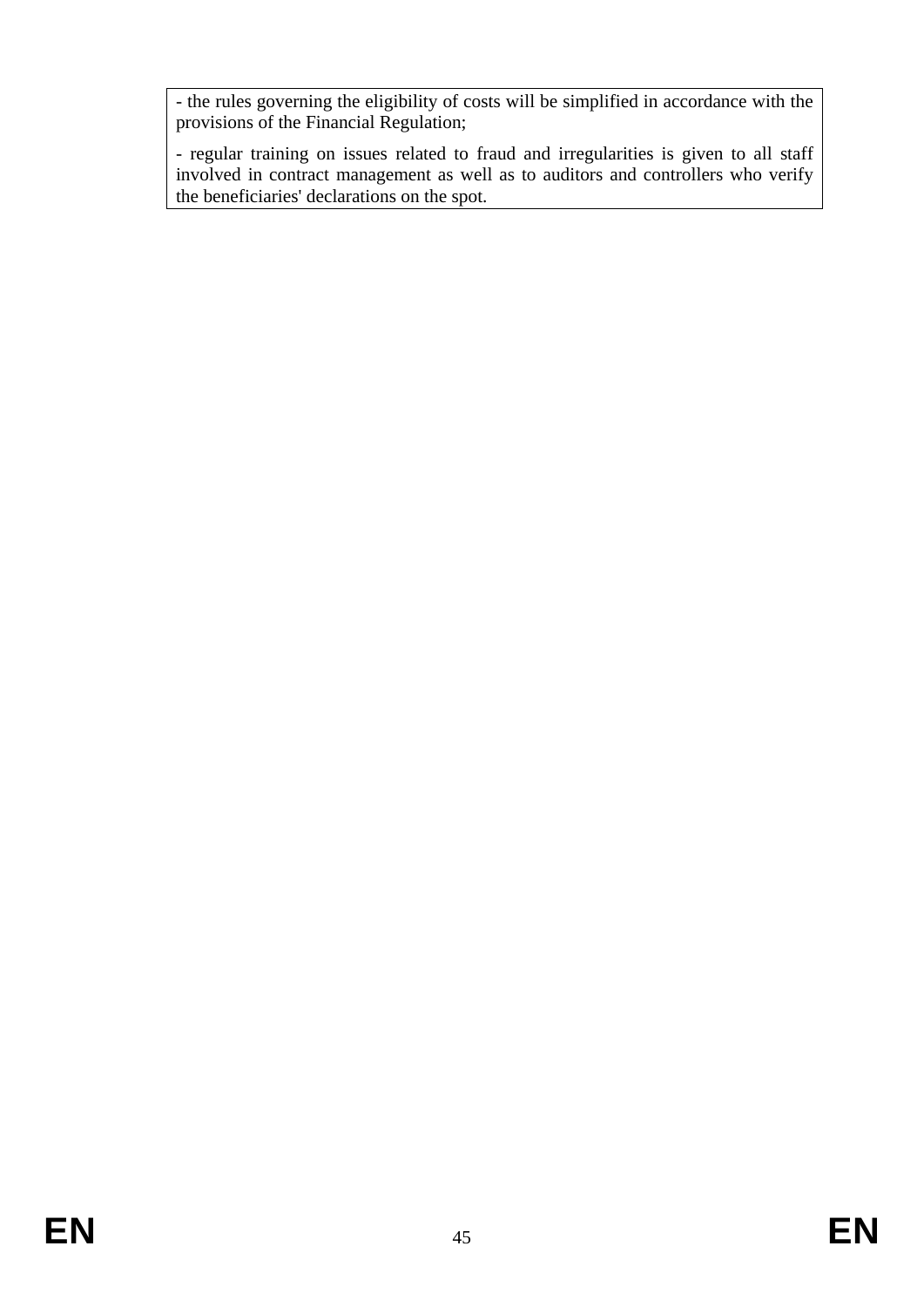## **3. ESTIMATED FINANCIAL IMPACT OF THE PROPOSAL/INITIATIVE**

## **3.1. Heading(s) of the multiannual financial framework and expenditure budget line(s) affected**

• New budget lines requested

*In order of multiannual financial framework headings and budget lines.*

| Heading                               | Budget line                                                            | Type of<br>expenditure |                                  |                                | Contribution            |                                                                                  |
|---------------------------------------|------------------------------------------------------------------------|------------------------|----------------------------------|--------------------------------|-------------------------|----------------------------------------------------------------------------------|
| multiannual<br>financial<br>framework | <b>Heading 5: Resilience, Security and Defence</b>                     | Diff./Non-<br>diff.    | from<br><b>EFTA</b><br>countries | from<br>candidate<br>countries | from third<br>countries | within the meaning<br>of Article $21(2)(b)$ of<br>Financial<br>the<br>Regulation |
| 2                                     | New Budget line: 14 01 xx EU4Health<br>Programme – Support expenditure | on-diff.               | Yes                              | Yes                            | Yes                     | No                                                                               |
| 2                                     | New Budget line: 14 04 01 EU4Health<br>Programme                       | Diff.                  | Yes                              | Yes                            | Yes                     | No                                                                               |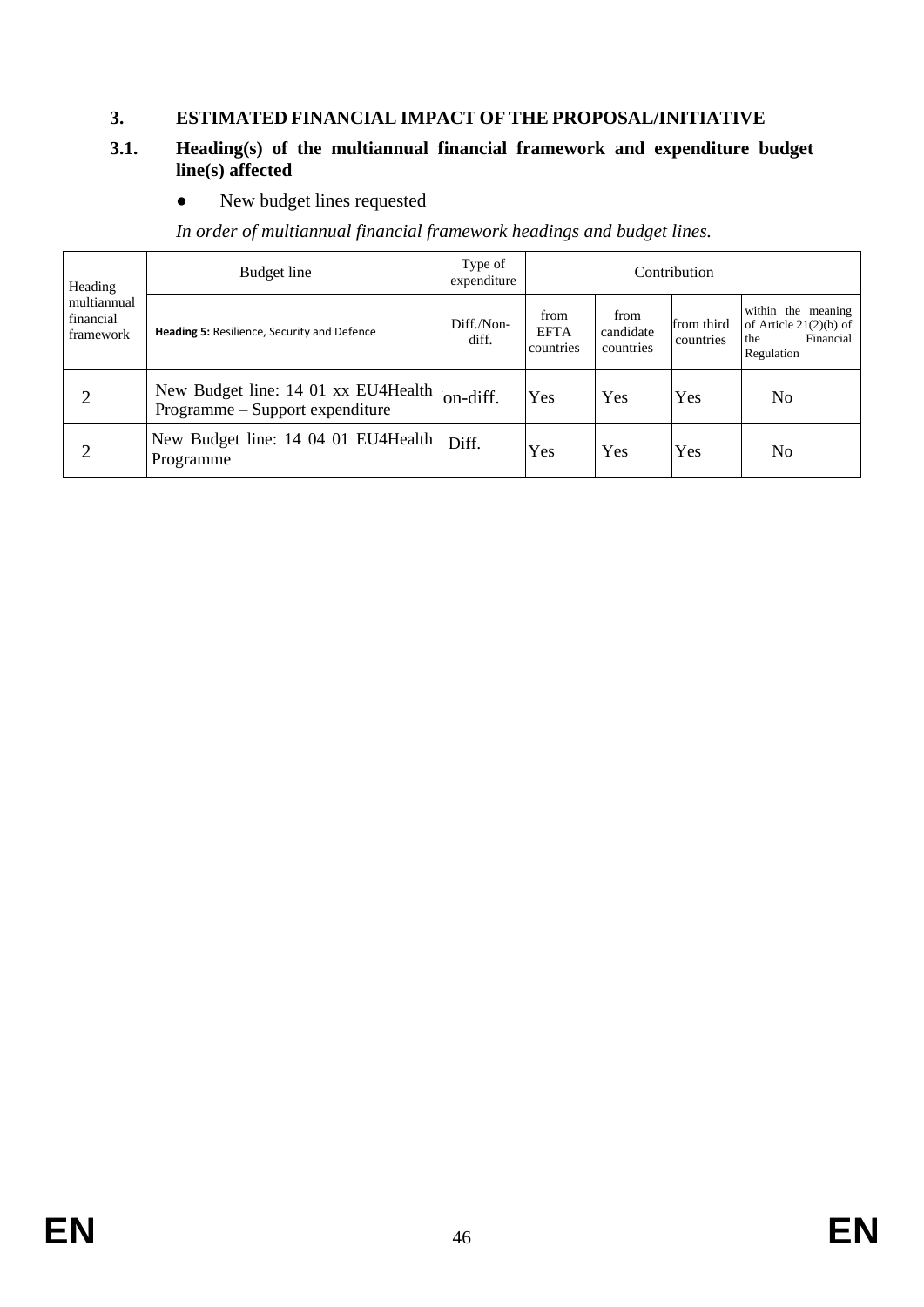#### **3.2. Estimated impact on expenditure**

*3.2.1.Summary of estimated impact on expenditure* 

EUR million (to three decimal places)

| <b>Heading of multiannual financial</b><br>ramework |  | $\cdots$<br>Resilience, Security and Defence |
|-----------------------------------------------------|--|----------------------------------------------|
|-----------------------------------------------------|--|----------------------------------------------|

| <b>DG: SANTE</b>                                                                                           |                             |                   | 2021   | 2022   | 2023   | 2024   | 2025    | 2026    | 2027    | Post 2027 | <b>TOTAL</b> |
|------------------------------------------------------------------------------------------------------------|-----------------------------|-------------------|--------|--------|--------|--------|---------|---------|---------|-----------|--------------|
| • Operational appropriations                                                                               |                             |                   |        |        |        |        |         |         |         |           |              |
| 14 04 01 - annual budgetary procedures                                                                     | Commitments                 | (1)               | 20,163 | 30,849 | 52,444 | 85,588 | 491,064 | 578,800 | 590,376 |           | 1.849,284    |
|                                                                                                            | Payments                    | (2)               | 4,056  | 12,928 | 24,360 | 42,368 | 140,831 | 303,186 | 411,044 | 910,511   | 1.849,284    |
| Appropriations of an administrative<br>nature financed from the envelope of<br>specific programmes $^{31}$ |                             |                   |        |        |        |        |         |         |         |           |              |
| 14 01 xx - support                                                                                         | Commitments<br>$=$ Payments | (3)               | 1,061  | 1,624  | 2,760  | 4,505  | 25,845  | 30,463  | 31,072  |           | 97,330       |
| <b>TOTAL</b> appropriations                                                                                | Commitments                 | $=1+1$<br>$a + 3$ | 21,224 | 32,473 | 55,204 | 90,093 | 516,909 | 609,263 | 621,448 |           | 1.946,614    |
| from budgetary procedures for the<br>envelope of the programme                                             | Payments                    | $=2+2$<br>$+3$    | 5,117  | 14,552 | 27,120 | 46,873 | 166,676 | 333,649 | 442,116 | 910,511   | 1.946,614    |

The programme might be (partially) delegated to an executive agency, subject to the outcome of a cost-benefit analysis. Following this, the related administrative appropriations for programme implementation in the Commission and the executive agencies will be adapted accordingly.

In addition to the financial envelope defined in Article 5 of the proposed 'EU4Health programme Regulation', EUR 8 451 000 000 (in current prices) will be available as external assigned revenues, within the meaning of Article 21(5) of the Financial Regulation stemming from the borrowing operations of the Union as set out in Regulation (EU) XXX/XX (EURI regulation).

 $31$ Technical and/or administrative assistance and expenditure in support of the implementation of EU programmes and/or actions (former 'BA' lines), indirect research, direct research. This amount includes the potential contribution to an executive agency.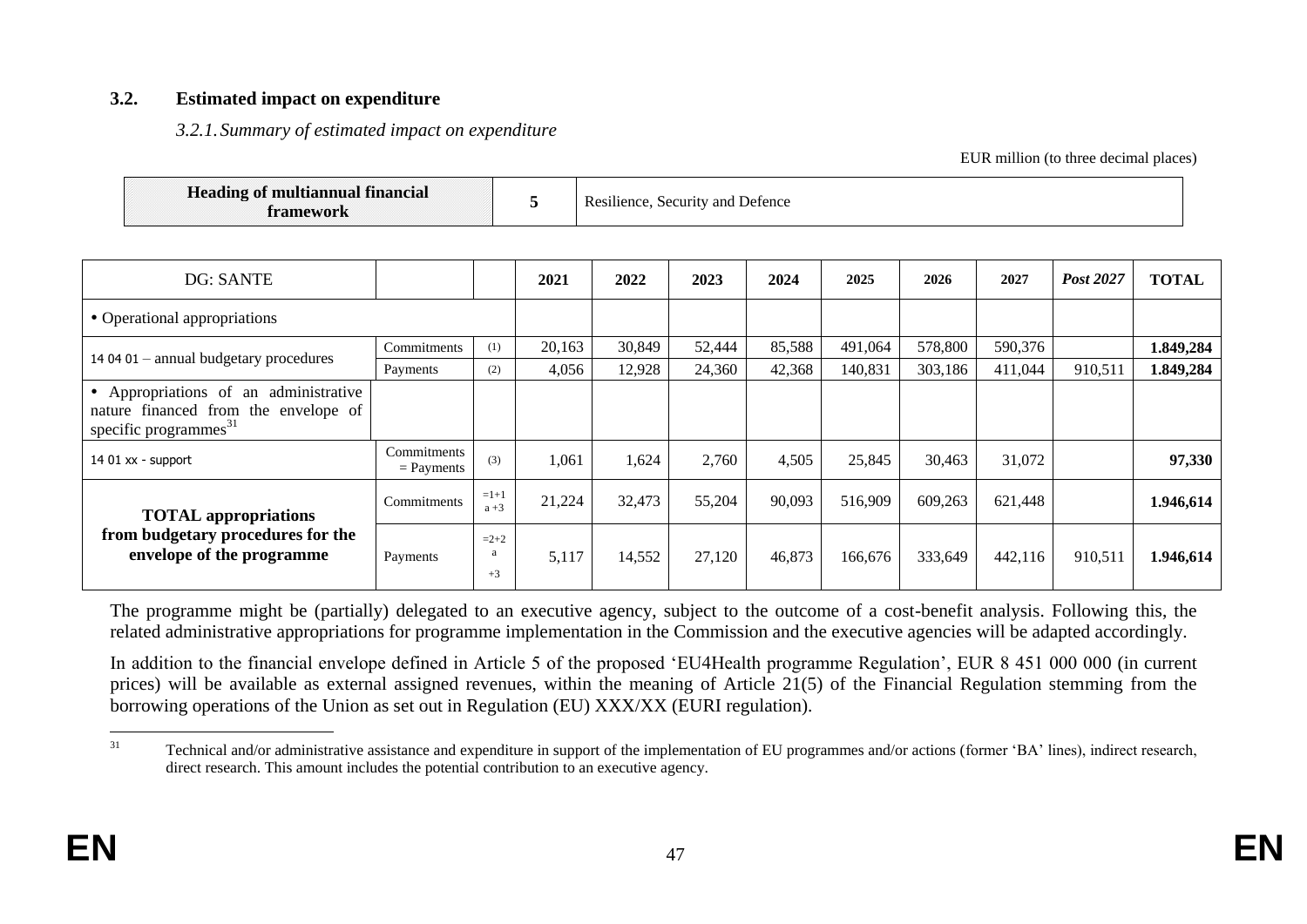Out of this up to EUR 433 560 000 may be dedicated to administrative expenditure, including external staff costs.

In line with the provisions of the EURI Regulation, the legal commitments covered by external assigned revenue stemming from borrowing shall be entered into by 31 December 2024.

| EU4Health programme                                     |                             |        | 2021                     | 2022          | 2023          | 2024                 | 2025     | 2026           | 2027           | Post 2027    | <b>TOTAL</b> |
|---------------------------------------------------------|-----------------------------|--------|--------------------------|---------------|---------------|----------------------|----------|----------------|----------------|--------------|--------------|
|                                                         | Commitmen<br>ts             | (1)    | 1.108,63                 | 2.467,47<br>0 | 2.622,28      | 1.819,06             | $\Omega$ | $\overline{0}$ | $\overline{0}$ | $\mathbf{0}$ | 8.017,440    |
| $140401$ – external assigned revenues                   | Payments                    | (2)    | 138,205                  | 712,667       | 1.440,77<br>8 | 1.794,43<br>4        | 1.524,36 | 838,302        | 475,867        | 1.092,820    | 8.017,440    |
| 14 01 $xx$ – support line external<br>assigned revenues | Commitments<br>$=$ Payments | (3)    | 58,370                   | 59,530        | 60,720        | 61,940               | 63,000   | 64,000         | 66,000         |              | 433,560      |
| Total external assigned revenues                        | Commitmen<br>ts             | $=1+3$ | 1.167,00<br>$\mathbf{0}$ | 2.527,00<br>0 | 2.683,00<br>0 | 1.881,00<br>$\bf{0}$ | 63,000   | 64,000         | 66,000         |              | 8.451,000    |
|                                                         | Payments                    | $=2+3$ | 196,575                  | 772,197       | 1.501,49<br>8 | 1.856,37             | 1.587,36 | 902,302        | 541,867        | 1.092,820    | 8.451,000    |

The indicative breakdown of the expenditure for external assigned revenue is as follows (in current prices):

| <b>Heading of multiannual financial</b><br>framework | 'Administrative expenditure' |      |      |      |      |      |      |                                       |  |
|------------------------------------------------------|------------------------------|------|------|------|------|------|------|---------------------------------------|--|
|                                                      |                              |      |      |      |      |      |      | EUR million (to three decimal places) |  |
|                                                      | 2021                         | 2022 | 2023 | 2024 | 2025 | 2026 | 2027 | <b>TOTAL</b>                          |  |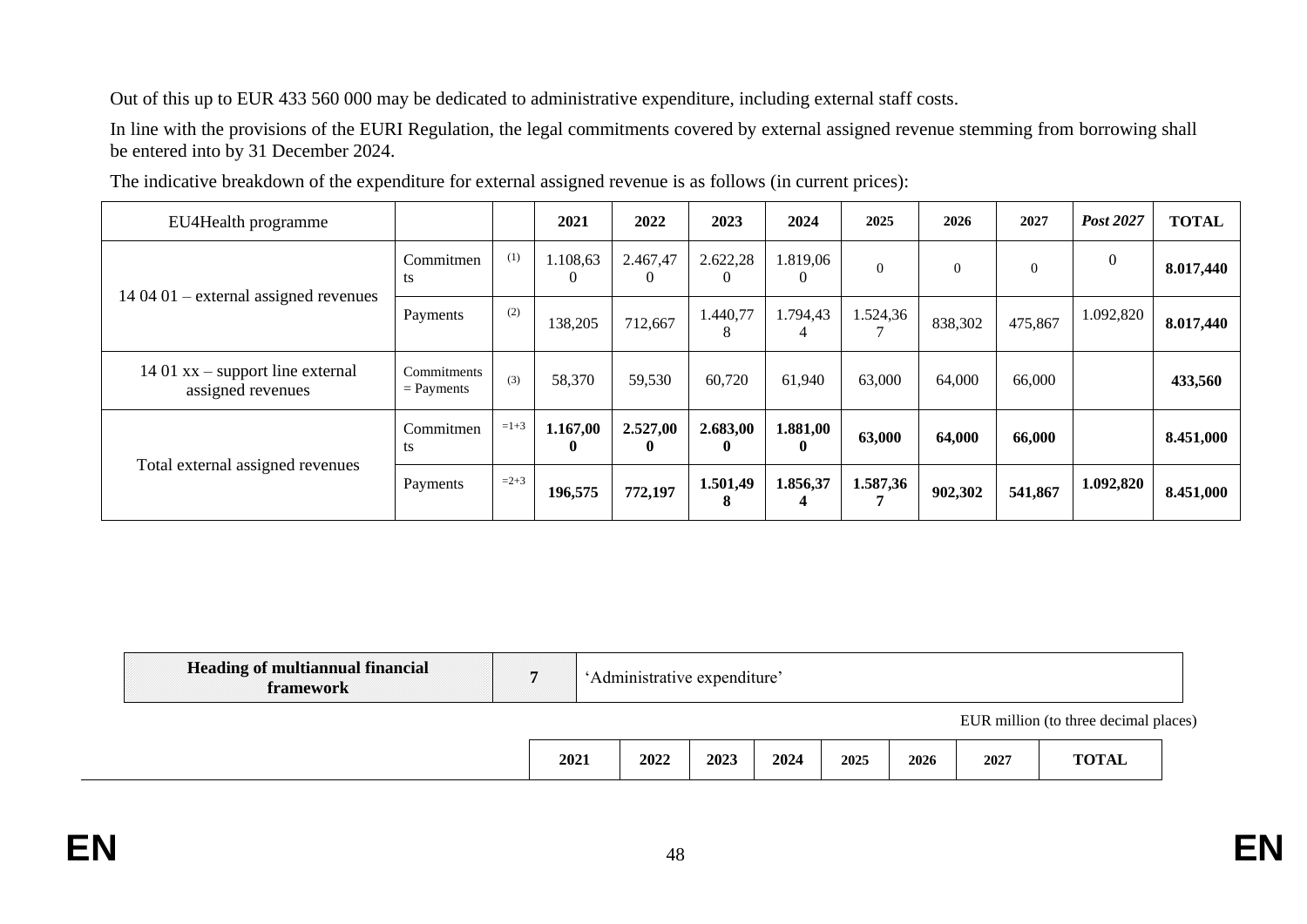| <b>DG SANTE</b>                                                  |                |       |       |       |       |         |       |       |        |
|------------------------------------------------------------------|----------------|-------|-------|-------|-------|---------|-------|-------|--------|
| • Human resources                                                |                | .500  | .,500 | ,500  | .500  | ,500    | 1,500 | 1,500 | 10,500 |
| • Other administrative expenditure                               |                |       |       |       |       |         |       |       |        |
| <b>TOTAL</b> appropriations under<br><b>HEADING 7 - DG SANTE</b> | Appropriations | 1,500 | .,500 | 1,500 | 1,500 | $-.500$ | 1,500 | 1,500 | 10,500 |

| <b>TOTAL appropriations</b><br>under HEADING 7<br>of the multiannual financial | Total<br>Total<br>commitments<br>$=$<br>payments) |       |       |       |       |       |       |       |        |
|--------------------------------------------------------------------------------|---------------------------------------------------|-------|-------|-------|-------|-------|-------|-------|--------|
| framework                                                                      |                                                   | 1,500 | .,500 | 1,500 | 1,500 | .,500 | 1,500 | 1,500 | 10,500 |

EUR million (to three decimal places)

|                                                                                         |             | 2021   | 2022   | 2023   | 2024   | 2025    | 2026    | 2027    | Post 2027 | <b>TOTAL</b> |
|-----------------------------------------------------------------------------------------|-------------|--------|--------|--------|--------|---------|---------|---------|-----------|--------------|
| <b>TOTAL appropriations</b>                                                             | Commitments | 22,724 | 33,973 | 56,704 | 91.593 | 518,409 | 610,763 | 622,948 |           | 1.957,114    |
| under HEADINGS of the<br>multiannual financial framework<br>- from budgetary procedures | Payments    | 6,617  | 16,052 | 28,620 | 48,373 | 168,176 | 335,149 | 443,616 | 910,511   | 1.957,114    |
|                                                                                         |             |        |        |        |        |         |         |         |           |              |

 $\Gamma$ 

┑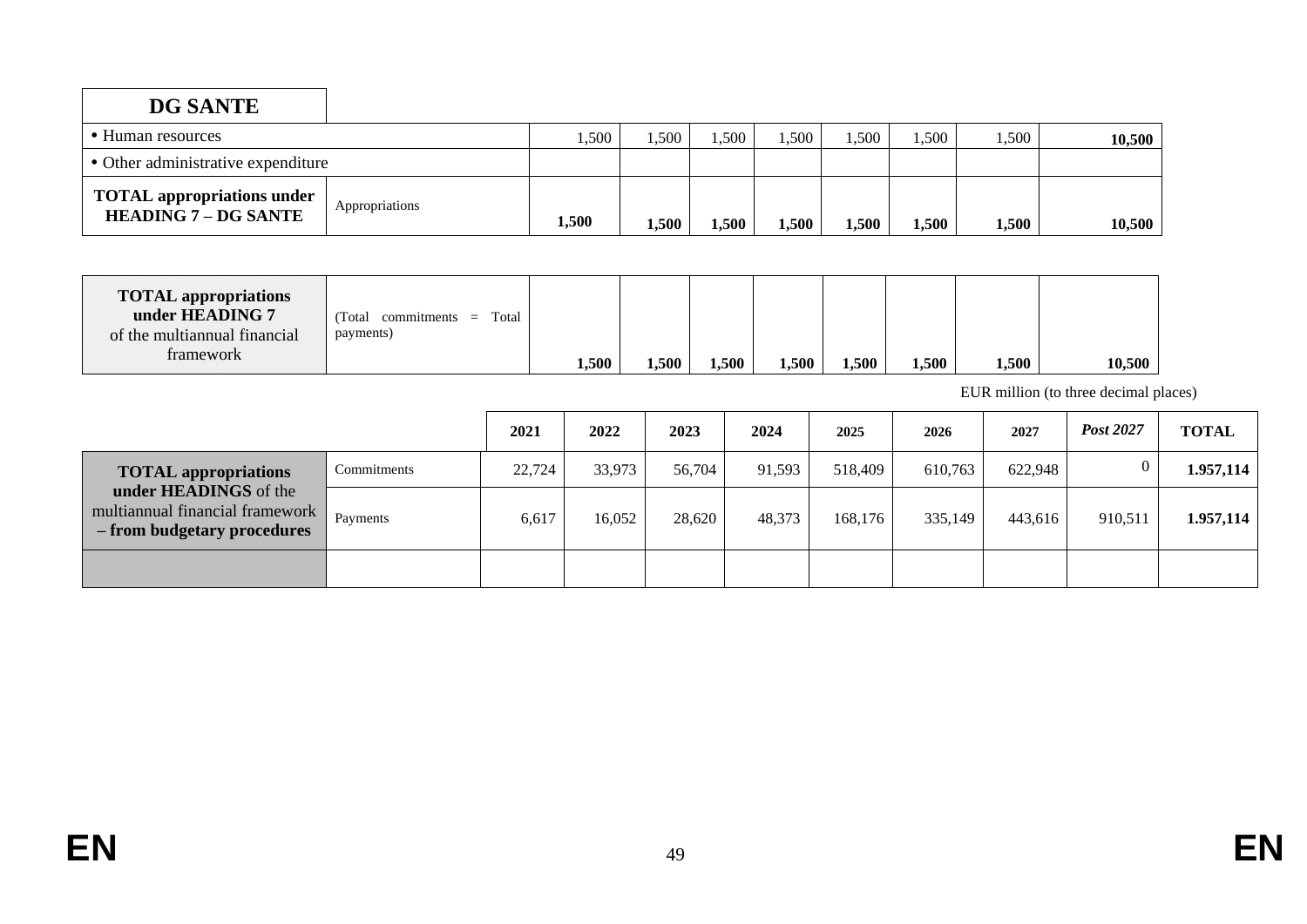#### *3.2.2.Estimated impact on appropriations of an administrative nature*

3.2.2.1. Summary

- $-\Box$  The proposal/initiative does not require the use of appropriations of an administrative nature
- $\boxtimes$  The proposal/initiative requires the use of appropriations of an administrative nature, as explained below:

EUR million (to three decimal places)

| 2021 | 2022 | 2023 | 2024 | 2025 | 2026 | 2027 | <b>ELORE</b> A<br>1 A.L |
|------|------|------|------|------|------|------|-------------------------|
|      |      |      |      |      |      |      |                         |

| <b>HEADING 7</b><br>of the multiannual<br>financial framework          |       |       |       |       |       |       |       |        |
|------------------------------------------------------------------------|-------|-------|-------|-------|-------|-------|-------|--------|
| Human resources                                                        | 1,500 | 1,500 | 1,500 | 1,500 | 1,500 | 1,500 | 1,500 | 10,500 |
| Other administrative<br>expenditure (missions,<br>meetings)            |       |       |       |       |       |       |       |        |
| <b>Subtotal HEADING 7</b><br>of the multiannual<br>financial framework | 1,500 | 1,500 | 1,500 | 1,500 | 1,500 | 1,500 | 1,500 | 10,500 |

| Outside HEADING $7^{32}$<br>of the multiannual<br>financial framework             |       |       |       |       |        |        |        |         |
|-----------------------------------------------------------------------------------|-------|-------|-------|-------|--------|--------|--------|---------|
| Human resources <sup>33</sup>                                                     | 4,000 | 4,000 | 4,000 | 4,000 | 4,000  | 4,000  | 4,000  | 28,000  |
| Other expenditure<br>of an administrative<br>nature                               | 1,061 | 1,624 | 2,760 | 4,505 | 25,845 | 30,463 | 31,072 | 97,330  |
| <b>Subtotal</b><br>outside HEADING 7<br>of the multiannual<br>financial framework | 5,061 | 5,624 | 7,760 | 8,505 | 29,845 | 34,463 | 35,072 | 125,330 |

| <b>TOTAL</b> | 6,561 | 7,124 | 8,260 | 10,005 | 31,345 | 35,963 | 36,572 | 135,830 |
|--------------|-------|-------|-------|--------|--------|--------|--------|---------|
|--------------|-------|-------|-------|--------|--------|--------|--------|---------|

The appropriations required for human resources and other expenditure of an administrative nature will be met by appropriations from the DG that are already assigned to management of the action and/or have been redeployed within the DG, together if necessary with any additional allocation which may be granted to the managing DG under the annual allocation procedure and in the light of budgetary constraints.

 $32$ <sup>32</sup> Technical and/or administrative assistance and expenditure in support of the implementation of EU programmes and/or actions (former 'BA' lines), indirect research, direct research. <sup>33</sup> Assigned revenue.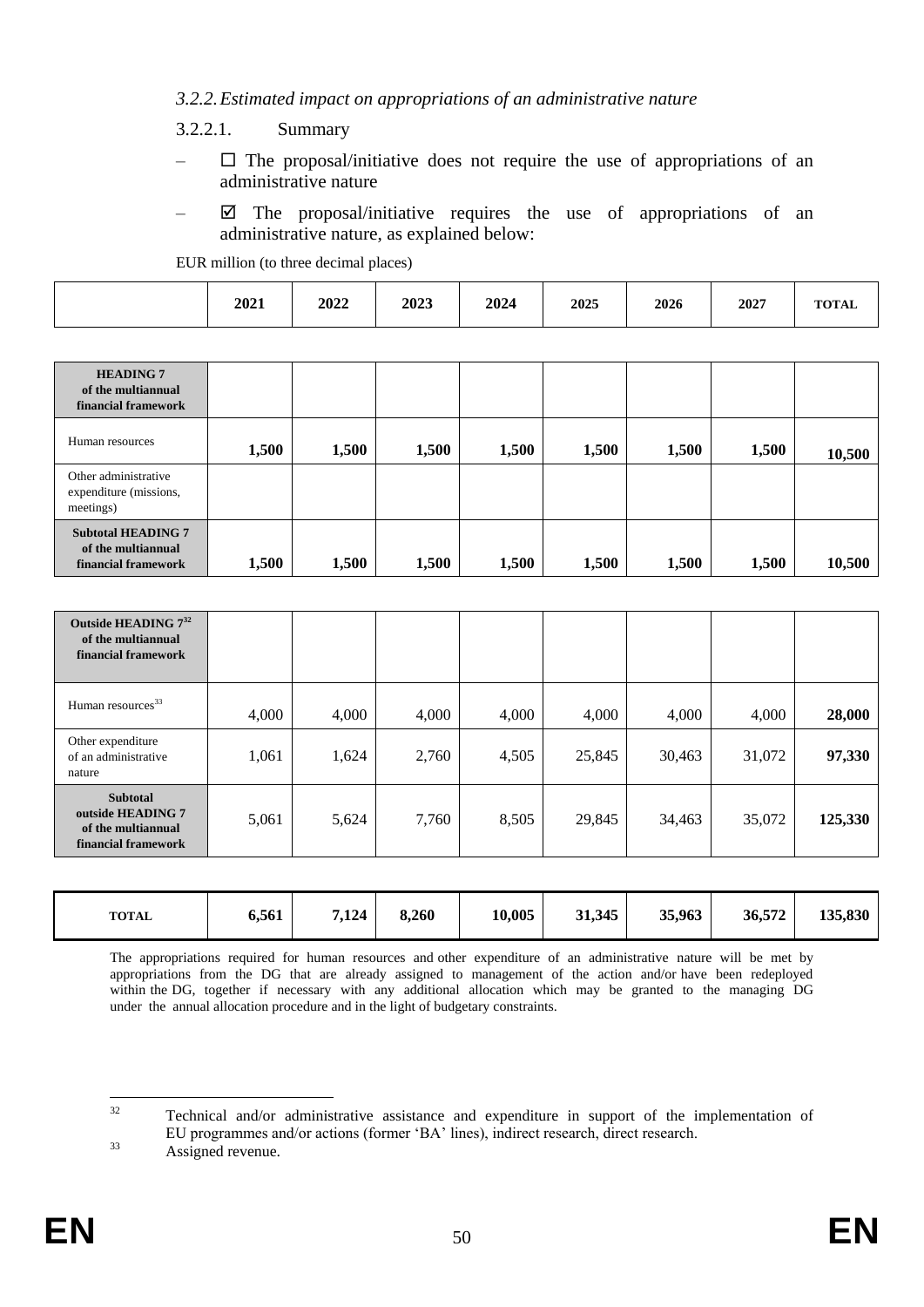Disclaimer: This represents the estimated resources for DG SANTE for the implementation of the EU4Health Programme. It does not cover the resources needed for any delegations of actions to the decentralised agencies under DG SANTE's remit (EMA, ECDC, EFSA, ECHA).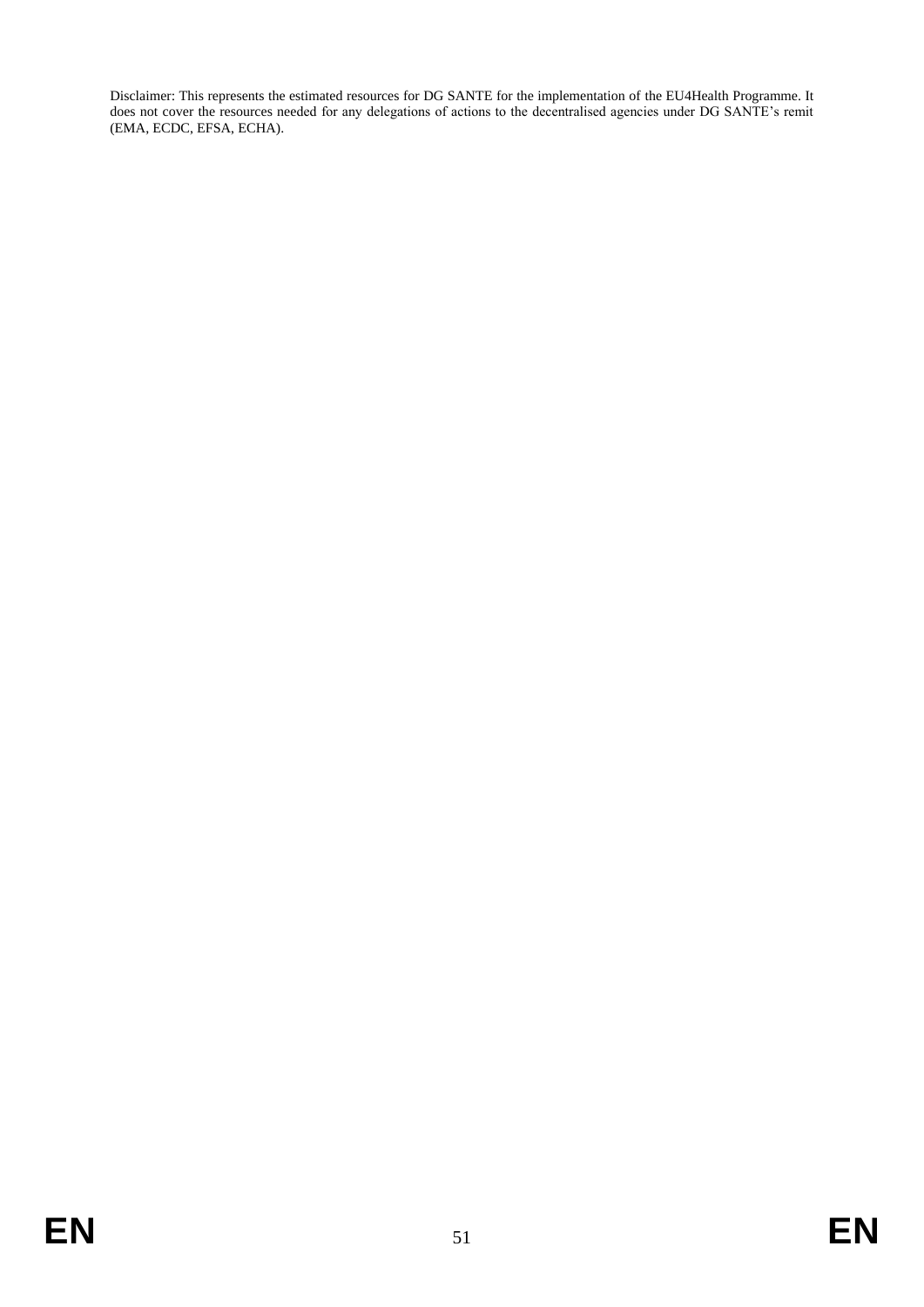- 3.2.2.2. Estimated requirements of human resources
- $\Box$  The proposal/initiative does not require the use of human resources.
- $\boxtimes$  The proposal/initiative requires the use of human resources, as explained below:

|                                                                         |                   | 2021         | 2022     | 2023     | 2024     | 2025     | 2026     | 2027           |
|-------------------------------------------------------------------------|-------------------|--------------|----------|----------|----------|----------|----------|----------------|
| • Establishment plan posts (officials and temporary staff)              |                   |              |          |          |          |          |          |                |
| Headquarters and Commission's Representation<br><b>Offices</b>          |                   | 10           | 10       | 10       | 10       | 10       | 10       | 10             |
| Delegations                                                             |                   | $\mathbf{0}$ | $\theta$ | $\theta$ | $\Omega$ | $\Omega$ | $\Omega$ | $\overline{0}$ |
| Research                                                                |                   | $\mathbf{0}$ | $\theta$ | $\theta$ | $\Omega$ | $\Omega$ | $\Omega$ | $\overline{0}$ |
| • External staff (in Full Time Equivalent unit: FTE) <sup>34</sup>      |                   |              |          |          |          |          |          |                |
| Financed from<br>HEADING 7 of the<br>multiannual financial<br>framework | - at Headquarters | n.a.         | n.a.     | n.a.     | n.a.     | n.a.     | n.a.     | n.a.           |
|                                                                         | - in Delegations  | n.a.         | n.a.     | n.a.     | n.a.     | n.a.     | n.a.     | n.a.           |
| Financed from the<br>envelope of the<br>programme <sup>35</sup>         | - at Headquarters | n.a.         | n.a.     | n.a.     | n.a.     | n.a.     | n.a.     | n.a.           |
|                                                                         | - in Delegations  | n.a.         | n.a.     | n.a.     | n.a.     | n.a.     | n.a.     | n.a.           |
| Research                                                                |                   | n.a.         | n.a.     | n.a.     | n.a.     | n.a.     | n.a.     | n.a.           |
| Other (assigned revenue)                                                |                   | 50           | 50       | 50       | 50       | 50       | 50       | 50             |
| <b>TOTAL</b>                                                            |                   | 60           | 60       | 60       | 60       | 60       | 60       | 60             |

*Estimate to be expressed in full time equivalent units*

The human resources required will be met by staff from the DG who are already assigned to management of the action and/or have been redeployed within the DG, together if necessary with any additional allocation which may be granted to the managing DG under the annual allocation procedure and in the light of budgetary constraints.

Disclaimer: This represents the estimated resources for DG SANTE for the implementation of the EU4Health Programme. It does not cover the resources needed for any delegations of actions to the decentralised agencies under DG SANTE's remit (EMA, ECDC, EFSA, ECHA).

 $34$  $AC=$  Contract Staff;  $AL = Local$  Staff;  $END=$  Seconded National Expert; INT = agency staff; JED= Junior Experts in Delegations.

<sup>&</sup>lt;sup>35</sup> Sub-ceiling for external staff covered by operational appropriations (former 'BA' lines).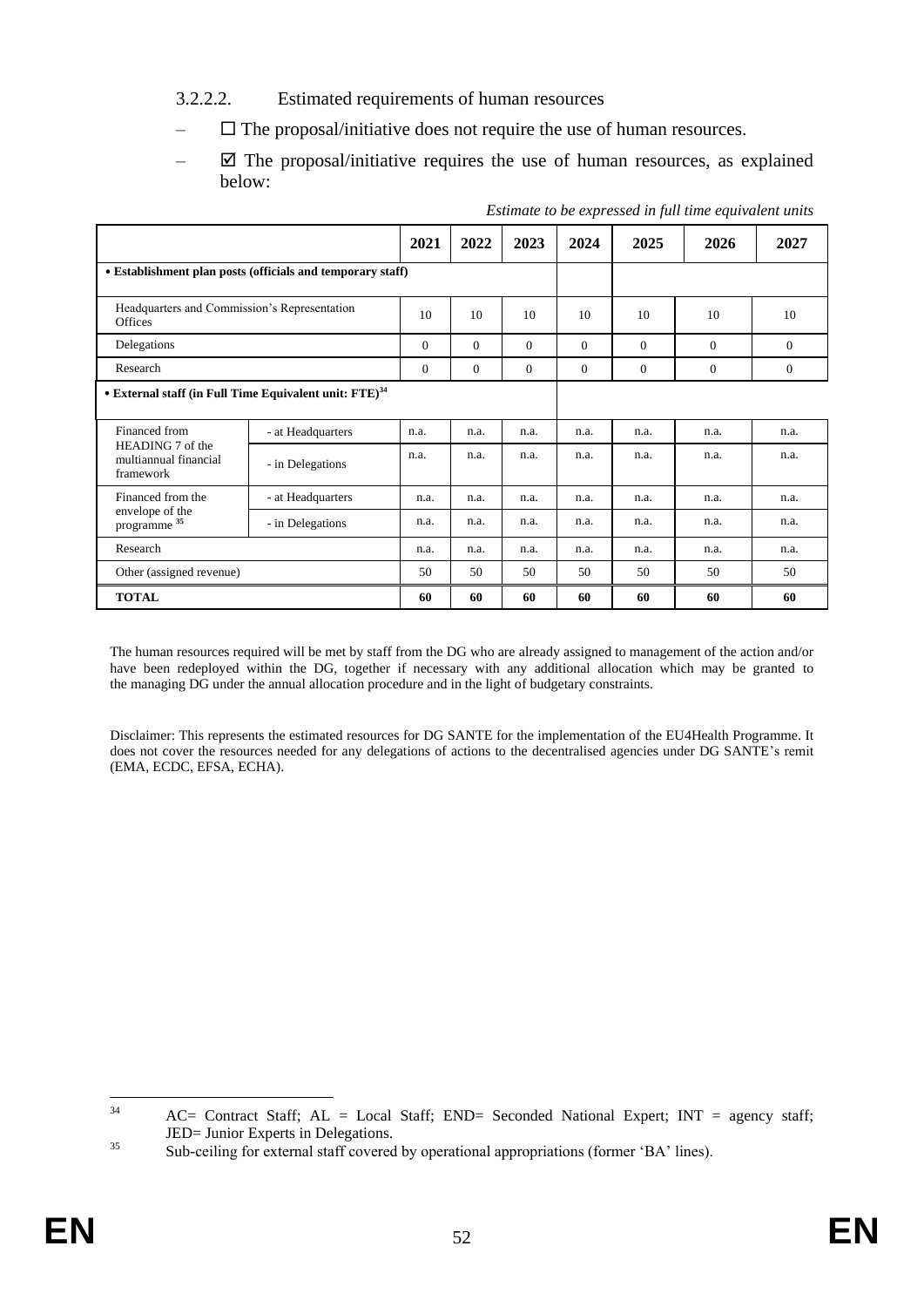Description of tasks to be carried out:

| Officials and temporary staff | Policy development and strategy, programme management and governance, finance,<br>legal, procurement, audit or coordination |
|-------------------------------|-----------------------------------------------------------------------------------------------------------------------------|
| External staff                | Administrative and financial support tasks                                                                                  |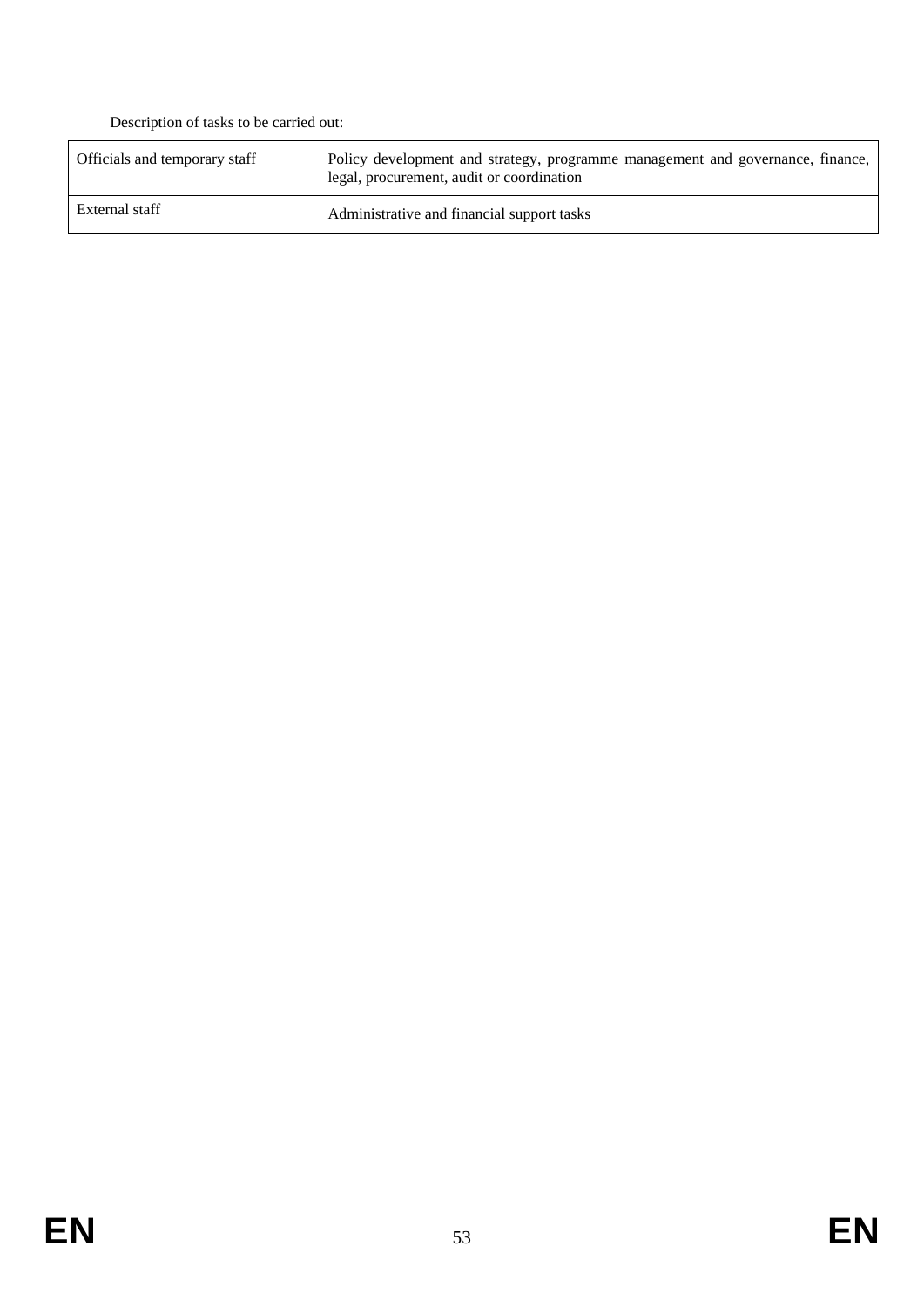## *3.2.3.Third-party contributions*

- $\Box$  The proposal/initiative does not provide for co-financing by third parties.
- $\boxtimes$  The proposal/initiative provides for the co-financing estimated below:

|                                                      | 2021 | 2022 | 2023 | 2024 | 2025 | 2026 | 2027 | Total |
|------------------------------------------------------|------|------|------|------|------|------|------|-------|
| <b>EEA/EFTA</b>                                      | p.m. | p.m. | p.m. | p.m. | p.m. | p.m. | p.m. | p.m.  |
| Candidates countries                                 | p.m. | p.m. | p.m. | p.m. | p.m. | p.m. | p.m. | p.m.  |
| Third countries, including<br>neighbouring countries | p.m. | p.m. | p.m. | p.m. | p.m. | p.m. | p.m. | p.m.  |
| <b>TOTAL</b> appropriations<br>co-financed           | p.m. | p.m. | p.m. | p.m. | p.m. | p.m. | p.m. | p.m.  |

Appropriations in EUR million (to three decimal places)